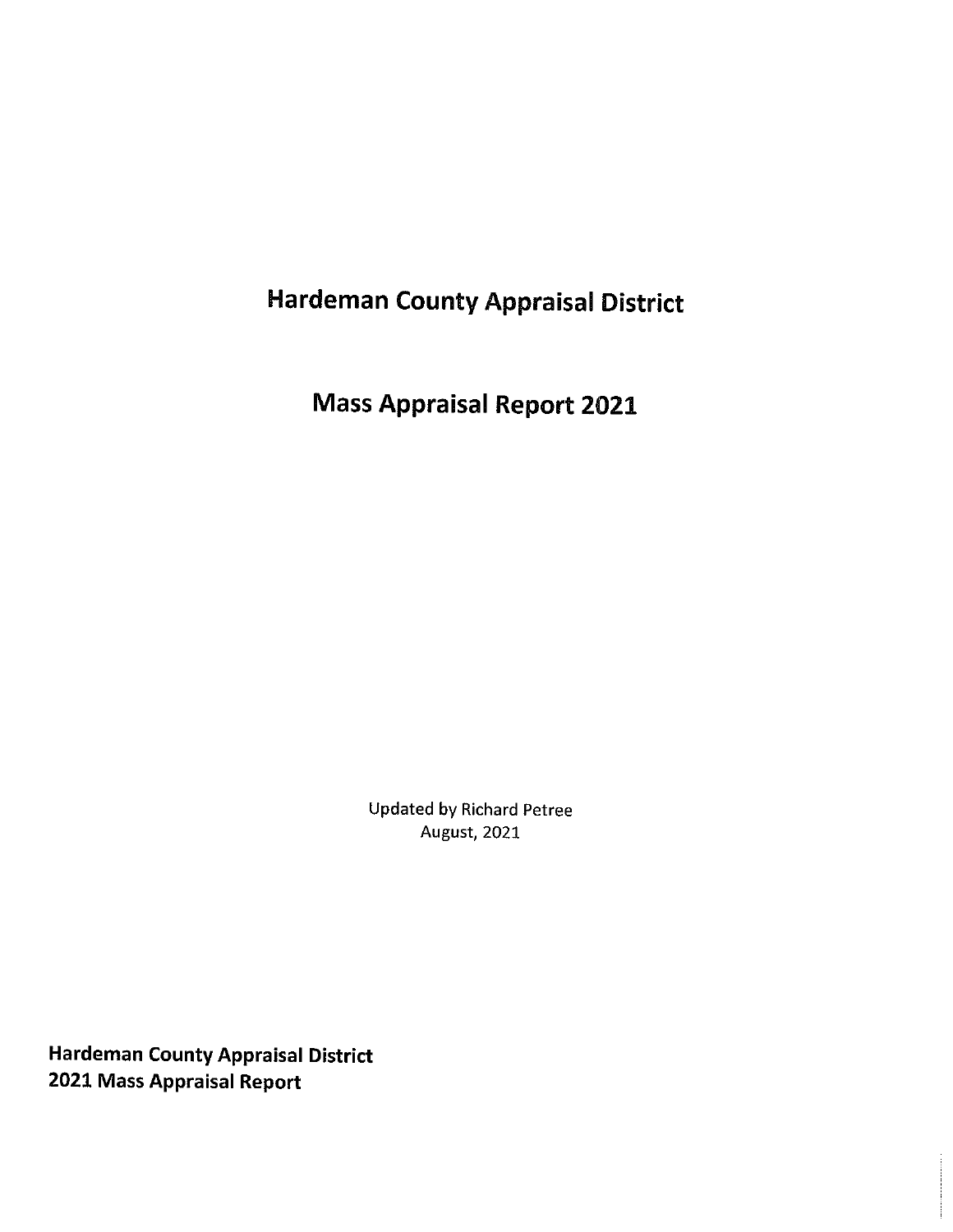#### **INTRODUCTION:**

#### **Scope of Responsibility**

The Hardeman County Appraisal District has prepared and published this report to provide our citizens and taxpayers with a better understanding of the district's responsibilities and activities. This report has several parts: a general introduction and then several sections describing the appraisal effort by the appraisal district.

The Hardeman Appraisal District (CAD) is a political of the State of Texas created effective January 1, 1980. The provisions of the Texas Property Tax Code govern the legal, statutory, and administrative requirements of the appraisal district. A member board of directors, elected by the voting taxing units of Hardeman County, constitutes the district's governing body. The chief appraiser is the chief administrator and chief executive officer of the appraisal district.

The appraisal district is responsible for local property tax appraisal and exemption administration for nine (9) jurisdictions or taxing units in the county. Each taxing unit (City of Chillicothe, City of Quanah, Chillicothe ISD, Quanah ISD, Chillicothe Hospital District, Hardeman County Hospital District, Hardeman County, Gateway Groundwater Conservation District and Childress ISD) sets its own tax rate to generate tax revenue to pay for such things as police and fire protection, public schools, road and street maintenance, courts, water and sewer systems, and other public services. Appraisals established by the appraisal district allocate the year's tax burden on the basis of each taxable property's January 1 market value. We also determine eligibility for various types of property tax exemptions such as those for the homeowner, the elderly, disabled veterans, and charitable and religious organizations.

Except as otherwise provided by the Texas Property Tax Code, all taxable property is appraised at its "market value" as of January 1. Under the tax code, "market value" is defined as the price at which a property would transfer for cash or its equivalency under prevailing market conditions if: exposed for sale in the open market with a reasonable time for the seller to find a purchaser; both the seller and the buyer know of all the uses and purposes to which the property is adapted and for which it is capable of being used and of any enforceable restrictions on the use; and both the seller and the buyer seek to maximize their gains, with neither being in the position to take advantage of the other.

The Texas Property Tax Code defines special appraisal provisions for the valuation of residential homestead property (Section 23.23), productivity (Section 23.41), real property inventory (Section 23.12), dealer inventory (Section 23.121, 23.124, 23.1241 and 23.127), and nominal (Section 23.18) or restricted use properties (Section 23.83). The owner of business personal property inventory may elect to have the inventory appraised at its market value as of September 1st of the year preceding the tax year to which the appraisal applies by filing an application with the chief appraiser requesting that the inventory be appraised as of September 1st. The Texas Property Tax Code, under Section 25.18, requires each appraisal office to implement a plan to update appraised values for real and personal property at least once every three years. The district's current policy is to conduct an on-site inspection of real property at least once every three years, with CAMA (computer assisted mass appraisal) conducted annually, if applicable. Appraised values are reviewed annually and are subject to change for purposes of equalization. Personal property, industrial property, complex commercial property, utility property, and mineral property values are reviewed or reappraised every year. Special-use valuations are also updated annually.

The appraised value of real estate is calculated using specific information about each property. Using computer-assisted appraisal programs, and recognized appraisal methods and techniques, we compare that information with the data for similar properties, and with recent market data. The district follows the standards of the International Association of Assessing Officers (IAAO) regarding its appraisal practices and procedures, and subscribes to the standards promulgated by the Appraisal Foundation known as the Uniform Standards of Professional Appraisal Practice (USPAP). Any departure from USPAP standards is so noted in departure statements. In cases where the appraisal district contracts for professional valuation services, the contract that is entered into by each appraisal firm requires adherence to similar professional standards.

#### **Personnel Resources**

The office of the Chief Appraiser is primarily responsible for overall planning, organizing, staffing, coordinating, and controlling of the district operations. The chief appraiser is also responsible for planning, organizing, directing and controlling the business functions related to human resources, budget, finance, records management, purchasing, fixed assets, facilities and postal services. The chief appraiser is responsible for the valuation of all real and personal property accounts. The property types appraised include commercial, residential, business personal, and industrial. The Hardeman County Appraisal District currently contracts with the appraisal firm of Pritchard & Abbott, Inc. for appraisals of utilities, industrial and mineral properties and industry-related business personal accounts. The Appraisal District currently contracts with the appraisal firm of Western Valuation and Consulting, LLC, for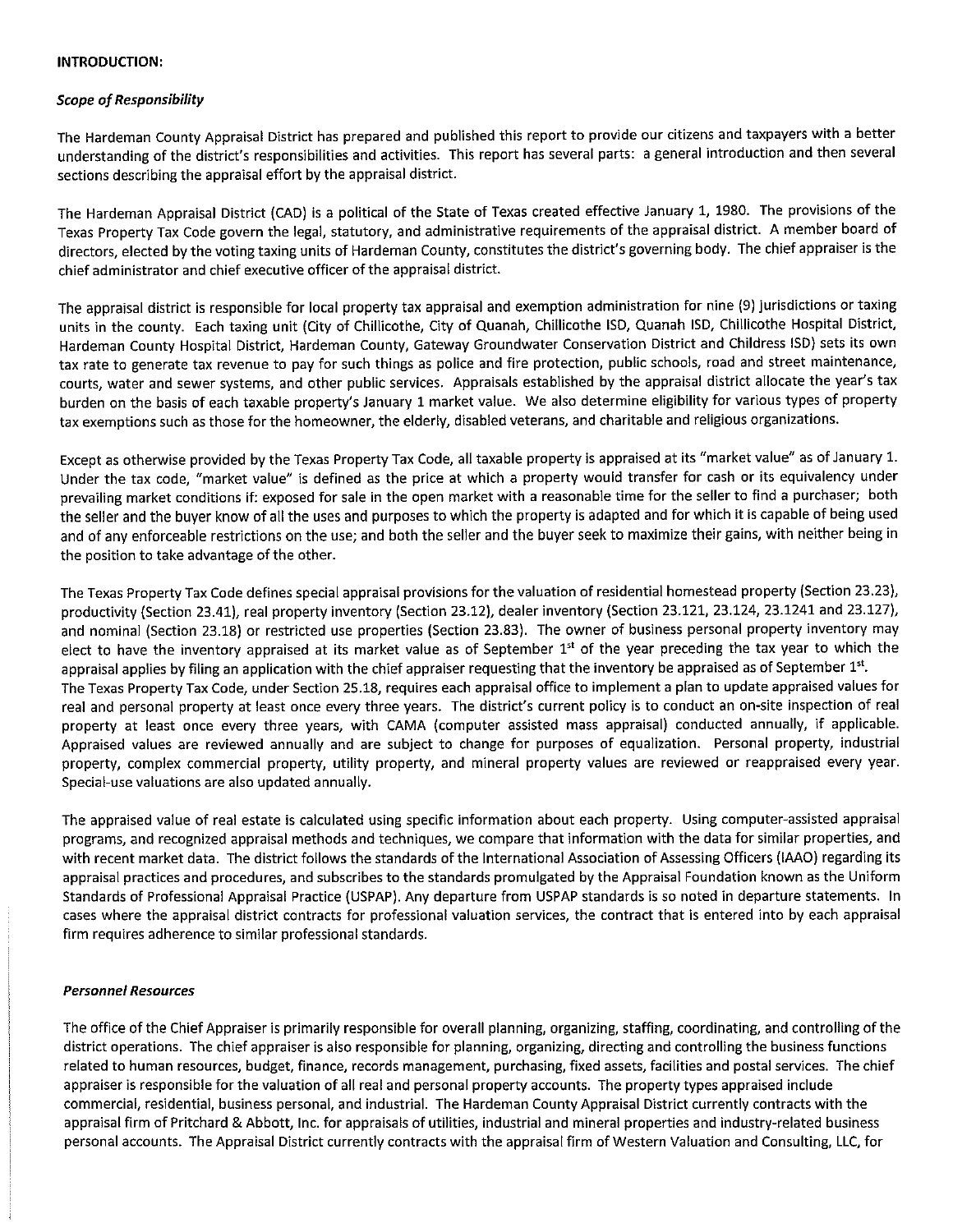development of market and ag schedules and for the inspection and updating of all real estate accounts. The chief appraiser is responsible for the in-house sales ratio studies for schedule adjustments and appraisals. The chief appraiser is responsible for all values assigned. The appraisal district is also responsible for the following support groups: review appraisals, productivity valuation and special audits. The district's appraisers - whether in-house or contracted - are subject to the provisions of the Property Taxation Professional Certification Act and must be duly registered with The Texas Department of Licensing and Regulation. Support functions including records maintenance, information and assistance to property owners, and hearings support are coordinated by the deputy chief appraiser.

The appraisal district staff consists of 2 full time employees (the deputy chief appraiser and an administrative assistant), 1 part time (office clerk). The interim chief appraiser is currently registered and has obtained RPA and RTA designation. The deputy chief appraiser has finished 2 years of training and classes towards the RPA and RTA designation. All field personnel are registered with TDLR and are working toward or have attained a RPA license.

#### Data

The district is responsible for establishing and maintaining approximately 11,600 real and personal property accounts covering Hardeman County. This data includes property characteristics, ownership, and exemption information. Property characteristic data on new construction is updated through an annual field effort; existing property data is maintained through a field review. Sales are routinely validated during a separate field effort; however, numerous sales are validated as part of the new construction and data review field activities. General trends in employment, interest rates, new construction trends, and cost and market data are acquired through various sources, including internally generated questionnaires to buyer and sometimes the seller, and local real estate agents.

The district has a geographic information system (GIS) that maintains cadastral maps and various layers of data, including aerial photography.

#### **Independent Performance Test**

According to Chapter 5 of the TPTC and Section 403.302 of the Texas Government Code, the State Comptroller's Property Tax Assistance Division (PTAD) conducts a property value study (PVS) of each Texas school district and each appraisal district every other year. As a part of this study, the code also requires the Comptroller to: use sales and recognized auditing and sampling techniques, review each appraisal district's appraisal methods, standards and procedures to determine whether the district used recognized standards and practices (MAPs Review), test the validity of school district taxable values in each appraisal district and presume the appraisal roll values are correct when values are valid, and determine the level and uniformity of property tax appraisal in each The methodology used in the property value study includes stratified samples to improve sample appraisal district. representativeness and techniques or procedures of measuring uniformity. This study utilizes statistical analysis of sold properties (sale ratio studies) and appraisals of unsold properties (appraisal ratio studies) as a basis for assessment ratio reporting. For appraisal districts, the reported measures include median level of appraisal, coefficient of dispersion (COD), the percentage of properties within 10% of the median, the percentage of properties within 25% of the median, and price-related differential (PRD) for properties overall and by state category (i.e., categories A, B, C, D, and F1 are directly applicable to real property).

There are three independent school districts in Hardeman CAD for which appraisal rolls are annually developed. The preliminary results of this study are released in January in the year following the year of appraisement. The final results of this study are certified to the Education Commissioner of the Texas Education Agency (TEA) in the following July of each year for the year of appraisement. This outside (third party) ratio study provides additional assistance to the CAD in determining areas of market activity or changing market conditions.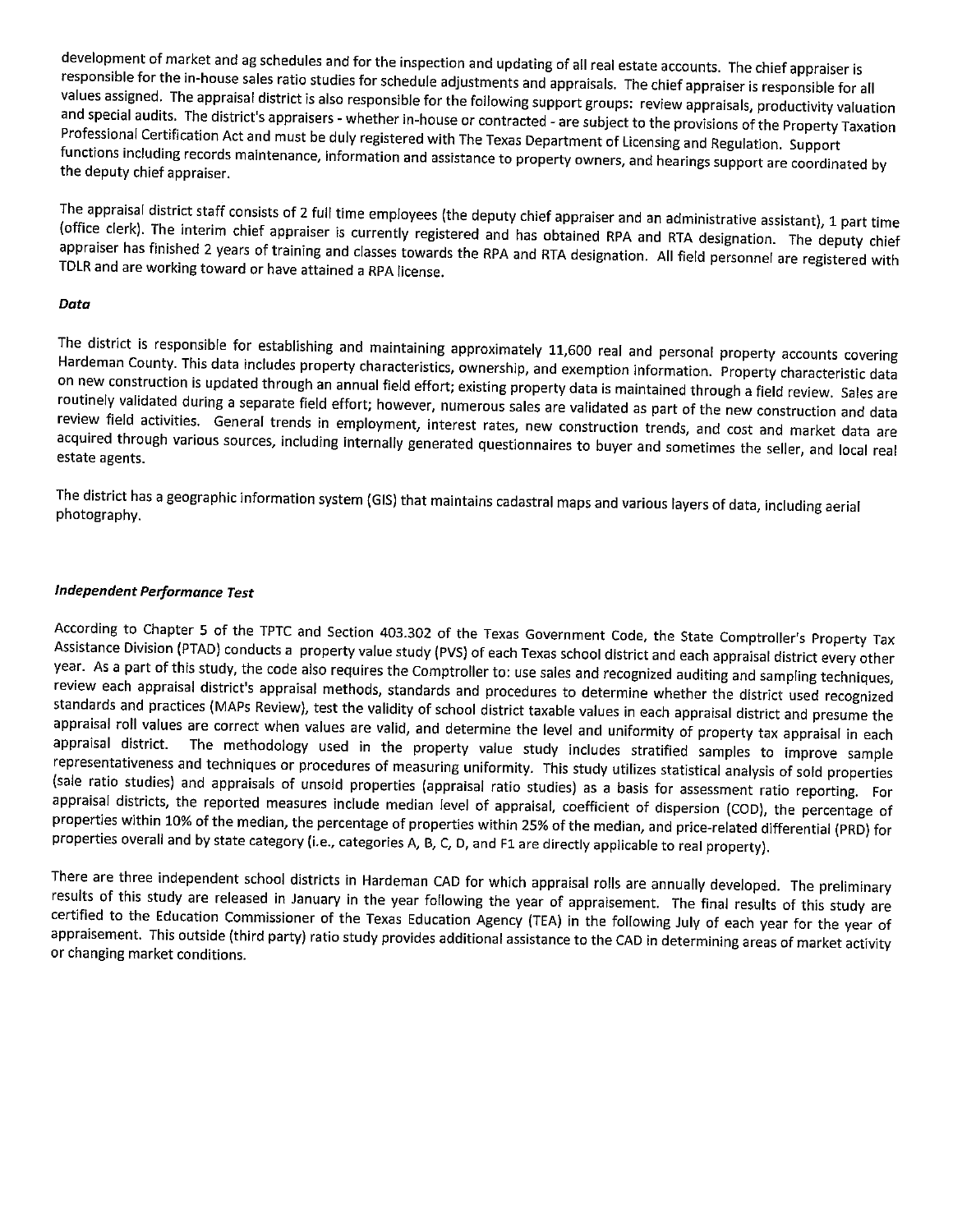#### **INTRODUCTION**

#### **Appraisal Responsibilities**

The field appraisers are responsible for collecting and maintaining property characteristic data for classification, valuation, and other purposes. Accurate valuation of real and personal property by any method requires physical description of personal property, land and building characteristics. This appraisal activity is responsible for administering, planning and coordinating all activities involving data collection and maintenance of all commercial, residential and personal property types that are located within the boundaries of the appraisal district. The data collection effort involves the field inspection of real and personal property accounts, as well as data entry of all data collected into the existing information system. (Appraisal district staff assists the field appraiser in the collection of data and the entry of that data into the information system.) The goal is to periodically field inspect residential and personal properties in the appraisal district at least once every three years, and commercial properties at least once every three years. Meeting this goal is dependent on budgetary constraints.

#### **Appraisal Resources**

\* Personnel - The appraisal activities consist of the chief appraiser, administrative assistant, one part-time as needed clerk, and real estate appraisers with Western Valuation and Consulting, LLC. Certain property categories and special-use properties are appraised by an outside firm, Pritchard & Abbott, Inc.

\* Data - The data used by field appraisers includes the existing property characteristic information contained in CAMA (Computer Assisted Mass Appraisal System) from the district's computer system. The data is printed on a property record card (PRD) or on personal property data sheets. Other data used includes maps, sales data, fire and damage reports, building permits, photos, newspaper

#### PRELIMINARY ANALYSIS

#### **Data Collection/Validation**

Data collection of real property involves maintaining data characteristics of the property on CAMA (Computer Assisted Mass Appraisal). The information contained in CAMA includes site characteristics, such as land size and topography, and improvement data, such as square foot of living area, year built, quality of construction, and condition. Field appraisers use listing manuals that establish uniform procedures for the correct listing of real property. All properties are coded according to these manuals and the approaches to value are structured and calibrated based on this coding system. The field appraisers use these manuals during their initial training and as a guide in the field inspection of properties. Data collection for personal property involves maintaining information on the Personal Property System. The type of information contained in the personal property system includes personal property such as business inventory, furniture and fixtures, machinery and equipment, cost, and location. The field appraisers conducting on-site inspections will use a personal property manual during their initial training and as a guide to correctly list all personal property that is taxable.

The listing procedure manuals that are utilized by the field appraisers are located in the district office. The manuals are always available for public inspection. The appraisal district clerical staff handles requests for copies of the manual. The chief appraiser periodically updates the manual with current information.

#### **Sources of Data**

The sources of data collection are through the new construction field effort, data review/re-list field effort, data mailers, hearings, sales validation field effort, commercial sales verification, newspapers and publications, and property owner correspondence. A principal source of data comes from building permits received for taxing jurisdictions that require property owners to take out a building permit.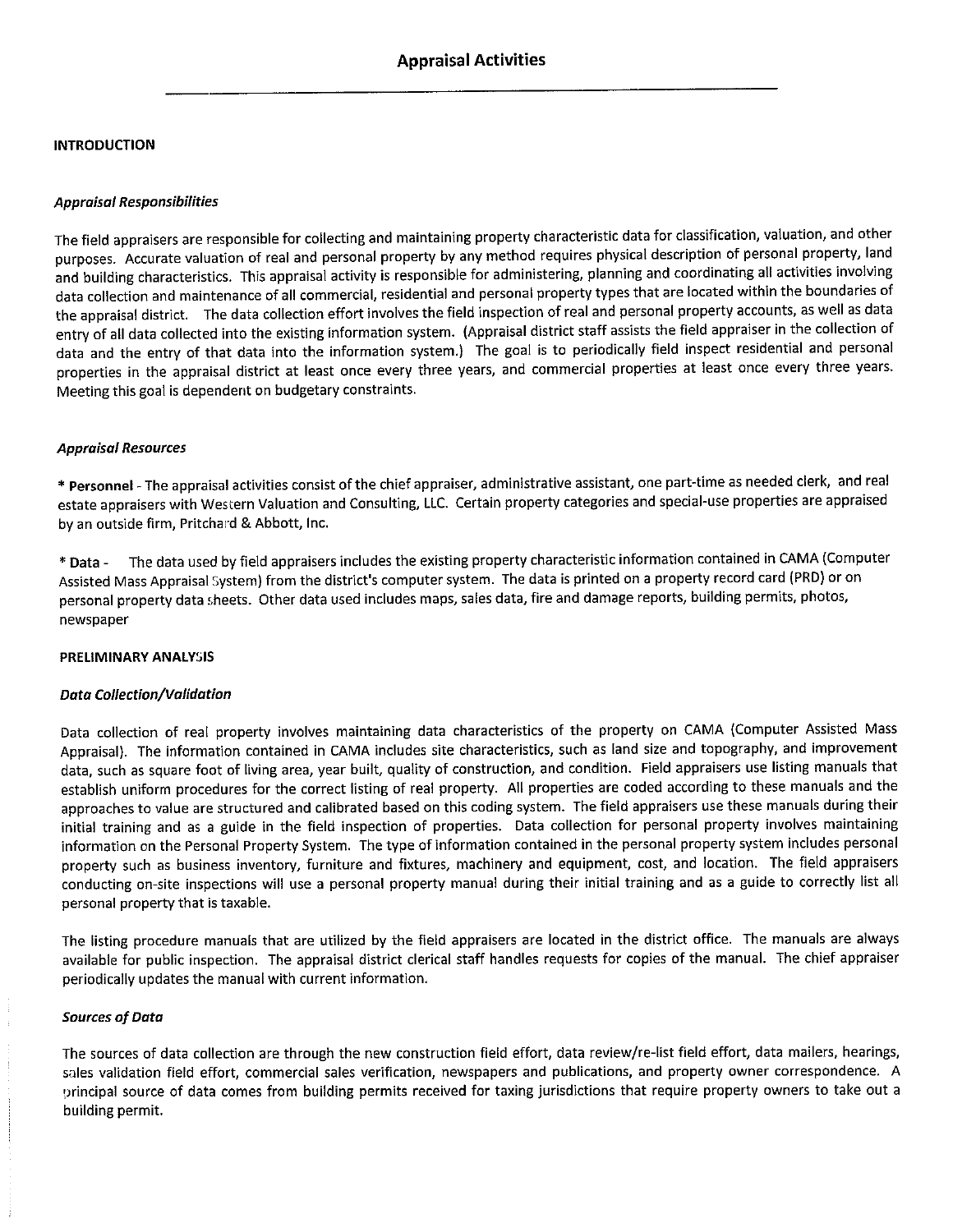Data review of entire neighborhoods is generally a good source for data collection. The field appraiser will drive entire neighborhoods to review the accuracy of our data and identify properties that have to be re-listed. The sales validation effort in real property pertains to the collection of data of properties that have sold. In residential, the sales validation effort involves on-site inspection by field appraisers to verify the accuracy of our data and to get confirmation of the sales price.

One of the sources that will generate a field check in both real and personal property is from a property owner. Property owners have access to part of our data and will notify us - either in an office visit, by phone, or by letter - whenever they find inconsistencies. Notification from property owners will generate a field check.

#### **Data Collection Procedures**

Field data collection requires organization, planning, and supervision of the field effort. Data collection procedures have been established for residential, commercial, and personal property. The field appraiser conducts inspections throughout the district and records information either on a property record card or on a personal property data sheet.

The quality of the data used is extremely important in establishing accurate values of taxable property. While production standards are established and upheld for the various field activities, quality of data is emphasized as the goal and responsibility of each appraisal district employee. New employees are trained in the specifics of data collection rules. Experienced employees are routinely re-trained in listing procedures prior to major field projects such as new construction, sales validation, or data review. A quality assurance process exists through supervision to review the work being performed by the field appraiser and data entry personnel. The chief appraiser is charged with the responsibility of ensuring that appraisers and employees follow listing procedures, identify training issues and provide uniform training throughout the appraisal office staff.

#### **Data Maintenance**

The field appraiser is responsible for ensuring that field notes are legible and complete and in good order for data entry accuracy and quality assurance.

#### INDIVIDUAL VALUE REVIEW PROCEDURES

#### **Field Review**

The date of the last inspection, extent of that inspection, and the CAD appraiser responsible are listed on the CAMA record. If a property owner or jurisdiction dispute CAD's records concerning this data during a hearing, via a telephone call or correspondence received, CAMA may be altered based on the evidence provided. Typically, a field inspection is requested to verify this evidence for the current year's valuation or for the next year's valuation. Every year, a field review of certain areas or neighborhoods in the jurisdiction is done during the data review/re-list field effort.

#### **Office Review**

Office reviews are completed on properties where information has been received from the owner of the property. Property owners frequently provide vital data which verifies the property characteristics or current condition of the property. When the property data is verified in this manner, field inspections are not required unless additional verification of data is required.

#### PERFORMANCE TEST

The chief appraiser is responsible for conducting ratio studies and comparative analysis. These statistical tests are executed at least once each year. Assistance from the valuation firm of Pritchard & Abbott is supplied upon request of the chief appraiser.

The chief appraiser or field appraiser may conduct field inspections to ensure that the ratios produced are accurate and that the appraised values utilized are based on accurate property data characteristics.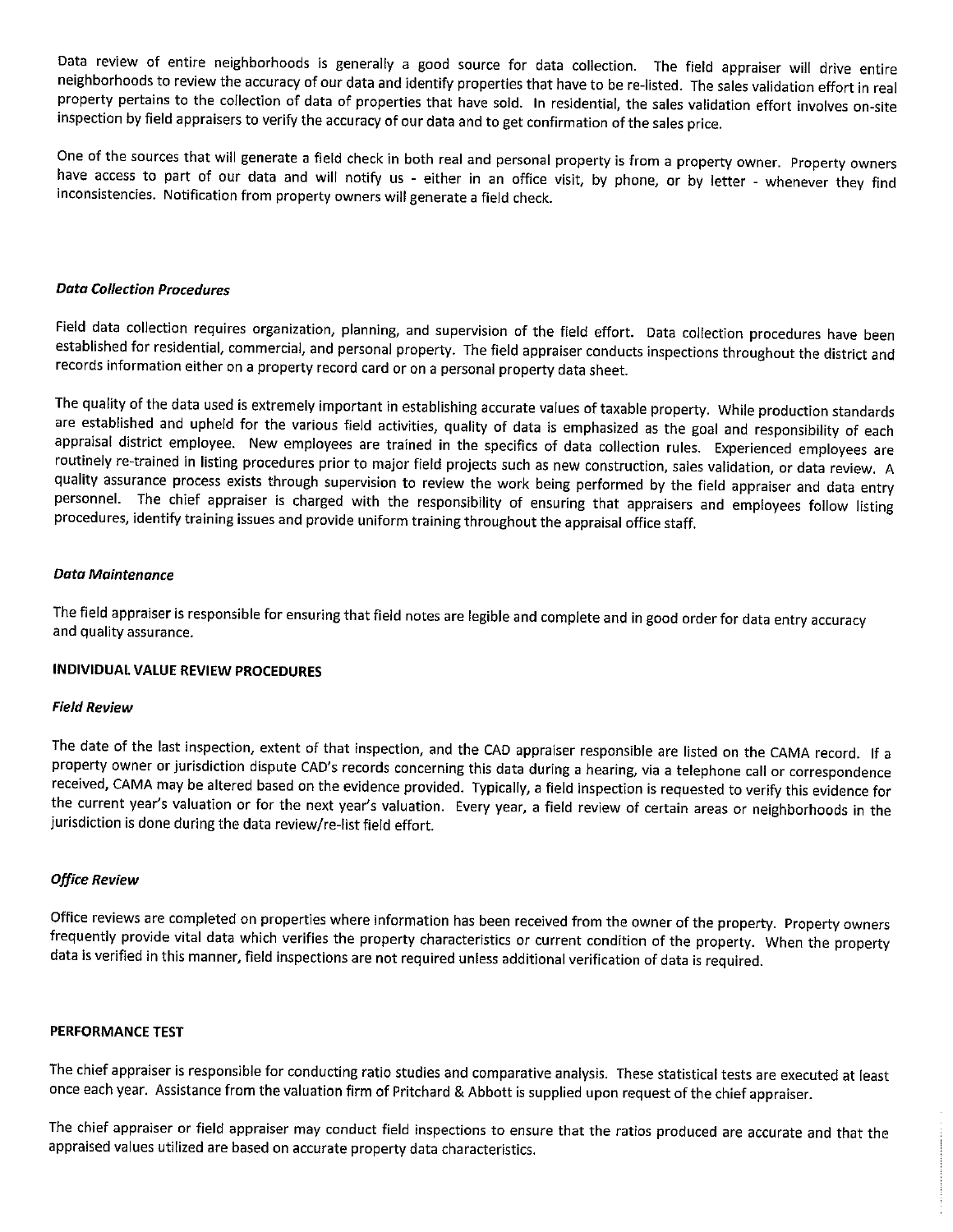#### **INTRODUCTION**

#### **Scope of Responsibility**

The chief appraiser is responsible for developing equal and uniform market values for residential improved and vacant property. There are approximately 1,700 residential improved parcels and 1,100 vacant residential properties in Hardeman County.

#### **Appraisal Resources**

Personnel - The residential valuation appraisal staff consists of Western Valuation and Consulting, LLC.

A common set of data characteristics for each residential dwelling in Hardeman County is collected in the field and Data data is entered into the computer. The property characteristic drives the computer-assisted mass appraisal (CAMA) approach to valuation.

#### **VALUATION APPROACH (Model Specification)**

#### Area Analysis

Data on regional economic forces such as demographic patterns, regional vocational factors, employment and income patterns, general trends in real property prices and rents, interest rates trends, availability of vacant land, and construction trends and costs are collected from private vendors and public sources. Information gleaned from real estate publications and sources such as continuing education in the form of IAAO, TAAD, TAAO, and TDLR classes and seminars.

#### **Neighborhood and Market analysis**

Neighborhood analysis involves the examination of how physical, economic, governmental, and social forces and other influences affect property values. The effects of these forces are also used to identify, classify, and stratify comparable properties into smaller, more manageable subsets of the universe of properties known as neighborhoods. Residential valuation and neighborhood analysis is conducted on each of the properties located within a specified school district.

The first step in neighborhood analysis is the identification of a group of properties that share certain traits. A "neighborhood" for analysis purposes is defined as the largest geographic grouping of properties where the property's physical, economic, governmental and social forces are generally similar and uniform. Geographic stratification accommodates the local supply and demand factors that vary across a jurisdiction. Once a neighborhood has been identified, the next step is to define its boundaries. This process is known as "delineation". Some factors used in neighborhood delineation include location, sales price range, lot size, age of dwelling, quality of construction and condition of dwellings, square footage of living area, and story height. Delineation can involve the physical drawing of neighborhood boundary lines on a map, but it can also involve statistical separation or stratification based on attribute analysis. Part of neighborhood analysis is the consideration of discernible patterns of growth that influence a neighborhood's individual market. Few neighborhoods are fixed in character. Each neighborhood may be characterized as being in a stage of growth, stability, or decline. The growth period is a time of development and construction. Generally, in a stage of stability, older neighborhoods can be more desirable due to their stability of residential character and proximity to the workplace and other community facilities. A period of decline reflects diminishing demand or desirability. During decline, general property use may change from residential to a mix of residential and commercial uses. Declining neighborhoods may also experience renewal, reorganization, rebuilding, or restoration, which promotes increased demand and economic desirability.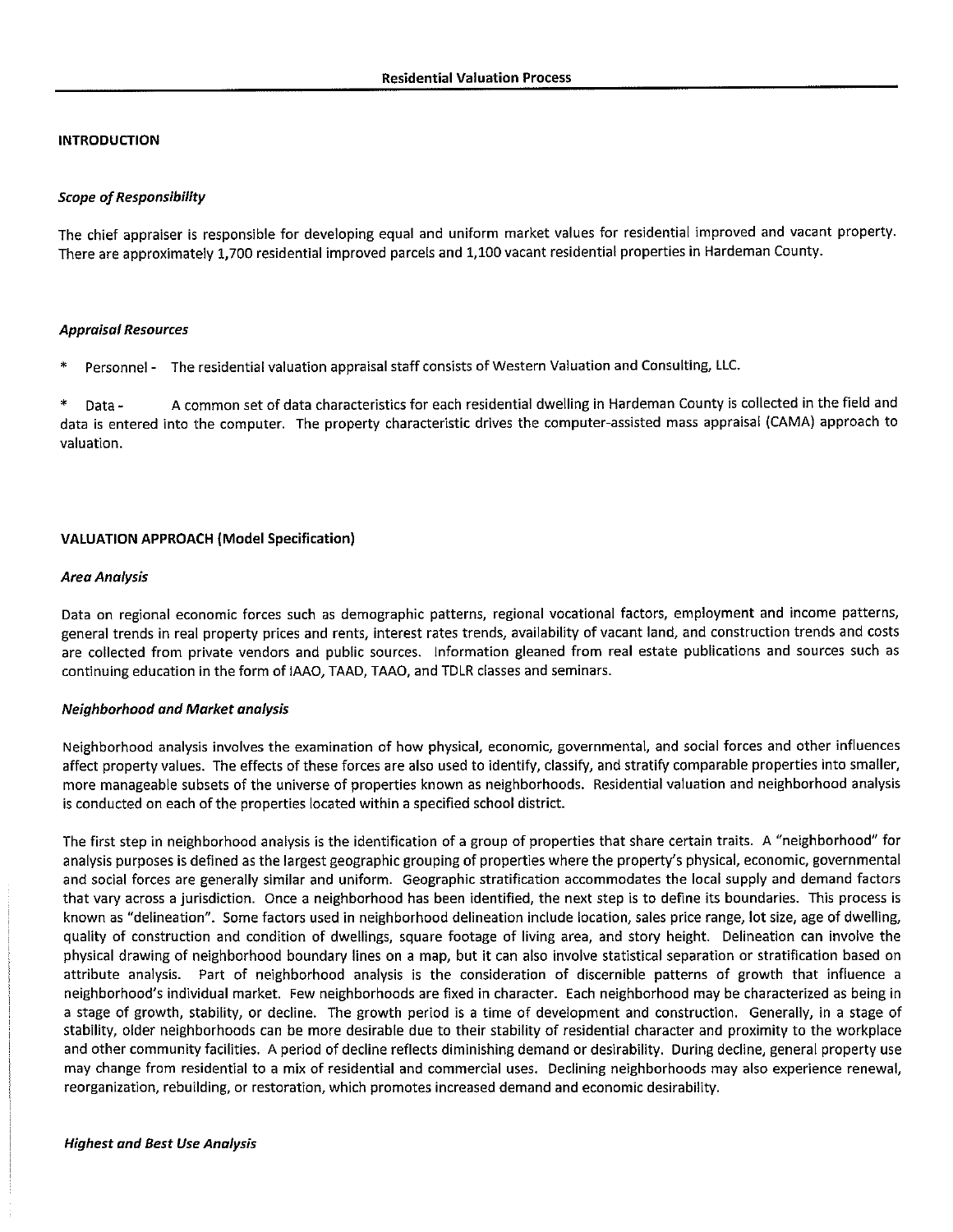The highest and best use of property is the reasonable and probable use that supports the highest present value as of the date of the appraisal. The highest and best use must be physically possible, legal, financially feasible, and productive to its maximum. The highest and best use of residential property is normally its current use. This is due in part to the fact that residential development, in many areas, through use of deed restrictions and zoning, precludes other land uses. Residential valuation undertakes reassessment of highest and best use in transition areas and areas of mixed residential and commercial use. In transition areas with ongoing gentrification, the appraiser reviews the existing residential property use and makes a determination regarding highest and best use. Once the conclusion is made that the highest and best use analysis is done to decide the type of residential use on a neighborhood basis. As an example, it may be determined in a transition area that older, non-remodeled homes are economic misimprovments, and the highest and best of such property is the construction of new dwellings. In areas of mixed residential and commercial use, the appraiser reviews properties in these areas on a periodic basis to determine if changes in the real estate market require reassessment of the highest and best use of a select population of properties.

### DATA COLLECTION AND VALIDATION

#### **Sources of Data**

The district's property characteristic data was originally received in 1979 from the Hardeman County Tax Office, the Quanah Independent School District Tax Office, and the Chillicothe Independent School District Tax Office and where absent, collected through a massive field data collection effort coordinated by the district over a period of time. Tax assessors, city and local newspapers, and the public often provide the district information regarding new construction, market patterns, and other useful facts related to property valuation.

## VALUATION AND STATISTICAL ANALYSIS (Model Calibration)

#### **Cost Schedules**

All residential parcels in the district are valued from identical cost schedules using a comparative unit method. The district's residential cost schedules, originally adopted from a private mass appraisal firm, have been customized to Hardeman County's local residential building market. The cost schedules are reviewed annually.

The initial cost schedules developed for the Hardeman County Appraisal District were developed using Marshall & Swift, a nationally recognized cost estimator. The schedules were derived in this manner due to the fact that the appraisal district did not have enough newly constructed sold properties at various levels of quality of construction in the district to allow for analysis and statistical testing. Marshall & Swift processes included correlation of quality of construction factors. The results of this comparison were analyzed using statistical measures, including stratification by quality and reviewing estimated building costs plus land to sales prices. As a result of this analysis, a new regional multiplier was developed and used in the district's cost process. This multiplier was used to adjust the Marshall & Swift schedules to bring the schedules to costs reflecting the local market.

#### **Sales Information**

A sales file for the storage of sales data at the time of sale is maintained, primarily by the chief appraiser. Residential vacant land sales, along with commercial improved and vacant land sales, are maintained. Residential improved and vacant sales are collected from a variety of sources, including district questionnaires sent to buyers, field discovery, protest hearings, vendors, builders, and realtors. A system of type, source, validity, and verification codes was established to define salient facts related to a property's purchase or transfer. School district sales reports are generated as an analysis tool for the chief appraiser in the development of value estimates.

#### **Land Analysis**

The chief appraiser conducts residential land analysis based on existing and new data, if available. Lot size, costs per front foot, depth factor, and depth percentages are assigned to each parcel. The front footage land table is designed to systematically value the primary and residual land based on a specified percentage of one-hundred percent (100%) of the current market value. A computerized land-table file stores the land information required to consistently value individual parcels. Specific land influences are used, where necessary, to adjust parcels outside the norm for such factors as shape, size, topography, etc. The chief appraiser uses abstraction and allocation methods to ensure that the land values created best reflect the contributory market value of the land to the overall property value.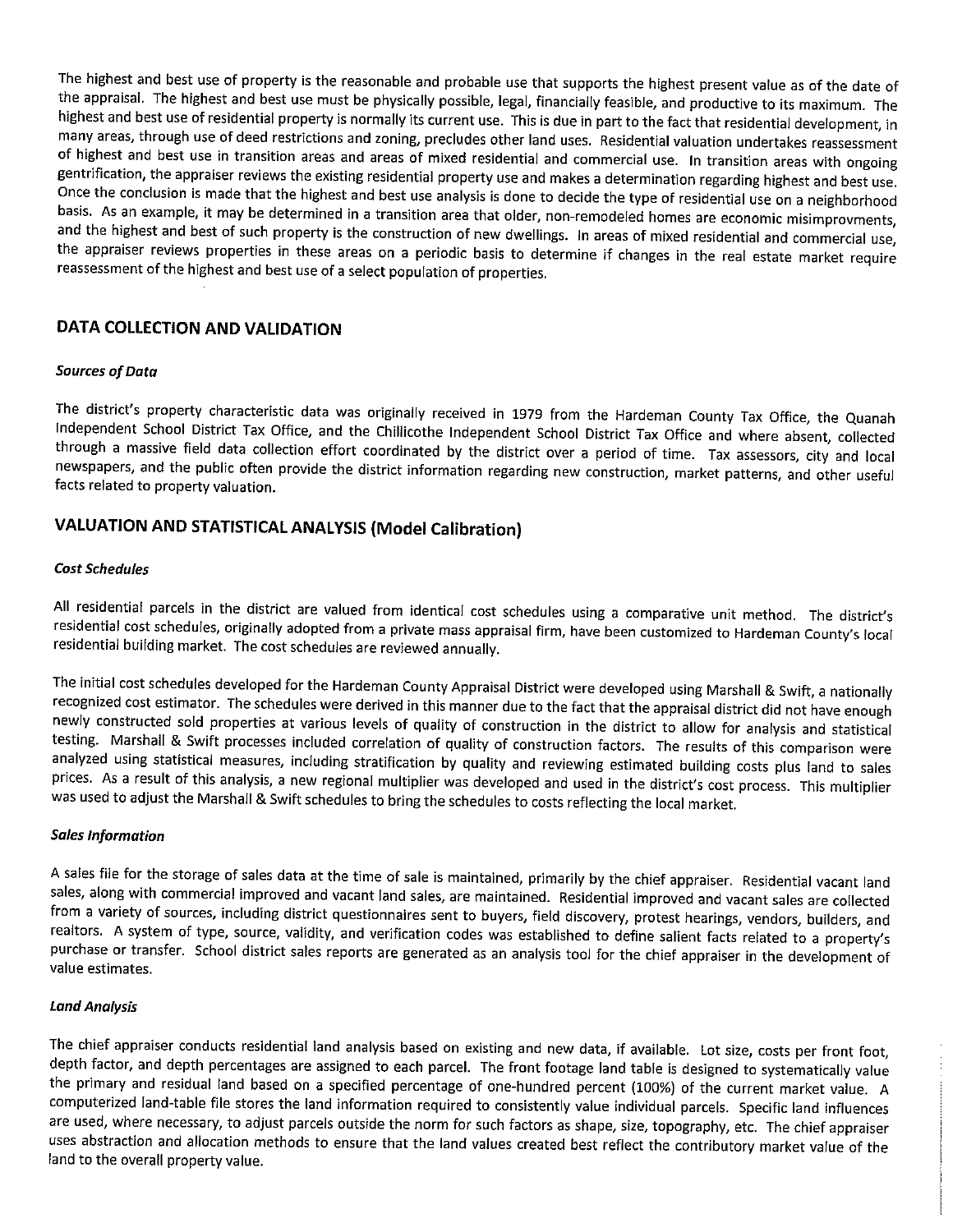#### **Statistical Analysis**

The chief appraiser performs statistical analysis annually to evaluate whether values are equitable and consistent with the market. Ratio studies are conducted on each of the school districts in the district to judge the two primary aspects of mass appraisal accuracy: level of appraisal and uniformity of value. Appraisal statistics of central tendency and dispersion generated from sales ratios are available for each school district by year. These studies include, but are not limited to, the weighted mean, median, standard deviation, coefficient of variation, and coefficient of dispersion, providing the chief appraiser a tool by which to determine both the level and uniformity of appraisals. The level of appraised values can be determined by the weighted mean for individual properties within a school district. Review of the standard deviation, coefficient of variation and coefficient of dispersion can discern appraisal uniformity within and between school districts.

The chief appraiser, through the sales ratio analysis process, reviews each classification of residence in each school district annually. The first phase involves ratios studies that compare the recent sales prices of properties to the appraised values of these sold properties. This set of ratio studies affords the chief appraiser an excellent means of judging the present level of appraised value and uniformity of the sales. The chief appraiser, based on the sales ratio statistics and designated parameters for valuation update, makes a preliminary decision as to whether the value level in a school district needs to be updated or whether the level of market value in a school district is at an acceptable level.

#### **Market Adjustment or Trending Factors**

Market adjustments or factors are developed from appraisal statistics provided from ratio studies and are used to ensure that estimated values are consistent with the market. As the cost approach separately estimates both land and building values and uses depreciated replacement costs, which reflect only the supply side of the market, it is expected that adjustments to the cost values are needed to bring the level of appraisal to an acceptable standard.

If a category of residential improvements is to be updated, the chief appraiser uses a ratio study that compares recent sales prices of properties that have sold to the appraised value of those same properties. The calculated ratio derived from the sum of the sold properties value divided by the sum of the sales prices indicates the category's level of value based on the unadjusted value for the sold properties. This appraisal-to-sale ratio is used to determine the market adjustment factor for the category. This market adjustment factor is needed to trend the values closer to the actual market evidenced by recent sales prices within a given category in a given school district. The sales used to determine the market adjustment factor will reflect the market influences and conditions only for the specified category in the specified school district, thus producing more representative and supportable values. The market adjustment factor, if any, is applied uniformly to all properties in the category within a school district. Once the factors are applied and values are adjusted by CAMA, a second set of ratio studies is generated that compares recent sales prices with the proposed appraised values for those sold properties. From this set of ratio studies, the appraiser judges the appraisal level and uniformity for the school district as a whole.

### **TREATMENT OF RESIDENCE HOMESTEADS**

Beginning in 1998, the State of Texas implemented a constitutional classification scheme concerning the appraisal of residential property that receives a residence homestead exemption. Under the new law, beginning in the second year a property receives a homestead exemption, increases of that property are "capped". The value for tax purposes (appraised value) of a qualified residence homestead will be the LESSER of:

♦ the market value; or

 $\bullet$  the preceding year's appraised value plus 10% for each year since the property was reappraised plus the value of any improvements added since the last reappraisal.

Values of capped properties must be recomputed annually. If a capped property sells, the cap automatically expires as of January 1st of the following year. In the following year, that home is reappraised at its market value to bring its appraisal into uniformity with other properties.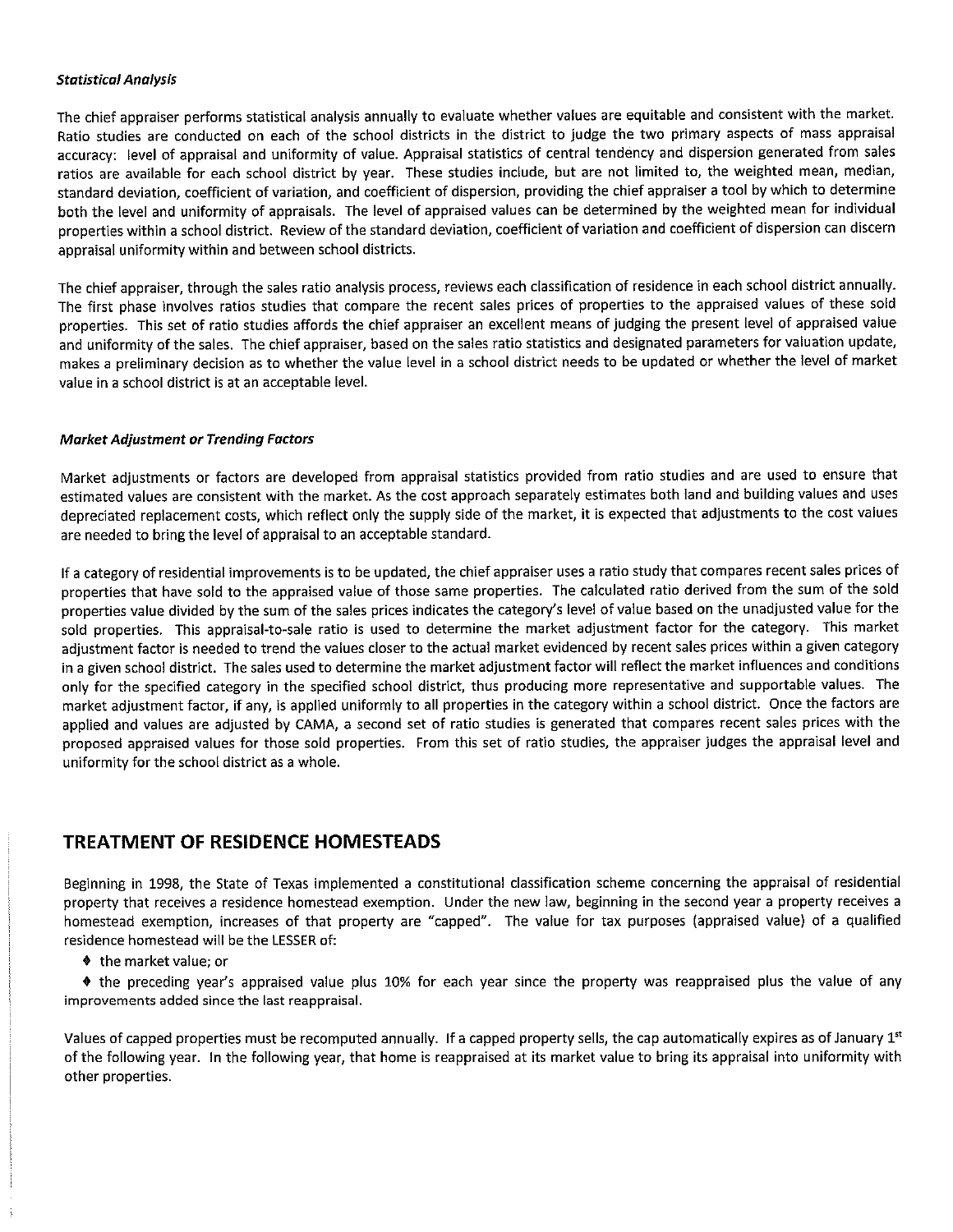## TREATMENT OF ACCOUNTS WITH PRIOR YEAR HEARINGS

Beginning in the 2001 tax year, accounts whose market value was set in the hearing process in the prior year will, in most cases, be the base value to which market appreciation will be applied in the current year. This will not be the case, however, if the hearing result is found to be inappropriate or if compliance with USPAP necessitates the calculation of a different base value.

## **INDIVIDUAL VALUE REVIEW PROCEDURES**

#### **Field Review**

The chief appraiser identifies individual properties in critical need of field review through sales ratio analysis. Sold properties with a high variance in sales ratios are field reviewed on an annual basis to check for accuracy of data characteristics.

At each site of inspection, the appraiser reviews subjective data items such as quality of construction, condition, and physical, functional, and economic obsolescence factors. These factors contribute significantly to the market value of the property. During the site inspection, the appraiser is able to physically inspect both sold and unsold properties for comparability and consistency of values.

The area to be physically inspected each year is identified in the appraisal district's written reappraisal plan.

#### **Office Review**

Given the resources and time required to conduct a routine field review of all properties, homogeneous properties consisting of similar characteristics with a low variance in sales ratios and other properties having a recent field inspection date can be reviewed in the appraisal office, unless it is located in an area specified for that year's field inspection cycle as identified in the appraisal district's written plan for reappraisal.

Once the chief appraiser is satisfied with the level and uniformity of value for each school district, the estimates of value go to noticing.

## **PERFORMANCE TESTS**

#### **Sales Ratio Studies**

The primary analytical tool used by the chief appraiser to measure and improve performance is the ratio study. The district ensures that the appraised values that it produces meet the standards of accuracy in several ways. Overall sales ratios are generated for each school district to allow the chief appraiser to review general market trends and to provide an indication of market appreciation over a specified period of time. Reported in the sales ratio statistics for each school district is a level of appraised value and uniformity profile by structure type (classification), median level of appraisal, weighted mean, and coefficient of dispersion. The computer-based ratio studies are designed to emulate the findings of the State Comptroller's property value study for category A properties (single-family residential property).

#### **Management Review Process**

Once the proposed value estimates are finalized, the chief appraiser reviews the sales ratios by school district and confirms pertinent valuation data, such as sale-to-parcel ratio and level of appraisal. The primary objective of this review is to ensure that the proposed values have met preset appraisal standards.

An independent test of the appraisal performance of the district is conducted by the State of Texas Comptroller's Office through the property value study. The study determines the degree of uniformity and the median level of appraisals by the appraisal district within each major category of property. The Comptroller publishes a report of the findings of the study from each category of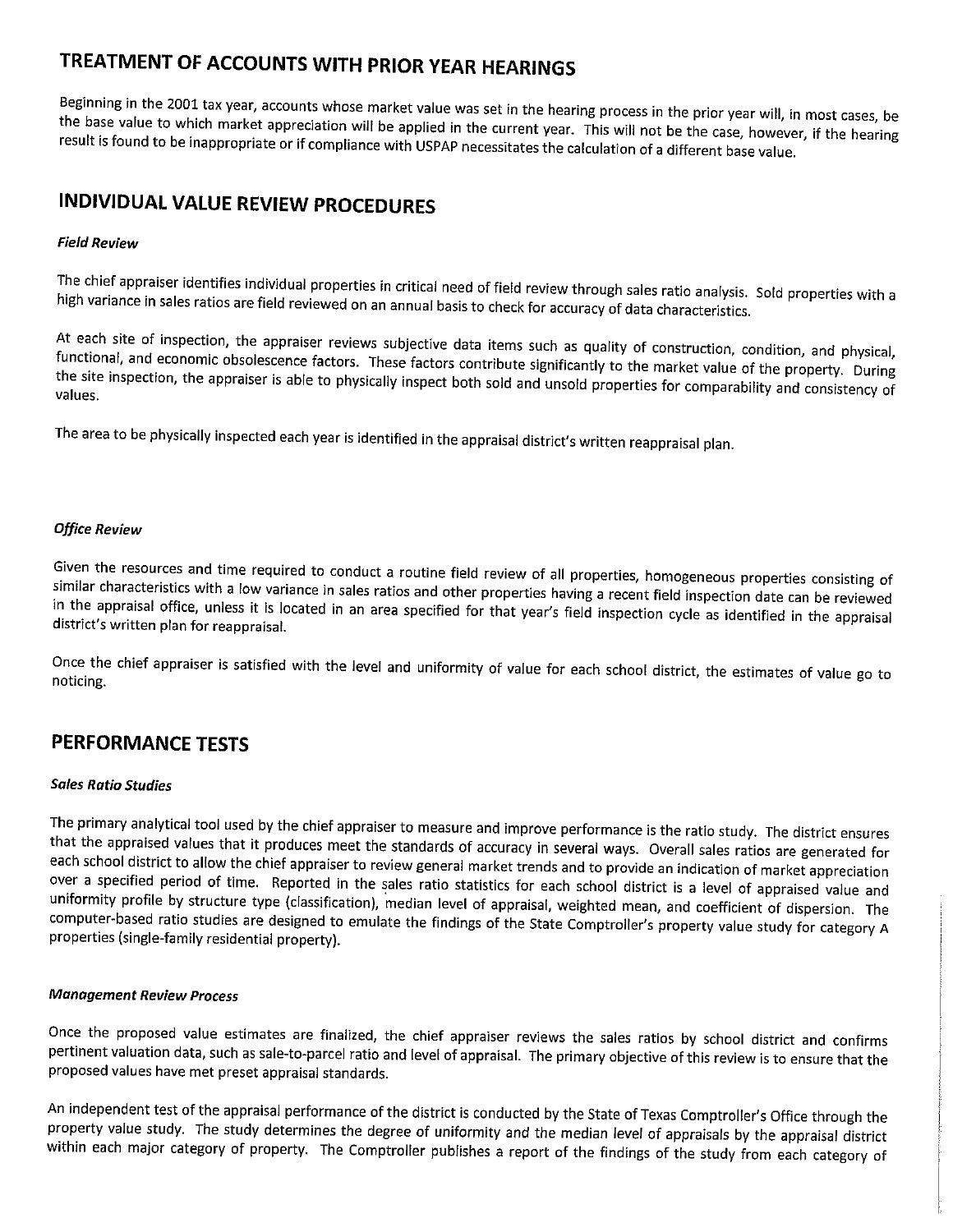property, including the median appraisal levels, the coefficient of dispersion, and any other standard statistical measures that the Comptroller considers appropriate.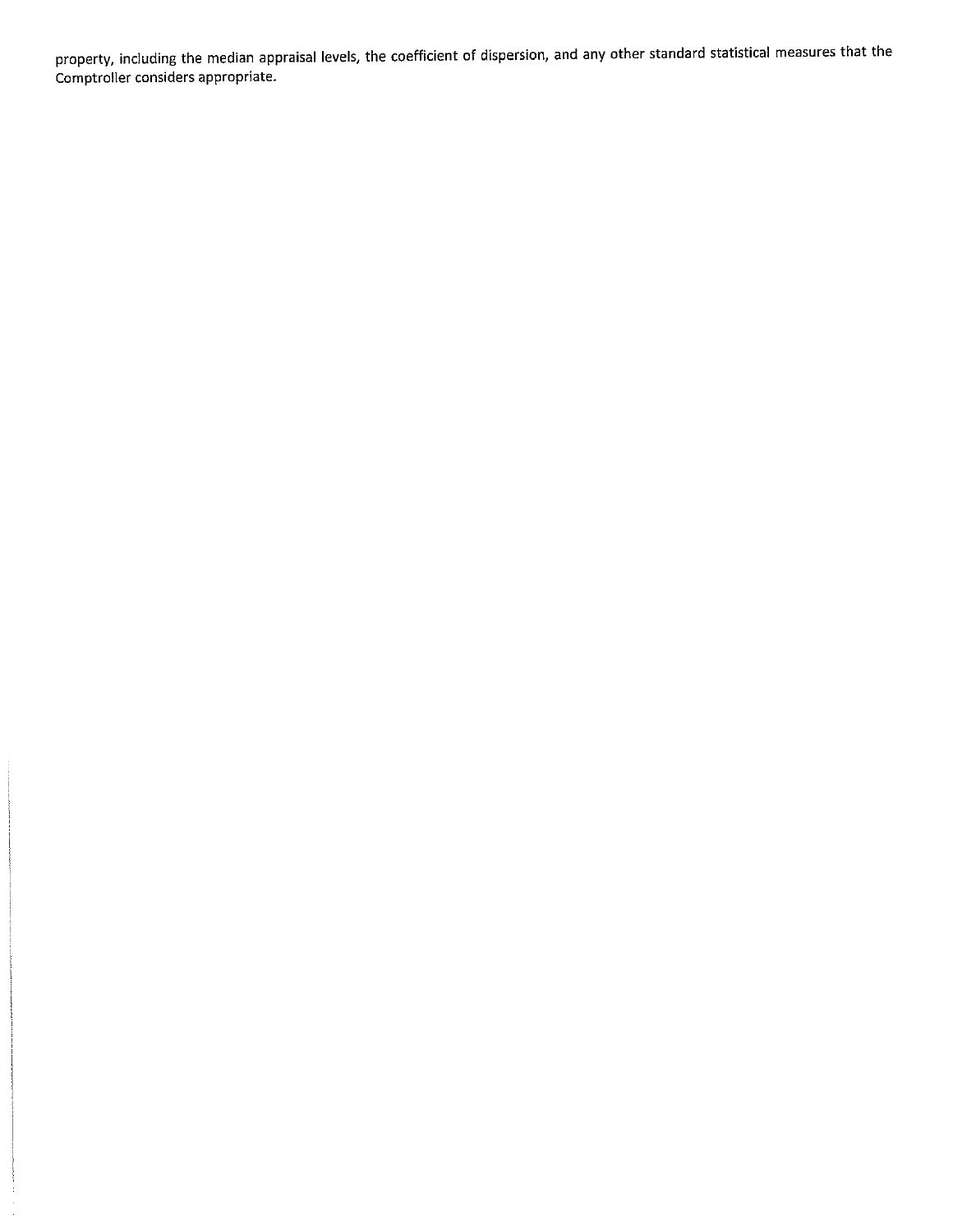## **INTRODUCTION**

#### **Appraisal Responsibility**

This mass appraisal assignment includes all of the commercially classed real property which falls within the responsibility of the Hardeman County Appraisal District and located within the boundaries of the taxing jurisdictions. The appraisal roll displays and identifies each parcel of real property individually. Commercial appraisers appraise the fee simple interest of properties according to statute. However, the effect of easements, restrictions, encumbrances, leases, contracts or special assessments are considered on an individual basis, as is the appraisement of any non-exempt taxable fractional interests in real property (i.e. certain multi-family housing projects). Fractional interests or partial holdings of real property are appraised in fee simple for the whole property and divided programmatically based on their prorated interests.

#### **Appraisal Resources**

The improved real property appraisal responsibilities are categorized according to major property types of office, retail, warehouse, and special use (i.e. hotels, clinics, etc.). Western Valuation and Consulting's appraisers and the appraisers employed by Pritchard & Abbott, Inc. are assigned to improved commercial property types. The chief appraiser is responsible for the land valuations.

DATA - The data used by the commercial appraisers includes verified sales of vacant land and improved properties and the pertinent data obtained from each (sales price levels, capitalization rates, income multipliers, equity dividend rates, marketing period, etc.). Other data used by the appraiser includes actual income and expense data (typically obtained through the hearings process), actual contract rental data, leasing information (commissions, tenant finish, length of terms, etc.), and actual construction cost data. In addition to the actual data obtained from specific properties, market data publications are also reviewed to provide additional support for market trends.

#### PRELIMINARY ANALYSIS

#### **Pilot Study**

Pilot studies are utilized to test new or existing procedures or valuation modifications in a limited area (a sample of properties) of the district and are also considered whenever substantial changes are made. These studies, which are inclusive of ratio studies, reveal whether a new system is producing accurate and reliable values or whether procedural modifications are required. The appraiser implements this methodology when developing both the cost approach and income approach models.

Survey of Similar Jurisdictions: Hardeman CAD coordinates its discovery and valuation activities with adjoining appraisal districts. Numerous field trips, interviews and data exchanges with adjacent appraisal districts have been conducted to ensure compliance with state statutes. In addition, Hardeman CAD administration and personnel interact with other assessment officials through professional trade organizations including the IAAO, TAAD, TAAO and TRCA.

#### **VALUATION APPROACH (Model Specification)**

#### **Area Analysis**

Data on regional economic forces such as demographic patterns, regional location factors, employment and income patterns, general trends in real property prices and rents, interest rate trends, availability of vacant land, and construction trends and costs are collected from private vendors and public sources, such as continuing education in the form of IAAO, TAAD, TAAO, and TDLR courses.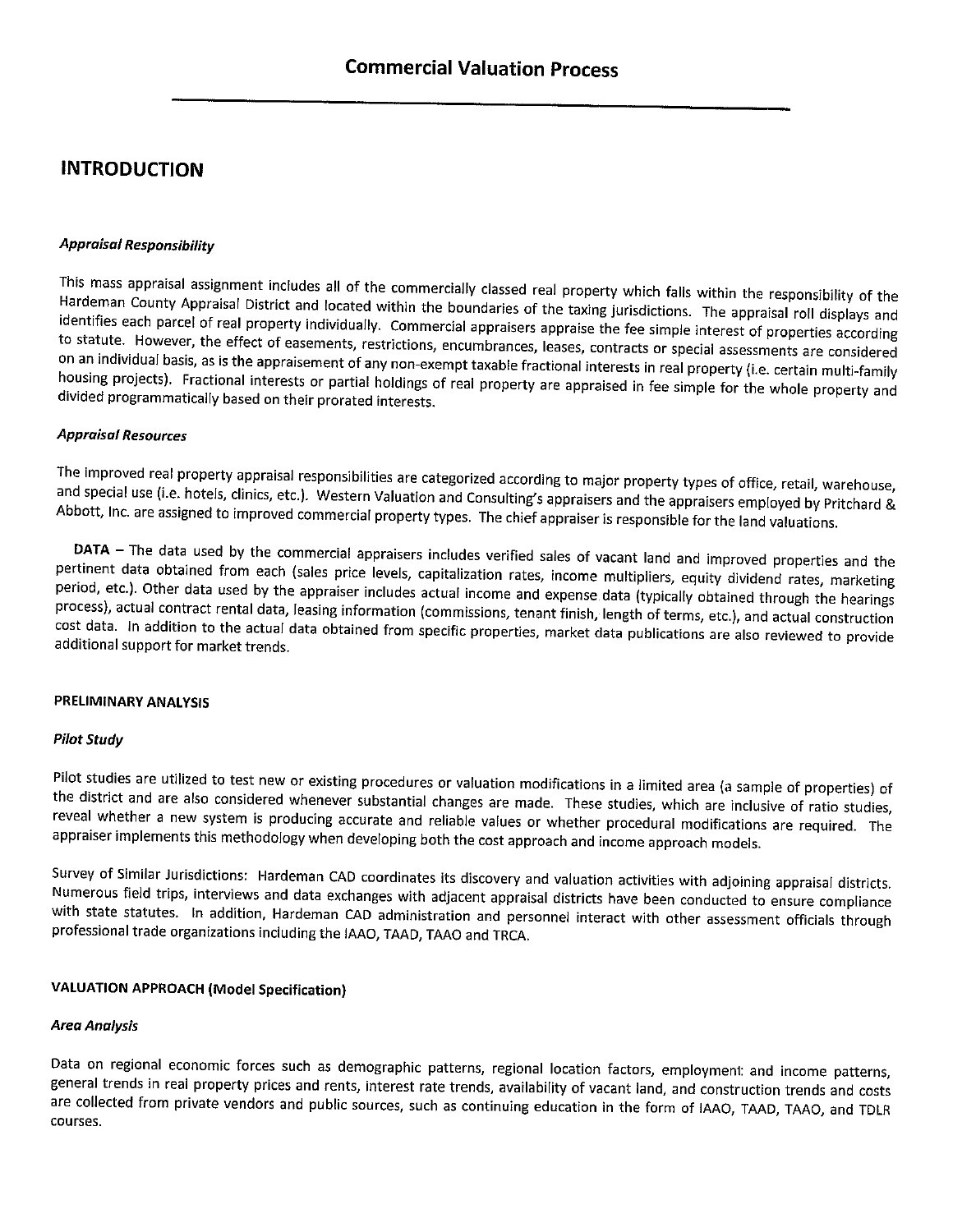#### **Neighborhood Analysis**

The neighborhood is comprised of the land area and commercially classed properties located within the boundaries of the appraisal district. This area consists of a wide variety of property types including residential, commercial, and industrial. Neighborhood analysis involves the examination of how physical, economic, governmental, and social forces and other influences affect property values. The effects of these forces are also used to identify, classify, and organize comparable properties into smaller, manageable subsets of the universe of properties known as neighborhoods. In the mass appraisal of commercial properties, these subsets of a universe of properties are generally referred to as market areas or economic areas.

Economic areas are defined by each of the improved property use types (apartment, office, retail, warehouse, and special use) based upon an analysis of similar economic or market forces. These include, but are not limited to, similarities of rental rates, classification of projects (known as building class by area commercial market experts), dates of construction, overall market activity or other pertinent influences. Economic area identification and delineation by each major property use type is the benchmark of the commercial valuation system. All income model valuation (income approach to value estimates) is economic area specific. Economic areas are periodically reviewed to determine if re-delineation is required.

#### **Highest and Best Use Analysis**

The highest and best use is the most reasonable and probable use that generates the highest present value of the real estate as of the date of valuation. The highest and best use of any given property must be physically possible, legally permissible, financially feasible, and maximally productive. For improved properties, highest and best use is evaluated as improved and as if the site were still vacant. This assists in determining if the existing improvements have a transitional use, interim use, nonconforming use, multiple uses, speculative use, excess land, or a different optimum use if the site were vacant. For vacant tracts of land within this district, the highest and best use is considered speculative based on the surrounding land uses. Improved properties reflect a wide variety of highest and best uses which include, but are not limited to: office, retail, apartment, warehouse, light industrial, special purposes, or interim uses. In many instances, the property's current use is the same as its highest and best use. This analysis insures that an accurate estimate of market value (sometimes referred to as value in exchange) is derived.

On the other hand, value in use represents the value of a property to a specific user for a specific purpose. This is significantly different than market value, which approximates market price under the following assumptions: (a) no coercion of undue influence over the buyer or seller in an attempt to force the purchase or sale; (b) well-informed buyers and sellers acting in their own best interests; c) a reasonable time for the transaction to take place; and (d) payments in cash or its equivalent.

#### **Market Analysis**

A market analysis relates directly to market forces affecting supply and demand. This study involves the relationships between social, economic, environmental, governmental, and site conditions. Current market activity including sales of commercial properties, new construction, new leases, lease rates, absorption rates, vacancies, allowable expenses (inclusive of replacement reserves), and expense ratio trends are analyzed.

#### DATA COLLECTION/VALIDATION

#### **Sources of Data**

With respect to the property characteristic data inventory system, every property subject to taxation by a jurisdiction with Hardeman CAD's area of responsibility is incorporated into a computer assisted mass appraisal (CAMA) system. Appraisers perform maintenance of special purpose properties. Any alterations to the properties involving building permits are then reviewed. Also, if any discrepancies are discovered during the hearings process or at any other time, the chief appraiser or a designated appraiser performs a field check prior to the next tax season. Data is reviewed during periodic field inspections.

In terms of commercial sales data, Hardeman CAD receives a copy of the deeds recorded in Hardeman County that convey commercially classed properties. The deeds involving a change in commercial ownership are entered into the sales information system and researched to obtain the pertinent sale information. Other sources of sale data include the hearings process, word of mouth, and local publications.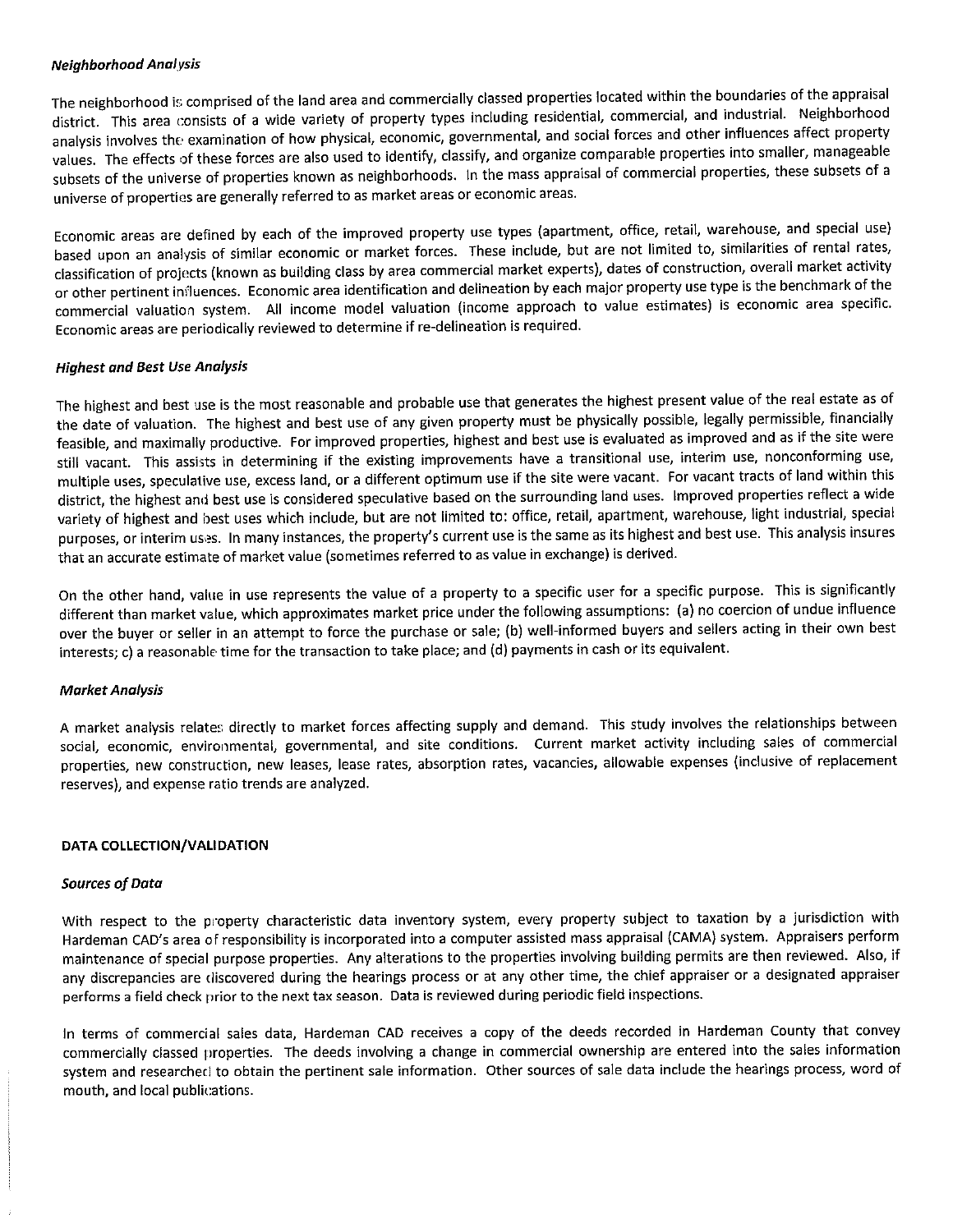#### **Data Collection Procedures**

Data collection procedures have been established for residential, commercial, industrial, and personal property. Appraisers conduct field inspections and record information on either a property record data (PRD) card or on personal property data sheets. This information is entered into the computer system and serves as the basis for the valuation of property.

The quality of data used is of paramount importance to accurate valuation of taxable property. While production standards are established and upheld for the various field activities, quality of data is emphasized as the goal and responsibility of each appraiser. New appraisers are trained in the specifics of data collection.

For those properties involved in a transfer of commercial ownership, a sale file produced which begins the research and verification process. The initial step in sales verification involves a questionnaire, which is mailed to the purchaser (grantee) in the transaction. If a questionnaire is answered and returned, the documented responses are recorded into the computerized sales database system. If no information is provided, other sources are sought, but the sales data is documented as being unconfirmed. Actual closing statements are the most reliable and preferred method of sales verification.

#### **VALUATION ANALYSIS (Model Calibration)**

Model calibration involves the process of periodically adjusting the mass appraisal formulas, tables and schedules to reflect the current market conditions. Once the models have undergone the specification process, adjustments can be made to reflect new constructions procedures, materials and/or costs, which can vary from year to year. The basic structure of a mass appraisal model can be valid over an extended period of time, with trending factors utilized for updating the data to the current market conditions. However, at some point, if the adjustment process becomes too involved, the model calibration technique can mandate new model specifications or a revised model structure.

#### **Cost Schedules**

The cost approach to value is applied to all improved real property utilizing the comparative unit method. This methodology involves the utilization of national cost data reporting services as well as actual cost information on comparable properties whenever possible. Cost models are typically developed based on the Marshall & Swift Valuation Service. Cost models include the derivation of replacement cost new (RCN) of all improvements. These include comparative base rates, per unit adjustments, and lump sum adjustments. This approach also employs the sales comparison approach in the valuation of the underlying land value. Time and location modifiers are necessary to adjust cost data to reflect conditions in a specific market and changes in costs over a period of time. Because a national cost service is used as a basis for the cost models, location modifiers are necessary to adjust these base costs specifically for Hardeman County. These modifiers are provided by the national cost services.

Depreciation schedules are developed based on what is typical for each property type at that specific age. Depreciation schedules have been implemented for what is typical of each major class of commercial property by economic life categories. Schedules have been developed for improvements with varying years of expected life. The actual age, if known, and the effective ages of improvements are noted in CAMA. Effective age estimates are based on the utility of the improvements relative to where the improvement lies on the scale of its total economic life and its competitive position in the marketplace.

Market adjustment factors such as external and/or functional obsolescence can be applied if warranted. A depreciation calculation override can be used if the condition or effective age of a property varies from the norm by appropriately noting the physical condition and functional utility ratings on the property data characteristics. These adjustments are typically applied to a specific property type or location and can be developed via ratio studies or other market analyses.

#### **Income Models**

The income approach to value is applied to those real properties which are typically viewed by market participants and "income producing", and for which the income methodology is considered a leading value indicator. The first step in the income approach pertains to the estimation of market rent on a per unit basis. This is derived primarily from actual rent data furnished by property owners and from local market study publications. This per unit rental rate multiplied by the number of units results in the estimate of potential gross rent.

A vacancy and collection loss allowance is the next item to consider in the income approach. The projected vacancy and collection loss allowance is established furnished by property owners and on local market publications. This allowance accounts for periodic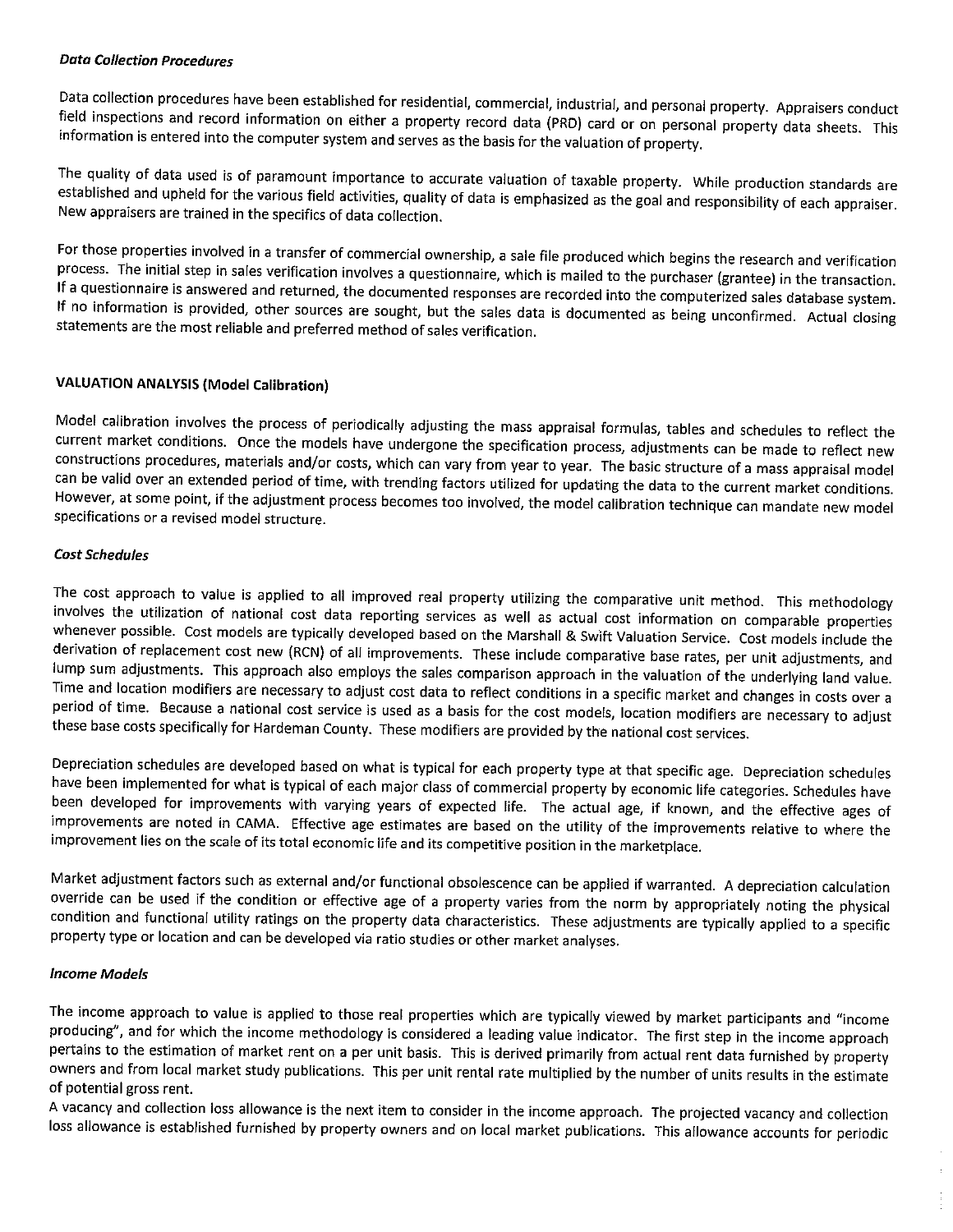fluctuations in occupancy, both above and below an estimated stabilized level. The market derived stabilized vacancy and collection loss allowance is subtracted from the potential gross rent estimate to yield an effective gross rent.

Next, a secondary income or service income is calculated as a percentage of stabilized effective gross rent. Secondary income represents parking income, escalations, reimbursements, and other miscellaneous income generated by the operations of real property. The secondary income estimate is derived from actual data collected and available market information. The secondary income estimate is then added to effective gross rent to arrive at an effective gross income.

Allowable expenses and expense ratio estimates are based on a study of the local market, with the assumption of prudent management. An allowance for non-recoverable expenses such as leasing costs and tenant improvements are included in the expenses. A non-recoverable expense represents costs that the owner pays to lease rental space. Different expense ratios are developed for different types of commercial property based on use. For instance, retail properties are most frequently leased on a triple-net basis, whereby the tenant is responsible for his pro-rata share of taxes, insurance and common area maintenance. In comparison, a general office building is most often leased on a base year expense stop. This lease type stipulates that the owner is responsible for all expenses incurred during the first year of the lease. However, any amount in excess of the total per unit expenditure in the first year is the responsibility of the tenant. Under this scenario, if the total operating expense in year one equates to \$8 per square foot, any increase in expense over \$8 per square foot throughout the remainder of the lease term would be the responsibility of the tenant. As a result, expense ratios are implemented based on the type of commercial property.

Another form of allowable expense is the replacement of short-lived items (such as roof or floor coverings, air conditioning, or major mechanical equipment or appliances) requiring expenditures of large sums. When these capital expenditures are analyzed for consistency and adjusted, they may be applied on an annualized basis as stabilized expenses. When performed according to local market practices by commercial property type, these expenses when annualized are known as replacement reserves.

Subtracting the allowable expenses (inclusive of non-recoverable expenses and replacement reserves) from the effective gross income yields an estimate of net operating income.

Rates and multipliers are used to convert income into an estimate of market value. These include income multipliers, overall capitalization rates, and discount rates. Each of these is used in specific applications. Rates and multipliers also vary between property types, as well as by location, quality, condition, design, age, and other factors. Therefore, application of the various rates and multipliers must be based on a thorough analysis of the market.

Capitalization analysis is used in the income approach models. This methodology involves the capitalization of net operating income as an indication of market value for a specific property. Capitalization rates, both overall (going-in) cap rates for the direct capitalization method and terminal cap rates for discounted cash flow analyses, can be derived from the market. Sales of improved properties from which actual income and expense data are obtained provide a very good indication of what a specific market participant is requiring from an investment at a specific point in time. In addition, overall capitalization rates can be derived from the built-up method (band-of-investment). This method relates to satisfying the market return requirements of both the debt and equity positions of a real estate investment. This information is obtained from real estate and financial publications.

Rent loss concessions are made on specific properties with vacancy problems. A rent loss concession accounts for the impact of lost rental income while the building is moving toward stabilized occupancy. The rent loss is calculated by multiplying the rental rate by the percent difference of the property's stabilized occupancy and it s actual occupancy. Build out allowances (for first generation space or retrofit/second generation space as appropriate) and leasing expenses are added to the rent loss estimate. The total adjusted loss from these real property operations is discounted using an acceptable risk rate. The discounted value (inclusive of rent loss due to extraordinary vacancy, build out allowances, and leasing commissions) becomes the rent loss concession and is deducted from the value indication of the property at stabilized occupancy. A variation of this technique allows that for every year that the property's actual occupancy is less than stabilized occupancy, a rent loss deduction may be estimated.

Pritchard & Abbott, Inc., a valuation firm, has been contracted by the district to perform valuations on income properties in this district, excluding agricultural land. The firm is responsible for obtaining statistics, data, performing statistical testing, and maintaining data for the valuation of this type of property.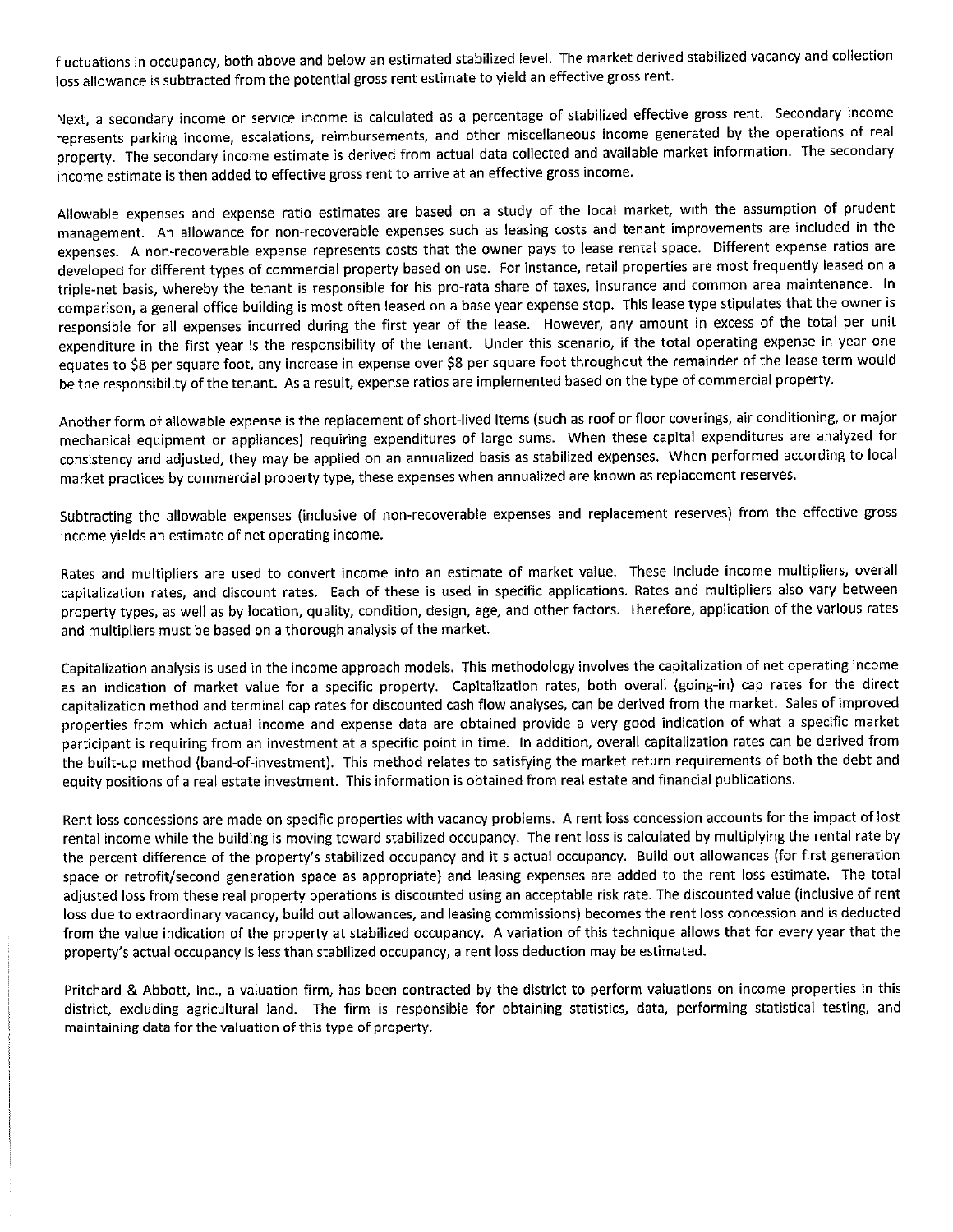### **Sales Comparison (Market) Approach**

Although all three of the approaches to value are based on market data, the sales comparison approach is most frequently referred to as the Market Approach. This approach is utilized not only for estimating land value but also in comparing sales of similarly improved properties to each parcel on the appraisal roll. As previously discussed in the Data Collection/Validation section of this report, pertinent data from actual sales of properties, both vacant and improved, is pursued throughout the year to obtain relevant information, which can be used in all aspects of valuation. Sales of similarly improved properties can provide a basis for the depreciation schedules in the cost approach, rates and multipliers used in the income approach, and as a direct comparison in the sales comparison approach. Improved sales are also used in ratio studies, which afford the appraiser an excellent means of judging the present level and uniformity of the appraised values.

### **Final Valuation Schedules**

Based on the market data analysis and review discussed previously in the cost, income, and sales approaches, the cost and income models are calibrated and finalized. The calibration results are keyed to the schedules and models on the mainframe CAMA system for utilization on all commercial properties in the district.

### **Statistical and Capitalization Analysis**

Statistical analysis of final values is an essential component of quality control. This methodology represents a comparison of the final value against the standard and provides a concise measurement of the appraisal performance. Statistical comparisons of many different standards are used, including sales of similar properties, the previous year's appraised value, audit trails, value change analysis and sales ratio analysis.

Appraisal statistics of central tendency and dispersion generated from sales ratios are available for each property type. These summary statistics include, but are not limited to, the weighted mean, standard deviation, and coefficient of dispersion, thus providing the appraisers an analytical tool by which to determine both the level and uniformity of appraised value of a particular property type. The level of appraised values can be determined by the weighted mean for individual properties within a specific type, and a comparison or weighted means can reflect the general level of appraised value. Review of the standard deviation and the coefficient of variation can discern appraisal uniformity within a specific property type.

The appraisers review every commercial property annually through the sales ratio analysis process. The first phase involves ratio studies that compare the recent sales prices of properties to the appraised values of sold properties. This set of ratio studies affords the appraiser an excellent means of judging the present level of appraised value and uniformity of the appraised values. The appraiser, based on the sales ratio statistics and designated parameters for valuation update, makes a preliminary decision as to whether the value level of a particular property type needs to be updated in an upcoming reappraisal, or whether the level of market value is at an acceptable level.

Potential gross rent estimates, occupancy levels, secondary income, allowable expenses (inclusive of non-recoverables and replacement reserves), net operating income and capitalization rate and multipliers are continuously reviewed utilizing frequency distribution methods or other statistical procedures or measures. Income model conclusions are compared to actual information obtained on individual commercial properties during the hearings process as well as information from published sources and area vendors.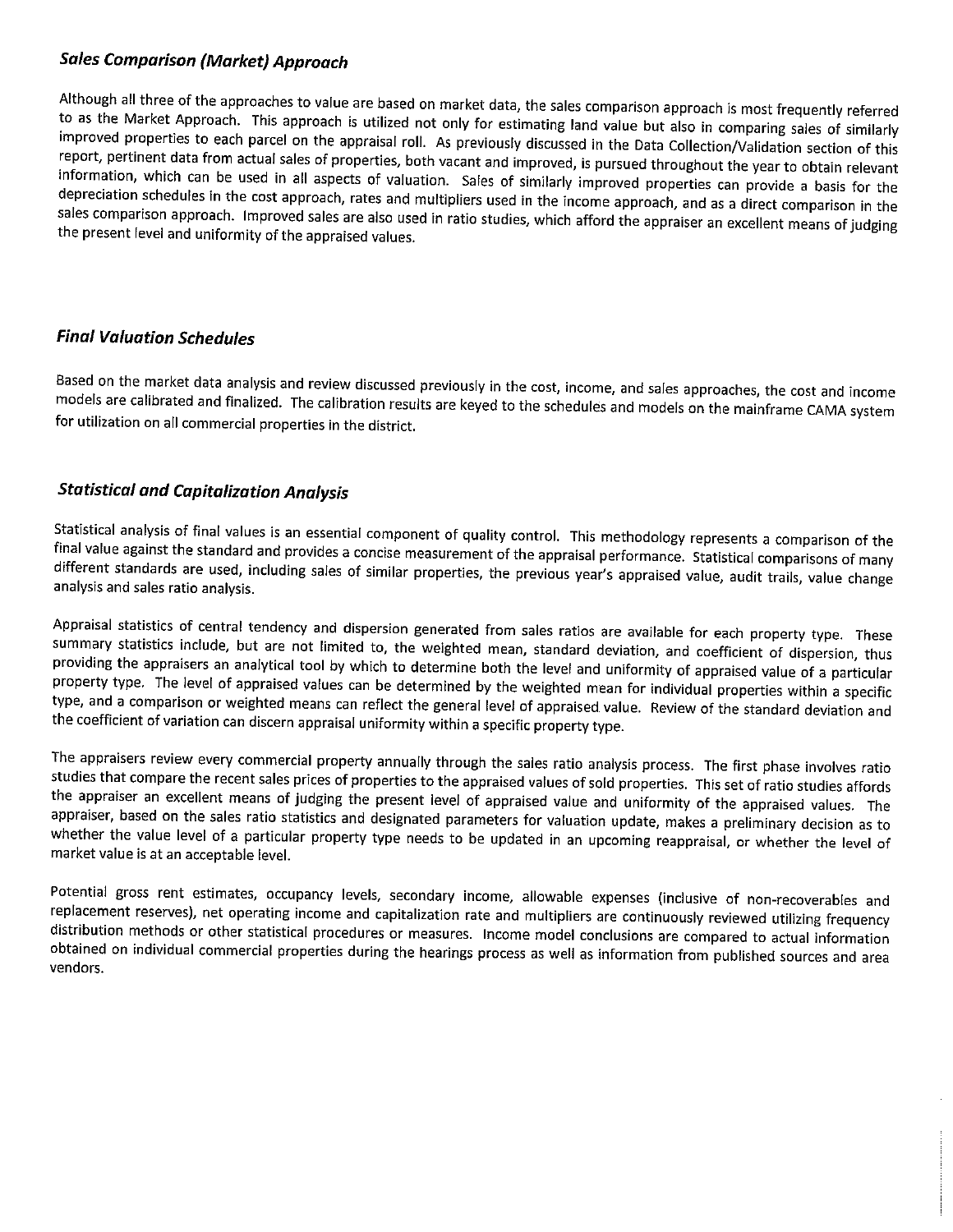## INDIVIDUAL VALUE REVIEW PROCEDURES

#### **Field Review**

The date of the last inspection, extent of that inspection, and the Hardeman CAD appraiser responsible are listed in the CAMA system. If a property owner disputes the District's records concerning this data in a protest hearing, CAMA may be altered based on the credibility of the evidence provided. If a building permit is filed for a particular property indicating a change in characteristics, that property is added to a work file. Finally, even though every property cannot be inspected each year, the chief appraiser typically designates certain segments of the area to be inspected in field checks.

Commercial appraisers are somewhat limited in the time available to field review all commercial properties of a specific use type. However, a major effort is made by the appraisal district to field review as many properties as possible or an economic area experiencing large numbers of remodels, renovations, or retrofits, changes in occupancy levels or rental rates, new leasing activity, new construction, or wide variations in sale prices. Additionally, the appraisers frequently field review subjective data items such as building class, quality of construction, condition, and physical, functional, and economic obsolescence factors contributing significantly to the market value of the property. In some cases, field reviews are warranted when sharp changes in occupancy or rental rate levels occur between building classes or between economic areas. With preliminary estimates of value in these targeted areas, the appraisers test computer assisted values against their own appraisal judgment. While in the field, the appraisers physically inspect sold and unsold properties for comparability and consistency of values.

#### **Office Review**

Office reviews are completed on properties not subject to field inspections and are performed in compliance with the guidelines set out by USPAP.

Office reviews are typically limited by the data presented in final value reports. These reports summarize the pertinent data of each property. The appraiser may review methodology for appropriateness to ascertain that it was completed in accordance with USPAP or more stringent statutory and district policies. This review process is focused primarily on locating skewed results on an individual basis.

Once the appraiser is satisfied with the level and uniformity of value for each property within their area of responsibility, the estimates of value go to noticing. Each parcel is subjected to the value parameters appropriate for its own use type. If the value of the parcel falls outside of appropriate parameters, it is placed on a rework list. Therefore, although the value estimates are determined in a computerized mass appraisal environment, value edits and rework lists enable an individual parcel review of value anomalies before the estimate of value is released for noticing.

### **PERFORMANCE TESTS**

The primary tool used to measure mass appraisal performance is the ratio study. A ratio study compares appraised values to market values. In a ratio study, market values (value in exchange) are typically represented by sales prices (i.e. a sales ratio study). Independent, expert appraisals may also be used to represent market values in a ratio study (i.e. an appraisal ratio study). If there are not enough sales to provide necessary representativeness, independent appraisals can be used as indicators for market value. In addition, appraisal ratio studies can be used for properties statutorily not appraised at market value, but reflect the use-value requirement. An example of this is agricultural lands to be appraised on the basis of productivity or use value.

Hardeman CAD has adopted the policies of the IAAO STANDARD ON RATIO STUDIES, circa April, 2013, regarding its ratio study standards and practices. Ratio studies generally have six basic steps:

- $(1.)$ determination of the purpose and objectives
- $(2.)$ data collection and preparation
- $(3.)$ comparing appraisal and market data
- $(4)$ stratification
- $(5.)$ statistical analysis
- $(6.)$ evaluation and application of the results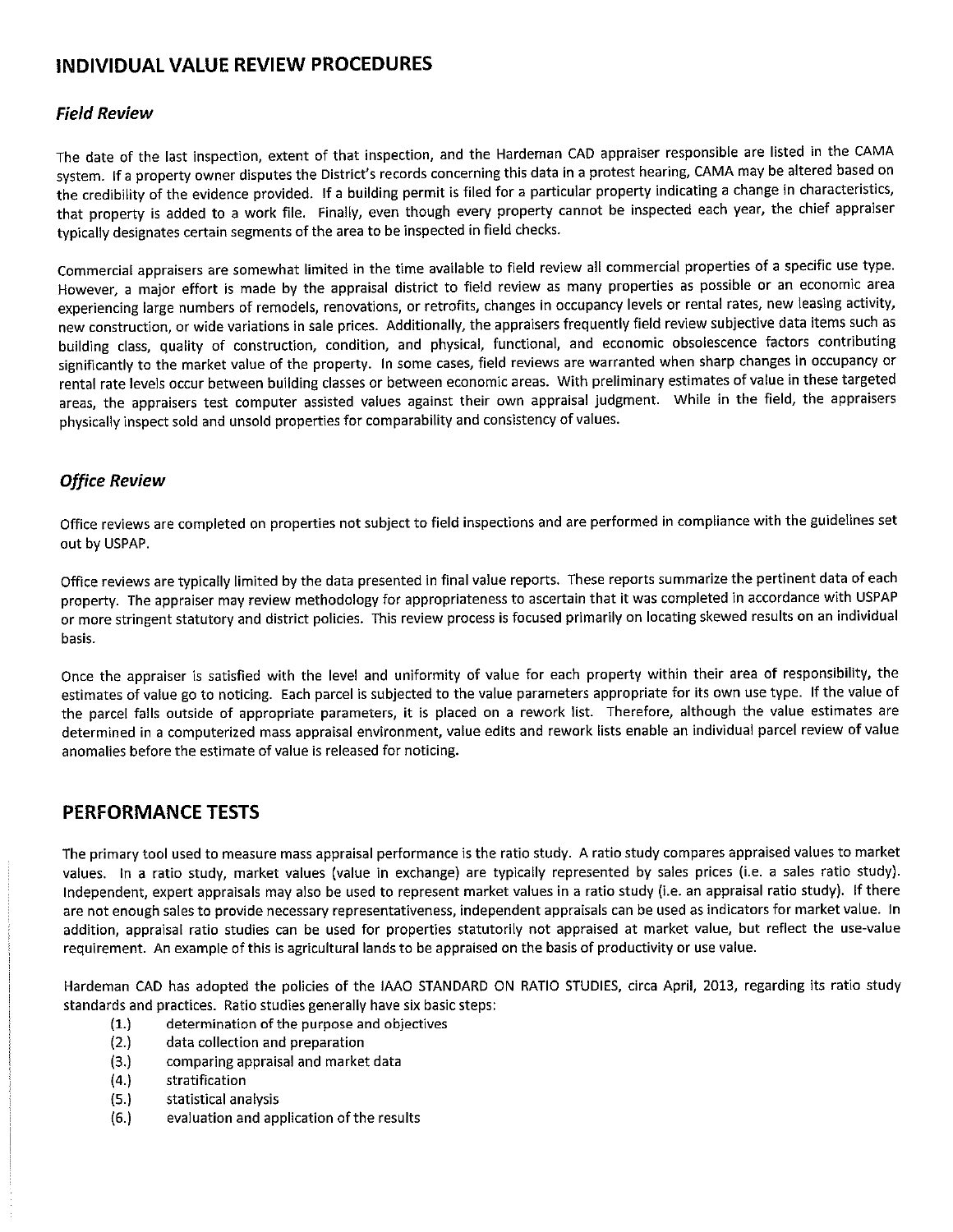### **Sales Ratio Studies**

Sales ratio studies are an integral part of establishing equitable and accurate market value estimates, and ultimately assessments for taxing jurisdictions. The primary use of sales ratio studies include the determination of a need for general reappraisal, prioritizing selected groups of property types for reappraisal, identification of potential problems with appraisal procedures, assist in market analyses, and to calibrate models used to derive appraised values during valuation or reappraisal cycles. However, these studies cannot be used to judge the accuracy of an individual property appraised value. The Hardeman County Appraisal Review Board may make individual value adjustments based on unequal appraisal (ratio) protest evidence submitted on a case-by-case basis during the hearing process.

Overall sales ratios are generated by use type CAMA at least once per year, but frequently more often, especially in specific areas to allow appraisers to review general market trends in their area of responsibility. In many cases, field checks may be conducted to ensure the ratios produced are accurate and the appraised values utilized are based on accurate property data characteristics. These ratio studies aid the appraisers by providing an indication of market activity by economic area or changing market conditions.

### **Comparative Appraisal Analysis**

The commercial appraiser performs an average unit comparison in addition to a traditional ratio study. These studies are performed on commercially classed properties by property use type (such as apartment, office, retain and warehouse usage or special use). The objective to this evaluation is to determine appraisal performance of sold and unsold properties. Appraisers average unit prices of sales and average unit appraised values of the same parcels and the comparison of average value changes of sold and unsold properties. These studies are conducted on substrata such as building class and on properties located within various economic areas. In this way, overall appraisal performance is evaluated geographically, by specific property type to discern whether sold parcels have been selectively appraised. When sold parcels and unsold parcels are appraised equally, the average unit values are similar. These horizontal equity studies are performed prior to annual noticing.

## **INDUSTRIAL VALUATION PROCESS**

### **Appraisal Responsibility**

Hardeman CAD contracts with the appraisal firm of Pritchard & Abbott, Inc. for appraisal of industrial properties. The firm is responsible for developing fair and uniform market values for improved industrial properties and industrial vacant land. The firm is also responsible for the valuation of all tangible general industrial personal property in Hardeman CAD.

Further, the firm is responsible for the collection of data, maintenance of data collection manuals, area analysis, neighborhood analysis, highest and best use analysis, market analysis, development and implementation of data collection procedures, valuation schedules, field review, office review, performance tests, sales ratio studies, and comparative appraisal analysis.

## **BUSINESS PERSONAL PROPERTY VALUATION PROCESS**

### **Appraisal Responsibility**

There are four different personal property types appraised by the district:

- $(1.)$ business personal property accounts
- $(2.)$ leased assets
- $(3.)$ vehicles
- $(4.)$ multi-location assets

A common set of data characteristics for each personal property account in Hardeman CAD is collected in the field and data entered into the district's computer system.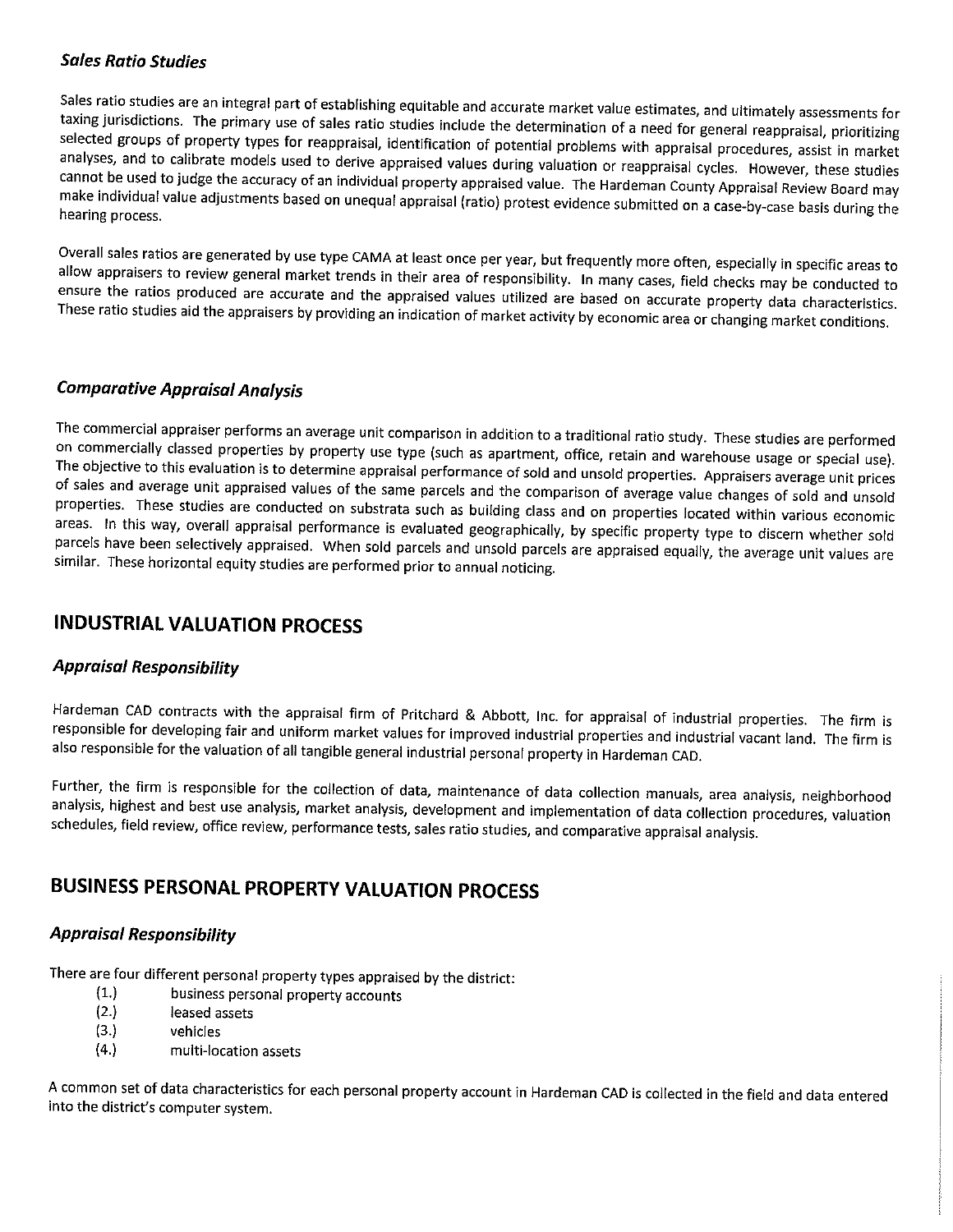### **Valuation Approach (Model Specification)**

#### **SIC Code Analysis**

Four-digit numeric codes, called Standard Industrial Classification (SIC) codes, were developed by the federal government. These classifications are used by Hardeman CAD as a way to classify personal property by business type.

#### **Highest and Best Use Analysis**

The highest and best use of property is the reasonable and probable use that supports the highest present value as of the date of the appraisal. The highest and best use must be physically possible, legal, financially feasible, and productive to its maximum. The highest and best use of personal property is normally its current use.

### **Data Collection/Validation**

#### **Sources of Data**

#### **Business Personal Property**

The district's property characteristic data was originally received from the Hardeman County Tax Office and various school district records in 1980. It has also been collected through a field data collection effort coordinated by the district over a period of time. When revaluation activities permit, the district collects new data via a field drive-out. This project results in the discovery of new businesses not revealed through other sources. Tax assessors and the local newspaper also provide the district with information regarding new personal property and other useful facts related to property valuation.

#### Vehicles

An outside vendor, *InfoNation, Inc.*, provides Hardeman CAD with a listing of vehicles registered commercially in Hardeman County. The vendor develops this listing from the Texas Department of Transportation Title and Registration Division records. Other sources of data include property owner renditions and field inspections.

#### **Leased and Multi-Location Assets**

The primary source of leased and multi-location assets is property owner renditions of property. Other sources of data include field inspections.

### **VALUATION AND STATISTICAL ANALYSIS (MODEL CALIBRATION)**

#### **Cost Schedules**

Due to lack of viable information within the district, the appraisal district staff relies largely upon the Guide issued by the Comptroller of Public Accounts. A local modifier is developed and applied to the Guide, where applicable.

#### **Statistical Analysis**

Summary statistics including, but not limited to, the median, weighted mean, and standard deviation provide the appraisers an analytical tool by which to determine both the level and uniformity of appraised value. Review of the standard deviation can discern appraisal uniformity.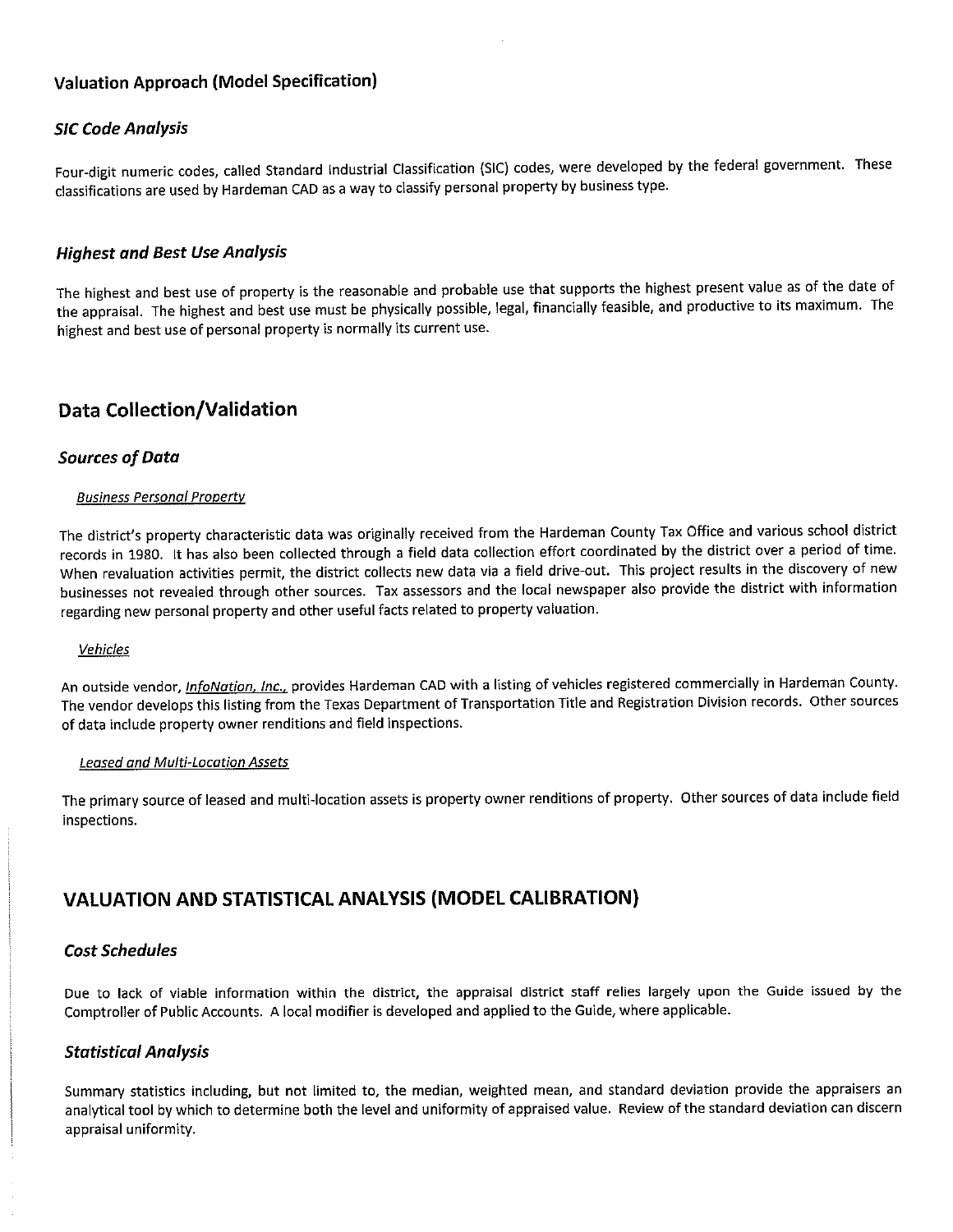## **Depreciation Schedule and Trending Factors**

Hardeman CAD's primary approach to the valuation of business personal property is the cost approach. The replacement cost new (RCN) is either developed from property owner reported historical cost or from Hardeman CAD developed valuation models. The trending factors used by Hardeman CAD to develop RCN are based on published valuation guides. The percent good factors used by Hardeman CAD are also based on published valuation guides. The index factors and percent good depreciation factors are used to develop present value factors (PVF), by year of acquisition, as follows:

PVF = Index Factor X percent Good Factor

The PVF is used as an "express" calculation in the cost approach. The PVF is applied to reported historical cost as follows: Market Value Estimate = PVF x Historical Cost

This mass appraisal PVF schedule is used to ensure that estimated values are uniform and consistent within the market.

# INDIVIDUAL VALUE REVIEW PROCEDURES

#### **Office Review**

#### **Business Personal Property**

Property owner renditions, accounts with field or other data changes, accounts with prior hearing information, new accounts, and SIC cost table changes are all reviewed and considered.

#### **Vehicles**

A vehicle master file (in hard copy form) is received from an outside vendor and vehicles in the district's system from the prior year are programmatically matched to current DOT records. These vehicles are matched to existing accounts and new accounts are created as needed.

Only those vehicles that are used in a commercial enterprise are appraised and listed on the appraisal roll. Personal use vehicles are exempt from taxation.

After matching accounts and data entry, notices are generated and reviewed. Once proofed, the notices are mailed according to Section 19 requirements.

## PERFORMANCE TESTS

#### **Ratio Studies**

Every other year the Property Tax Division of the state comptroller's office conducts a property value study (PVS). The PVS is a ratio study used to gauge appraisal district performance. Results from the PVS play a part in school funding. Rather than a sales ratio study, the personal property PVS is a ratio study state cost and depreciation schedules to develop comparative personal property values. These values are then compared to Hardeman CAD's personal property values and ratios are determined.

#### **Internal Testing**

Hardeman CAD can test new or revised cost and depreciation schedules by running the valuation program in a test mode prior to the valuation cycle. This can give the district a chance to make additional refinements to the schedules if necessary.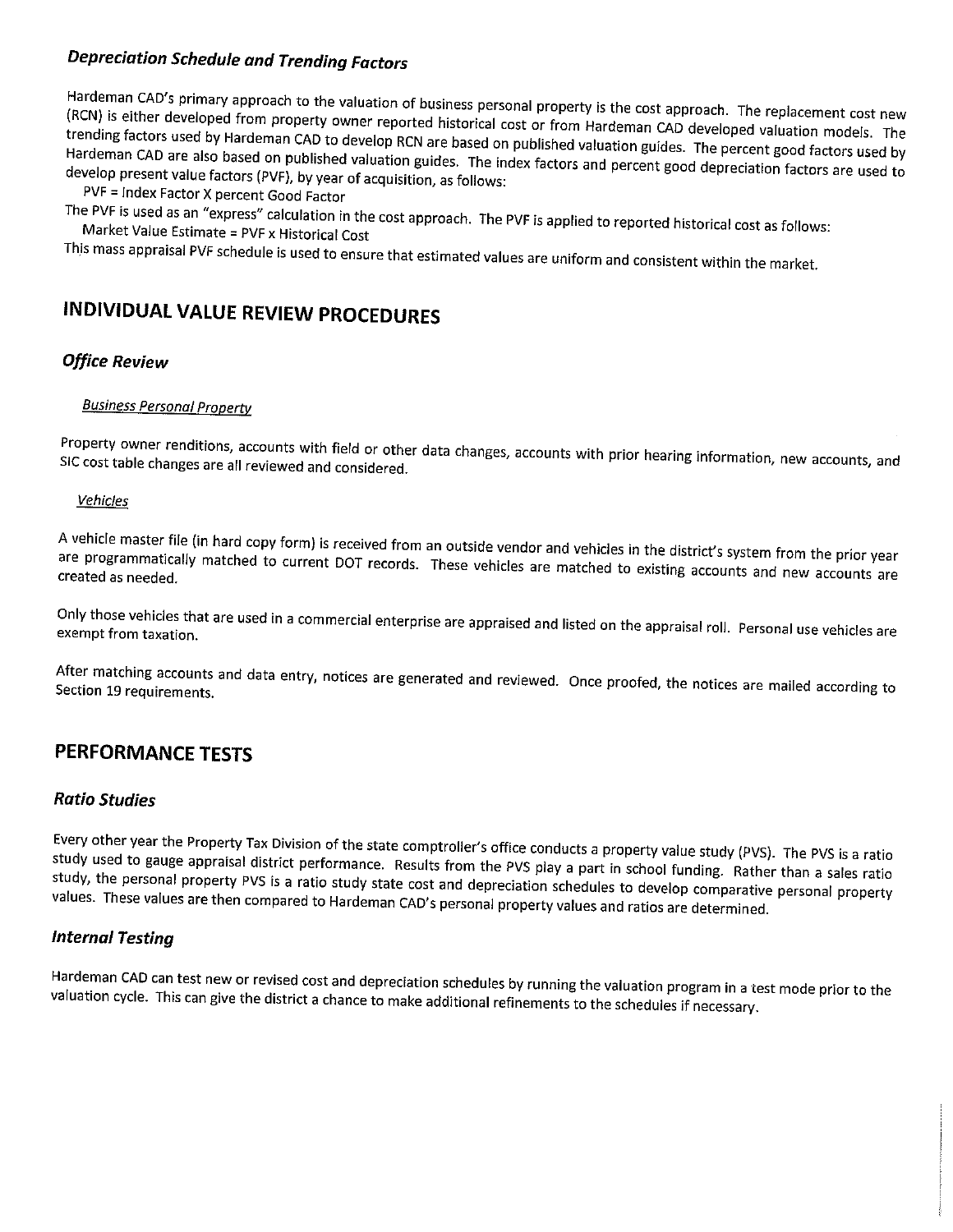## **LIMITING CONDITIONS**

The appraised value estimates provided by the district are subject to the following conditions:

- The appraisals were prepared exclusively for ad valorem tax purposes.  $1.$ 
	- The property characteristic data upon which the appraisals are based is assumed to be correct. Exterior inspections of  $2.$ the property appraised were performed as staff resources and time allowed.
	- Validation of sales transactions was attempted through questionnaires to buyers and field reviews. In the absence of 3. such confirmation, residential sales data obtained from vendors was considered reliable.
	- I have attached a list of those providing significant mass appraisal assistance to the person signing this certification. 4.

#### **Certification Statement:**

"I, Richard Petree, Interim Chief Appraiser for the Hardeman County Appraisal District, solemnly swear that I have made or caused to be made a diligent inquiry to ascertain all property in the district subject to appraisal by me, and that I have included in the records all property that I am aware of at an appraised value which, to the best of my knowledge and belief, was determined as required by law."

Richard Petree, Interim Chi ef Appraiser

## PERSONS PROVIDING SIGNIFICANT MASS APPRAISAL ASSISTANCE

| <b>NAME</b>    | <b>TITLE</b>            | <b>TYPE OF ASSISTANCE</b>                                    |  |
|----------------|-------------------------|--------------------------------------------------------------|--|
|                |                         |                                                              |  |
| Dichard Dotron | Intorim Chiof Annraicar | Overall supervision, quality control, ratio studies, final s |  |

Interim Chief Appraiser Richard Petree Deputy Chief Appraiser Jordan Light Jenny Barker Clerical Yvonne Browder Part time clerical

etting of values Overall supervision, quality control, rati Day to day supervision, staff supervision, entry of data, ARB activities Entries of homesteads, ag use information, other exemptions, collections Scanning, data entry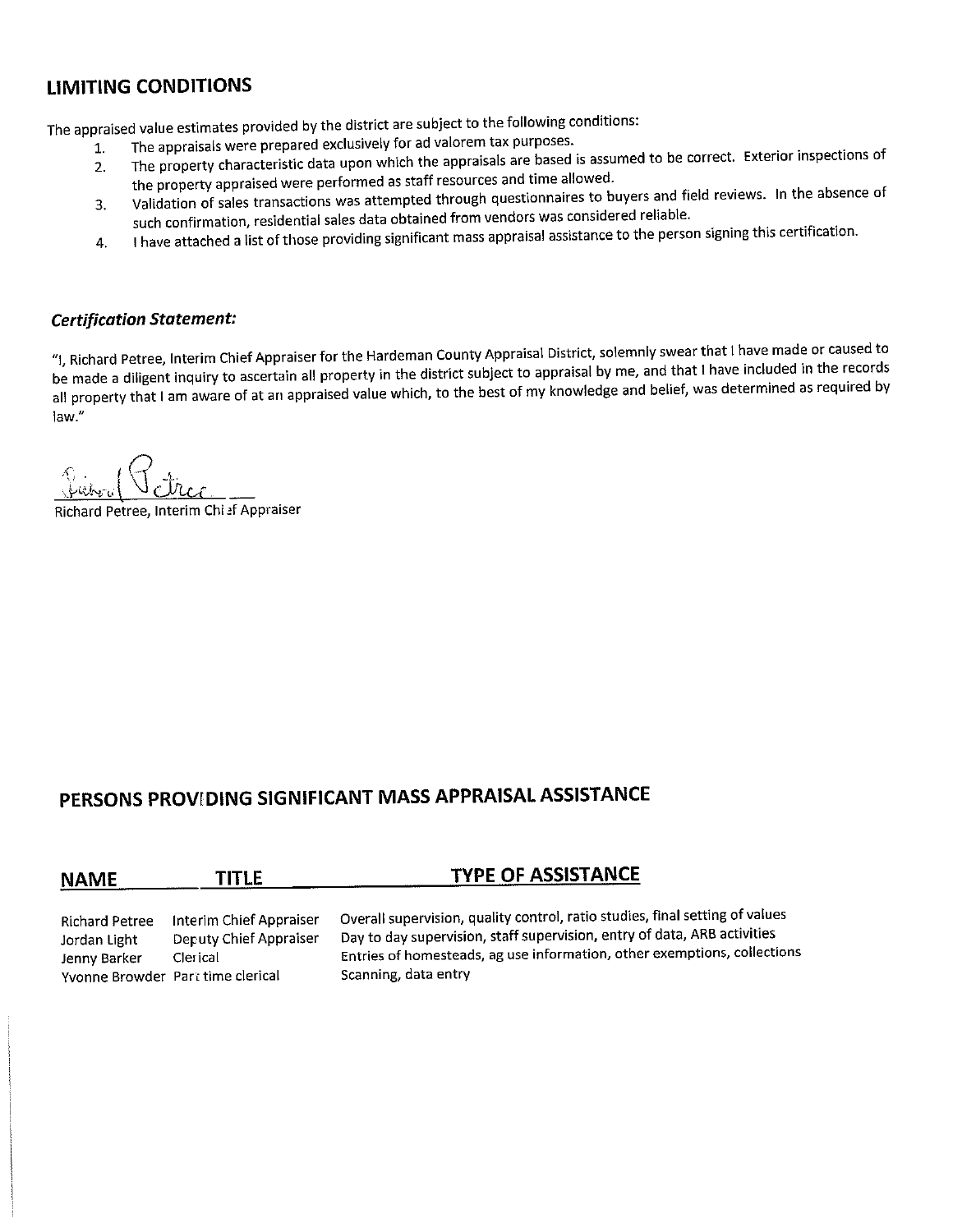

Glenn Hegar Texas Comptroller of Public Accounts



Property Tax [Assistance](https://comptroller.texas.gov/taxes/property-tax/)

# **2020 ISD Summary Worksheet**

# **099-Hardeman /Hardeman County**

## **099-902/Chillicothe ISD**

| <b>Category</b>                                                  | <b>Local Tax Roll Va</b><br>lue | 2020 WTD Mean<br><b>Ratio</b> | 2020 PTAD Value<br><b>Estimate</b> | 2020 Value Assig<br>ned |
|------------------------------------------------------------------|---------------------------------|-------------------------------|------------------------------------|-------------------------|
| <b>A - SINGLE-FAMILY</b>                                         | 9,848,330                       | N/A                           | 9,848,330                          | 9,848,330               |
| <b>B - MULTIFAMILY</b>                                           | 12,120                          | N/A                           | 12,120                             | 12,120                  |
| <b>C1 - VACANT LOTS</b>                                          | 259,230                         | N/A                           | 259,230                            | 259,230                 |
| <b>C2 - COLONIA LOT</b><br>S                                     | $\mathbf 0$                     | N/A                           | $\mathbf 0$                        | $\mathbf 0$             |
| <b>D1 ACRES - QUALI</b><br><b>FIED OPEN-SPACE</b><br><b>LAND</b> | 10,057,859                      | N/A                           | 10,057,859                         | 10,057,859              |
| <b>D2 - FARM &amp; RANC</b><br><b>HIMP</b>                       | 2,859,550                       | N/A                           | 2,859,550                          | 2,859,550               |
| <b>E - NON-AG LAND</b><br><b>AND IMPROVEMEN</b><br><b>TS</b>     | 5,241,080                       | N/A                           | 5,241,080                          | 5,241,080               |
| <b>F1 - COMMERCIAL</b><br><b>REAL</b>                            | 1,146,240                       | N/A                           | 1,146,240                          | 1,146,240               |
| <b>F2 - INDUSTRIAL R</b><br><b>EAL</b>                           | 187,321,010                     | N/A                           | 187,321,010                        | 187,321,010             |
| <b>G - ALL MINERALS</b>                                          | 15,080,260                      | N/A                           | 15,080,260                         | 15,080,260              |
| <b>J - ALL UTILITIES</b>                                         | 28,179,530                      | N/A                           | 28,179,530                         | 28,179,530              |
| <b>L1 - COMMERCIAL</b><br><b>PERSONAL</b>                        | 742,820                         | N/A                           | 742,820                            | 742,820                 |
| <b>L2 - INDUSTRIAL P</b><br><b>ERSONAL</b>                       | 5,309,380                       | N/A                           | 5,309,380                          | 5,309,380               |
| <b>M1 - MOBILE HOME</b><br>S                                     | 466,340                         | N/A                           | 466,340                            | 466,340                 |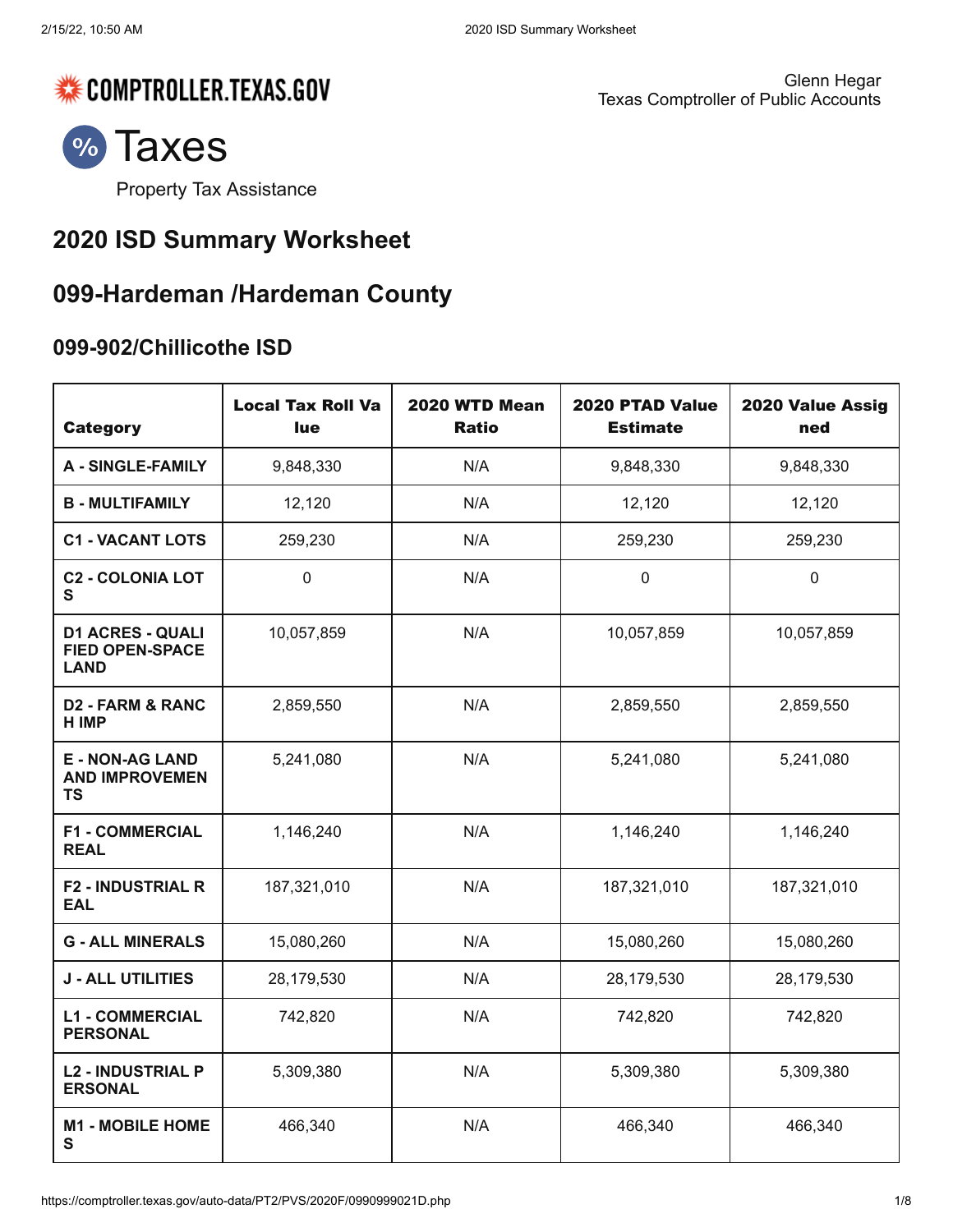| <b>N - INTANGIBLE PE</b><br><b>RSONAL PROPERT</b> | 0           | N/A | 0           | 0           |
|---------------------------------------------------|-------------|-----|-------------|-------------|
| <b>O - RESIDENTIAL I</b><br><b>NVENTORY</b>       | 0           | N/A | 0           | 0           |
| <b>S-SPECIAL INVEN</b><br><b>TORY</b>             | 0           | N/A | 0           | 0           |
| <b>Subtotal</b>                                   | 266,523,749 | 0   | 266,523,749 | 266,523,749 |
| <b>Less Total Deductio</b><br>ns                  | 155,591,600 | O   | 155,591,600 | 155,591,600 |
| <b>Total Taxable Value</b>                        | 110,932,149 | 0   | 110,932,149 | 110,932,149 |

See the ISD DEDUCTION Report for a breakdown of deduction values

Government code subsections 403.302(J) AND(K) require the Comptroller to certify alternative measures of school district wealth.These measures are reported for taxable values for maintenance and operation(M & O) tax purposes and for interest and sinking fund(I & S) tax purposes.For districts that have not entered into value limitation agreements, T1 through T4 will be the same as T7 through T10.

## **Value Taxable For M & O Purposes**

|             | T2          | тî<br>-     | Т4          |
|-------------|-------------|-------------|-------------|
| 112,161,559 | 110,932,149 | 112,161,559 | 110,932,149 |

| <b>Loss To</b>     | 50% of the loss             |
|--------------------|-----------------------------|
| the Additional     | to the Local Optional       |
| \$10,000 Homestead | <b>Percentage Homestead</b> |
| <b>Exemption</b>   | <b>Exemption</b>            |
| 1.229.410          | 0                           |

T1 = School district taxable value for M & O purposes before the loss to the additional \$10,000 homestead exemption

T2 = School district taxable value for M & O purposes after the loss to the additional \$10,000 homestead exemption and the tax ceiling reduction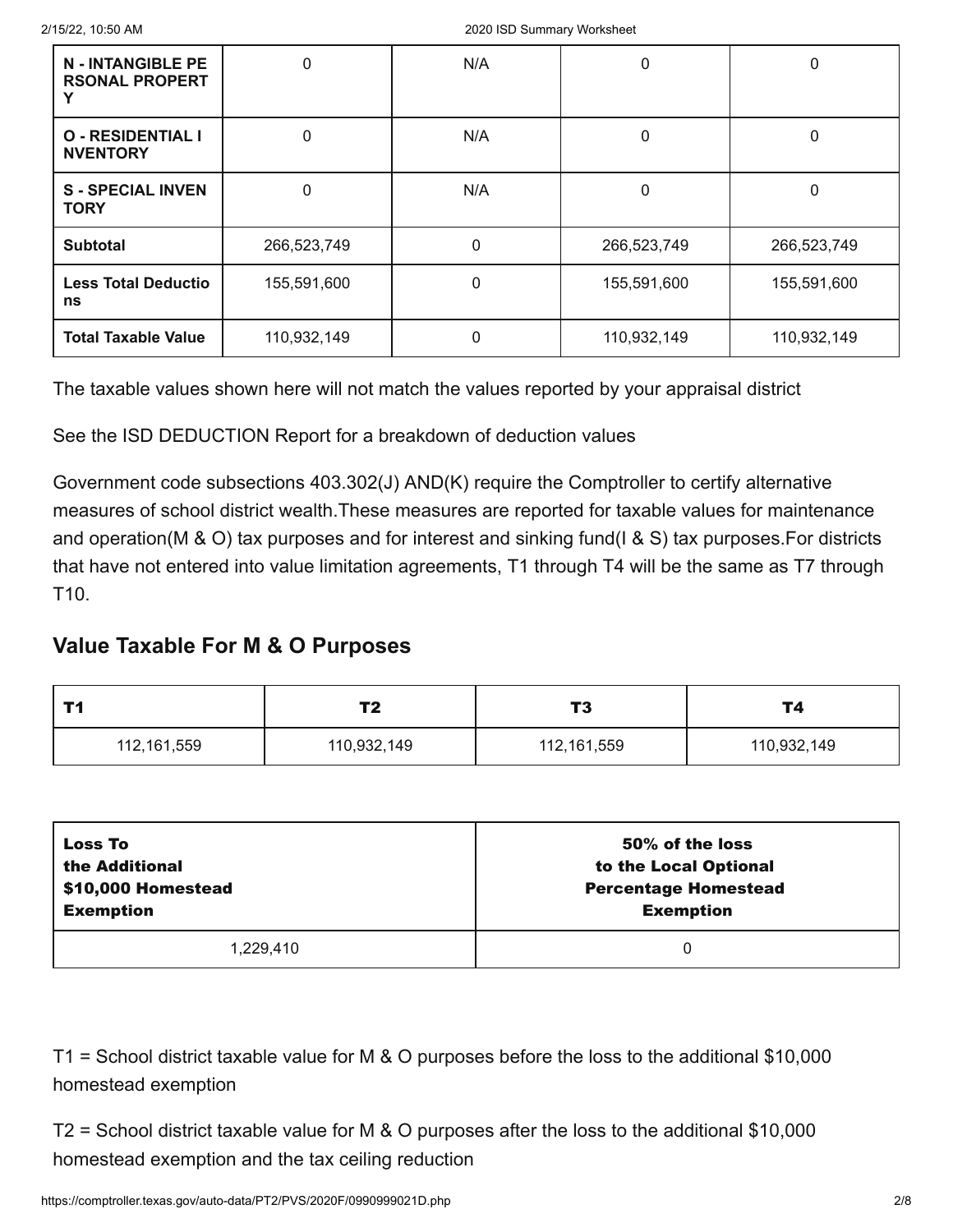T3 = T1 minus 50% of the loss to the local optional percentage homestead exemption

T4 = T2 minus 50% of the loss to the local optional percentage homestead exemption

## **Value Taxable For I & S Purposes**

|                            | TO.<br>. o | ΤS          | T10         |
|----------------------------|------------|-------------|-------------|
| 261,089,639<br>259,860,229 |            | 261,089,639 | 259,860,229 |

T7 = School district taxable value for I & S purposes before the loss to the additional \$10, 000 homestead exemption

T8 = School district taxable value for I & S purposes after the loss to the additional \$10, 000 homestead exemption and the tax ceiling reduction

T9 = T7 minus 50 % of the loss to the local optional percentage homestead exemption

T10 = T8 minus 50 % of the loss to the local optional percentage homestead exemption

THE PVS FOUND YOUR LOCAL VALUE TO BE VALID, AND LOCAL VALUE WAS CERTIFIED

## **244-Wilbarger /Wilbarger County**

## **099-902/Chillicothe ISD**

| <b>Category</b>                                                  | <b>Local Tax Roll Va</b><br><b>lue</b> | 2020 WTD Mean<br><b>Ratio</b> | 2020 PTAD Value<br><b>Estimate</b> | 2020 Value Assig<br>ned |
|------------------------------------------------------------------|----------------------------------------|-------------------------------|------------------------------------|-------------------------|
| A - SINGLE-FAMILY                                                | 2,114,040                              | N/A                           | 2,114,040                          | 2,114,040               |
| <b>B-MULTIFAMILY</b>                                             | 0                                      | N/A                           | 0                                  | 0                       |
| <b>C1 - VACANT LOTS</b>                                          | 274,930                                | N/A                           | 274,930                            | 274,930                 |
| <b>C2 - COLONIA LOT</b><br>S                                     | 0                                      | N/A                           | 0                                  | $\Omega$                |
| <b>D1 ACRES - QUALI</b><br><b>FIED OPEN-SPACE</b><br><b>LAND</b> | 5,900,096                              | 1.0455                        | 5,643,428                          | 5,900,096               |
| <b>D2 - FARM &amp; RANC</b><br>H IMP                             | 1,296,130                              | N/A                           | 1,296,130                          | 1,296,130               |

https://comptroller.texas.gov/auto-data/PT2/PVS/2020F/099099021D.php 3/8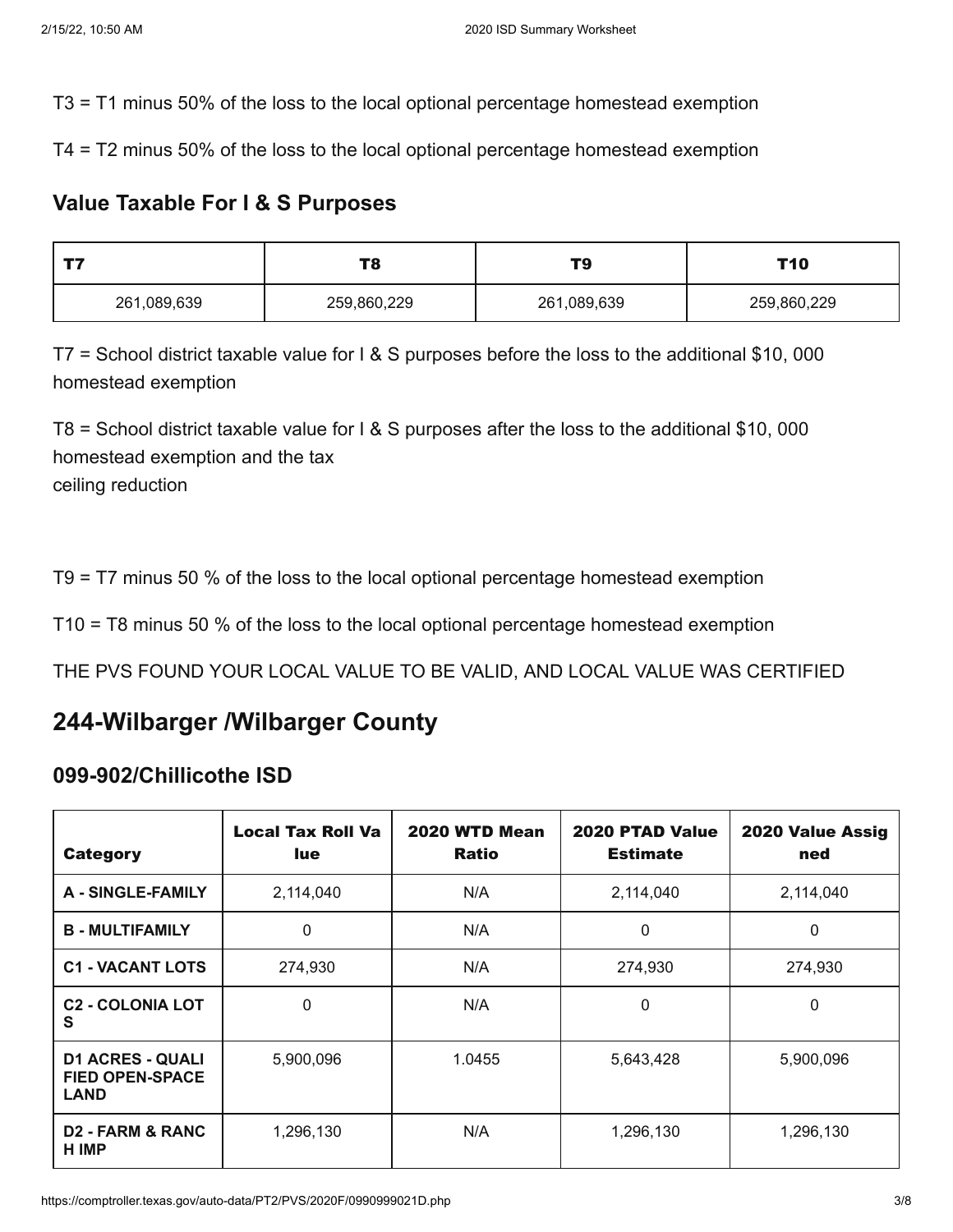| <b>E - NON-AG LAND</b><br><b>AND IMPROVEMEN</b><br><b>TS</b> | 4,340,160        | 1.0011           | 4,335,391   | 4,340,160        |
|--------------------------------------------------------------|------------------|------------------|-------------|------------------|
| <b>F1 - COMMERCIAL</b><br><b>REAL</b>                        | 7,470            | 1.0185           | 7,334       | 7,470            |
| <b>F2 - INDUSTRIAL R</b><br><b>EAL</b>                       | 104,293,380      | N/A              | 104,293,380 | 104,293,380      |
| <b>G - ALL MINERALS</b>                                      | 283,560          | N/A              | 283,560     | 283,560          |
| <b>J - ALL UTILITIES</b>                                     | 10,212,020       | 0.8289           | 12,319,966  | 10,212,020       |
| <b>L1 - COMMERCIAL</b><br><b>PERSONAL</b>                    | 7,790            | N/A              | 7,790       | 7,790            |
| <b>L2 - INDUSTRIAL P</b><br><b>ERSONAL</b>                   | $\mathbf 0$      | N/A              | $\mathbf 0$ | $\mathbf 0$      |
| <b>M1 - MOBILE HOME</b><br>S                                 | 716,990          | N/A              | 716,990     | 716,990          |
| <b>N - INTANGIBLE PE</b><br><b>RSONAL PROPERT</b><br>Y       | $\mathbf 0$      | N/A              | $\mathbf 0$ | $\mathbf 0$      |
| <b>O - RESIDENTIAL I</b><br><b>NVENTORY</b>                  | $\boldsymbol{0}$ | N/A              | $\mathbf 0$ | 0                |
| <b>S-SPECIAL INVEN</b><br><b>TORY</b>                        | $\mathbf 0$      | N/A              | $\pmb{0}$   | $\boldsymbol{0}$ |
| <b>Subtotal</b>                                              | 129,446,566      | $\boldsymbol{0}$ | 131,292,939 | 129,446,566      |
| <b>Less Total Deductio</b><br>ns                             | 66,940,640       | $\pmb{0}$        | 66,940,640  | 66,940,640       |
| <b>Total Taxable Value</b>                                   | 62,505,926       | $\pmb{0}$        | 64,352,299  | 62,505,926       |

See the ISD DEDUCTION Report for a breakdown of deduction values

Government code subsections 403.302(J) AND(K) require the Comptroller to certify alternative measures of school district wealth.These measures are reported for taxable values for maintenance and operation(M & O) tax purposes and for interest and sinking fund(I & S) tax purposes.For districts that have not entered into value limitation agreements, T1 through T4 will be the same as T7 through T10.

## **Value Taxable For M & O Purposes**

|            | Тŋ         | 17         | Γ4         |
|------------|------------|------------|------------|
| 63,001,026 | 62,505,926 | 63,001,026 | 62,505,926 |

https://comptroller.texas.gov/auto-data/PT2/PVS/2020F/0990999021D.php 4/8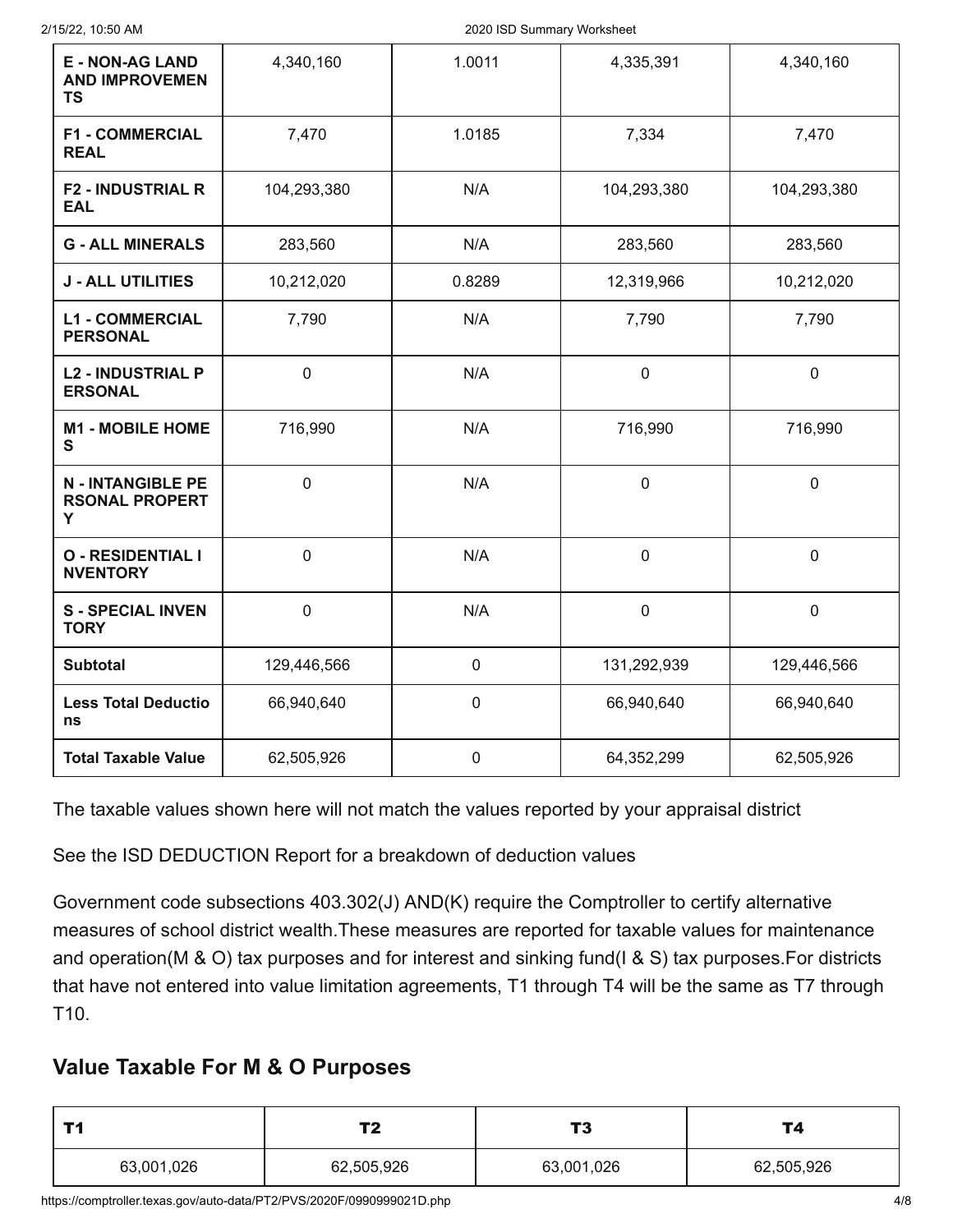| <b>Loss To</b>     | 50% of the loss             |
|--------------------|-----------------------------|
| the Additional     | to the Local Optional       |
| \$10,000 Homestead | <b>Percentage Homestead</b> |
| <b>Exemption</b>   | <b>Exemption</b>            |
| 495,100            |                             |

T1 = School district taxable value for M & O purposes before the loss to the additional \$10,000 homestead exemption

T2 = School district taxable value for M & O purposes after the loss to the additional \$10,000 homestead exemption and the tax ceiling reduction

T3 = T1 minus 50% of the loss to the local optional percentage homestead exemption

T4 = T2 minus 50% of the loss to the local optional percentage homestead exemption

## **Value Taxable For I & S Purposes**

| ーー                         | T8 | T9          | T10         |
|----------------------------|----|-------------|-------------|
| 126,960,946<br>127,456,046 |    | 127,456,046 | 126,960,946 |

T7 = School district taxable value for I & S purposes before the loss to the additional \$10, 000 homestead exemption

T8 = School district taxable value for I & S purposes after the loss to the additional \$10, 000 homestead exemption and the tax ceiling reduction

T9 = T7 minus 50 % of the loss to the local optional percentage homestead exemption

T10 = T8 minus 50 % of the loss to the local optional percentage homestead exemption

THE PVS FOUND YOUR LOCAL VALUE TO BE VALID, AND LOCAL VALUE WAS CERTIFIED

# **099-902-02/Chillicothe ISD**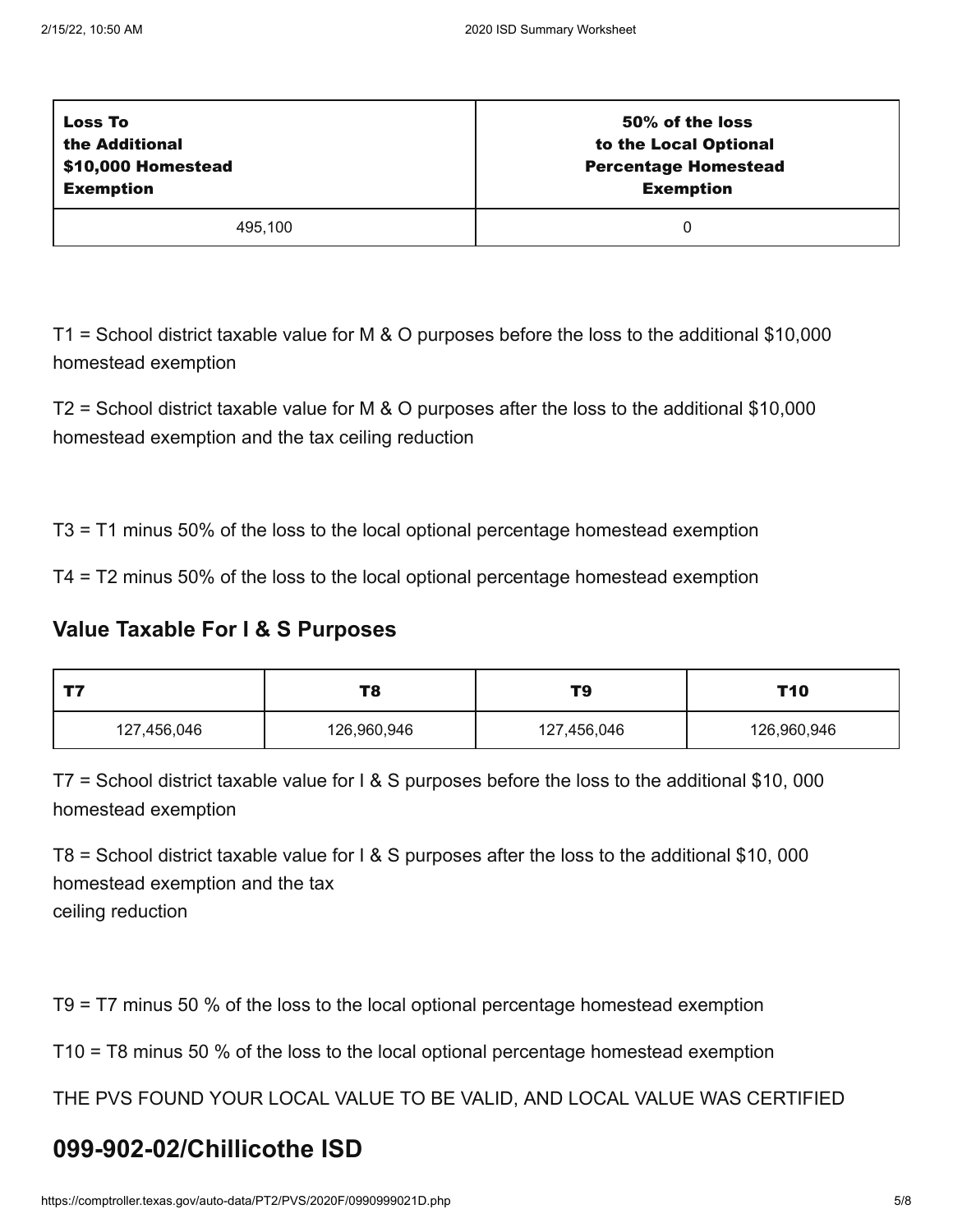| <b>Category</b>                                                  | <b>Local Tax Roll Va</b><br>lue | 2020 WTD Mean<br><b>Ratio</b> | 2020 PTAD Value<br><b>Estimate</b> | 2020 Value Assig<br>ned |
|------------------------------------------------------------------|---------------------------------|-------------------------------|------------------------------------|-------------------------|
| <b>A - SINGLE-FAMILY</b>                                         | 11,962,370                      | N/A                           | 11,962,370                         | 11,962,370              |
| <b>B - MULTIFAMILY</b>                                           | 12,120                          | N/A                           | 12,120                             | 12,120                  |
| <b>C1 - VACANT LOTS</b>                                          | 534,160                         | N/A                           | 534,160                            | 534,160                 |
| <b>C2 - COLONIA LOT</b><br>S                                     | $\boldsymbol{0}$                | N/A                           | $\pmb{0}$                          | $\pmb{0}$               |
| <b>D1 ACRES - QUALI</b><br><b>FIED OPEN-SPACE</b><br><b>LAND</b> | 15,957,955                      | 1.0163                        | 15,701,287                         | 15,957,955              |
| <b>D2 - FARM &amp; RANC</b><br>H IMP                             | 4,155,680                       | N/A                           | 4,155,680                          | 4,155,680               |
| <b>E - NON-AG LAND</b><br><b>AND IMPROVEMEN</b><br><b>TS</b>     | 9,581,240                       | 1.0005                        | 9,576,471                          | 9,581,240               |
| <b>F1 - COMMERCIAL</b><br><b>REAL</b>                            | 1,153,710                       | 1.0001                        | 1,153,574                          | 1,153,710               |
| <b>F2 - INDUSTRIAL R</b><br><b>EAL</b>                           | 291,614,390                     | N/A                           | 291,614,390                        | 291,614,390             |
| <b>G - ALL MINERALS</b>                                          | 15,363,820                      | N/A                           | 15,363,820                         | 15,363,820              |
| <b>J - ALL UTILITIES</b>                                         | 38,391,550                      | 0.9480                        | 40,499,496                         | 38,391,550              |
| <b>L1 - COMMERCIAL</b><br><b>PERSONAL</b>                        | 750,610                         | N/A                           | 750,610                            | 750,610                 |
| <b>L2 - INDUSTRIAL P</b><br><b>ERSONAL</b>                       | 5,309,380                       | N/A                           | 5,309,380                          | 5,309,380               |
| <b>M1 - MOBILE HOME</b><br>$\mathbf{s}$                          | 1,183,330                       | N/A                           | 1,183,330                          | 1,183,330               |
| <b>N - INTANGIBLE PE</b><br><b>RSONAL PROPERT</b><br>Y           | $\mathbf 0$                     | N/A                           | $\pmb{0}$                          | $\mathbf 0$             |
| <b>O - RESIDENTIAL I</b><br><b>NVENTORY</b>                      | $\boldsymbol{0}$                | N/A                           | $\pmb{0}$                          | $\pmb{0}$               |
| <b>S-SPECIAL INVEN</b><br><b>TORY</b>                            | $\mathbf 0$                     | N/A                           | $\pmb{0}$                          | $\mathbf 0$             |
| <b>Subtotal</b>                                                  | 395,970,315                     |                               | 397,816,688                        | 395,970,315             |
| <b>Less Total Deductio</b><br>ns                                 | 222,532,240                     |                               | 222,532,240                        | 222,532,240             |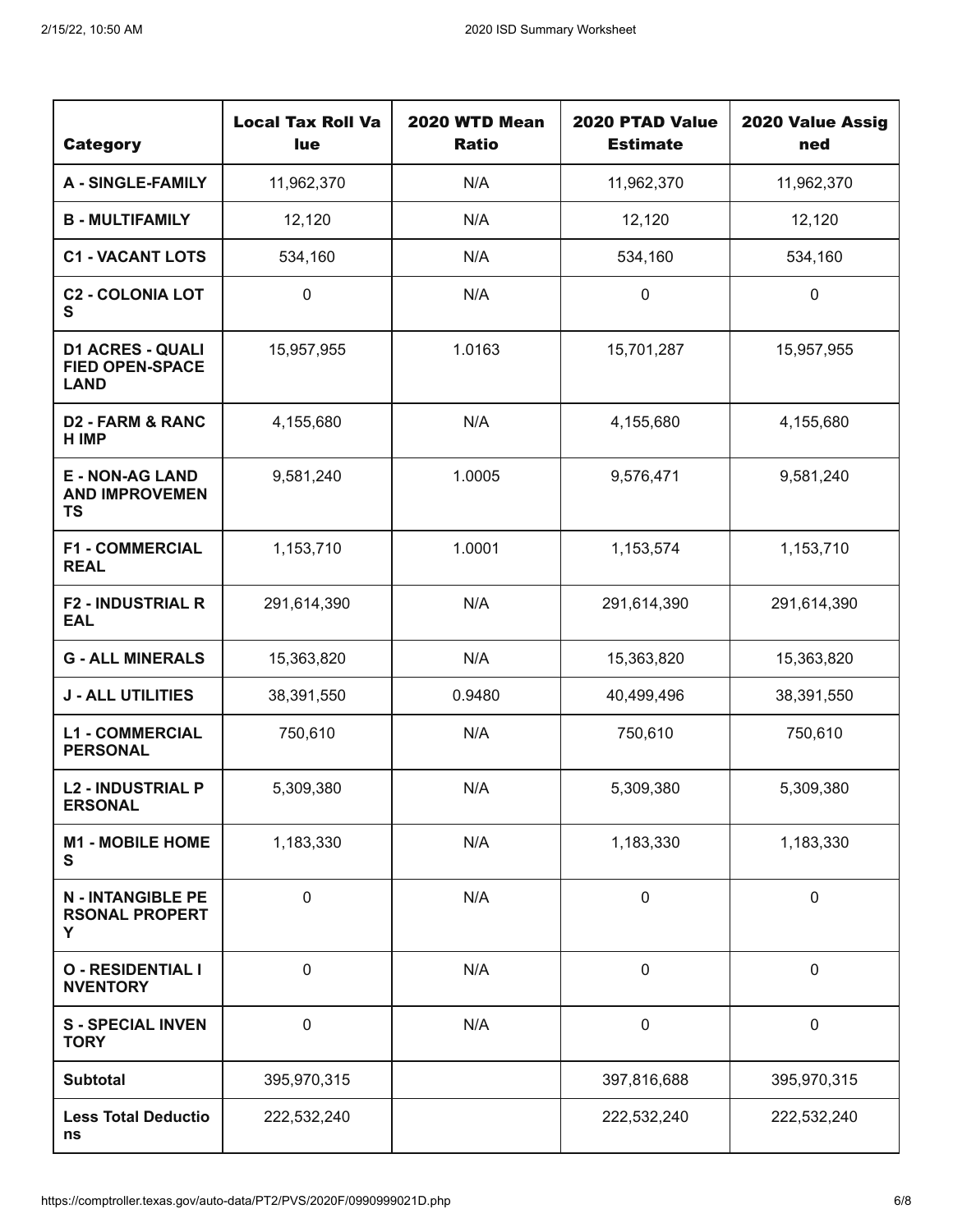| <b>Total Taxable Value</b> | 173,438,075 | 175,284,448 | 173,438,075 |
|----------------------------|-------------|-------------|-------------|
|----------------------------|-------------|-------------|-------------|

See the ISD DEDUCTION Report for a breakdown of deduction values

Government code subsections 403.302(J) AND(K) require the Comptroller to certify alternative measures of school district wealth.These measures are reported for taxable values for maintenance and operation(M & O) tax purposes and for interest and sinking fund(I & S) tax purposes.For districts that have not entered into value limitation agreements, T1 through T4 will be the same as T7 through T10.

## **Value Taxable For M & O Purposes**

| T4<br>Τ2    |             | T <sub>3</sub> | <b>T4</b>   |
|-------------|-------------|----------------|-------------|
| 175,162,585 | 173,438,075 | 175,162,585    | 173,438,075 |

| <b>Loss To</b>     | 50 $\%$ of the loss         |
|--------------------|-----------------------------|
| the Additional     | to the Local Optional       |
| \$10,000 Homestead | <b>Percentage Homestead</b> |
| <b>Exemption</b>   | <b>Exemption</b>            |
| 1,724,510          | 0                           |

T1 = School district taxable value for M & O purposes before the loss to the additional \$10, 000 homestead exemption

T2 = School district taxable value for M & O purposes after the loss to the additional \$10, 000 homestead exemption and the tax ceiling reduction

T3 = T1 minus 50 % of the loss to the local optional percentage homestead exemption

T4 = T2 minus 50 % of the loss to the local optional percentage homestead exemption

## **Value Taxable For I & S Purposes**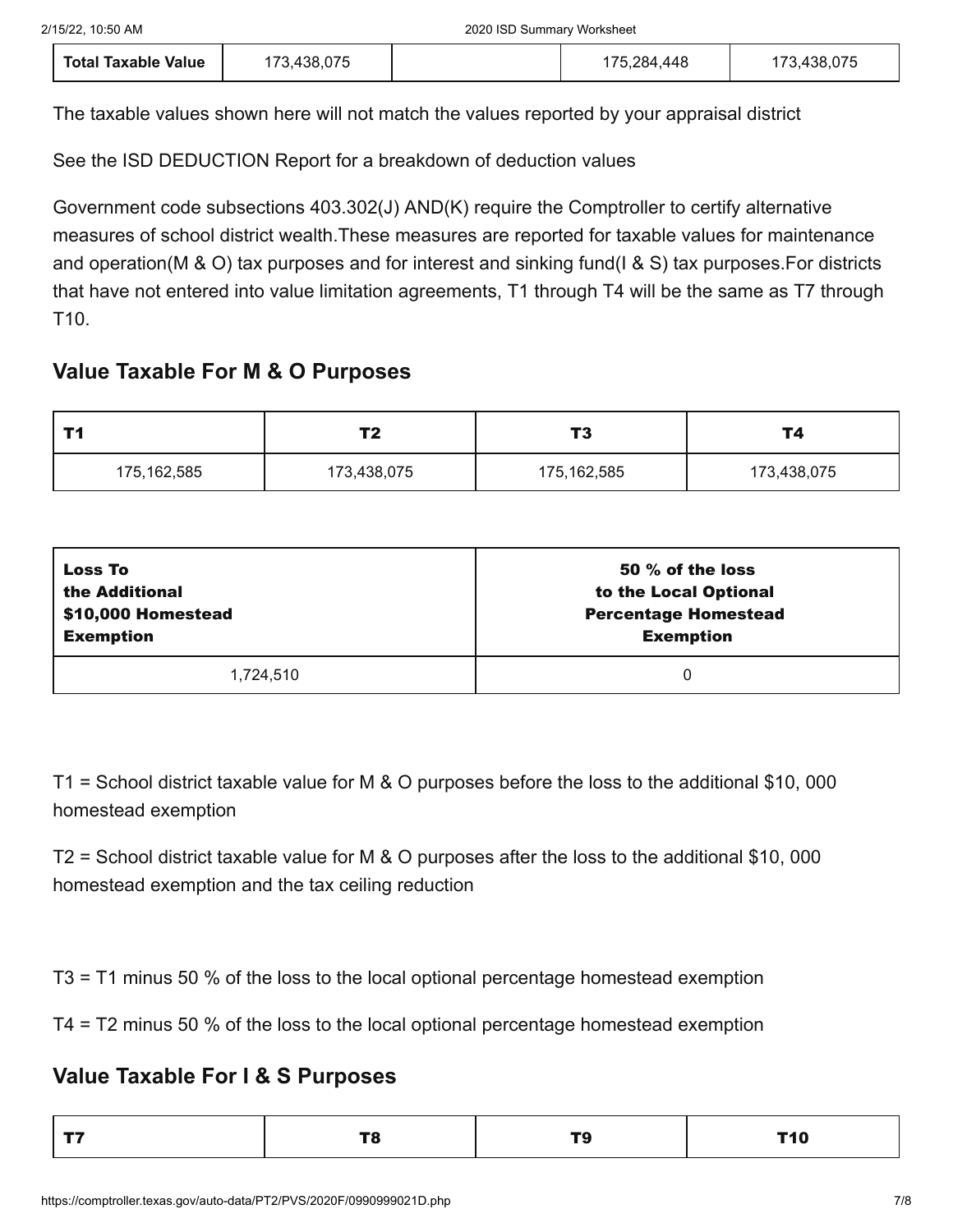| 388,545,685 | 47r<br>386,821<br>$\overline{\phantom{a}}$<br>ں ، | 388,545,685 | $\rightarrow$ $\rightarrow$<br>386.82<br>ററ<br>$\overline{\phantom{a}}$<br>ں ، |
|-------------|---------------------------------------------------|-------------|--------------------------------------------------------------------------------|
|-------------|---------------------------------------------------|-------------|--------------------------------------------------------------------------------|

T7 = School district taxable value for I & S purposes before the loss to the additional \$10, 000 homestead exemption

T8 = School district taxable value for I & S purposes after the loss to the additional \$10, 000 homestead exemption and the tax

ceiling reduction

T9 = T7 minus 50 % of the loss to the local optional percentage homestead exemption

T10 = T8 minus 50 % of the loss to the local optional percentage homestead exemption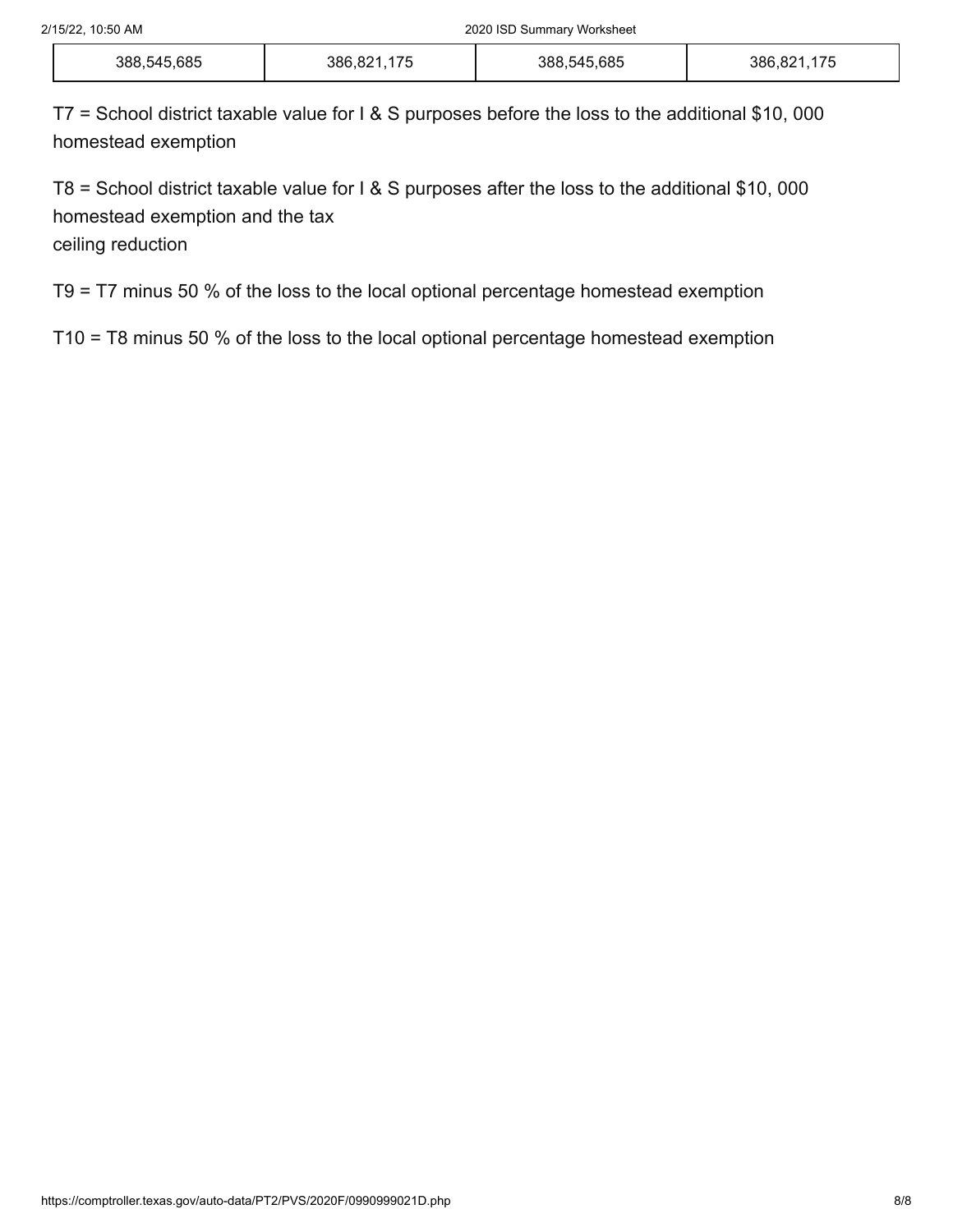

Glenn Hegar Texas Comptroller of Public Accounts



Property Tax [Assistance](https://comptroller.texas.gov/taxes/property-tax/)

# **2020 ISD Summary Worksheet**

# **038-Childress /Childress County**

## **038-901/Childress ISD**

| <b>Category</b>                                                  | <b>Local Tax Roll Va</b><br><b>lue</b> | 2020 WTD Mean<br><b>Ratio</b> | 2020 PTAD Value<br><b>Estimate</b> | 2020 Value Assig<br>ned |
|------------------------------------------------------------------|----------------------------------------|-------------------------------|------------------------------------|-------------------------|
| <b>A - SINGLE-FAMILY</b>                                         | 105,538,703                            | 0.9424                        | 111,989,286                        | 105,538,703             |
| <b>B - MULTIFAMILY</b>                                           | 4, 172, 157                            | N/A                           | 4,172,157                          | 4, 172, 157             |
| <b>C1 - VACANT LOTS</b>                                          | 2,922,298                              | N/A                           | 2,922,298                          | 2,922,298               |
| <b>C2 - COLONIA LOT</b><br>S                                     | $\mathbf 0$                            | N/A                           | $\mathbf 0$                        | $\mathbf 0$             |
| <b>D1 ACRES - QUALI</b><br><b>FIED OPEN-SPACE</b><br><b>LAND</b> | 28,959,406                             | 1.0524                        | 27,518,719                         | 28,959,406              |
| <b>D2 - FARM &amp; RANC</b><br><b>HIMP</b>                       | 4,941,942                              | N/A                           | 4,941,942                          | 4,941,942               |
| <b>E - NON-AG LAND</b><br><b>AND IMPROVEMEN</b><br><b>TS</b>     | 31,063,943                             | 1.0087                        | 30,796,018                         | 31,063,943              |
| <b>F1 - COMMERCIAL</b><br><b>REAL</b>                            | 50,827,067                             | 0.9745                        | 52, 157, 072                       | 50,827,067              |
| <b>F2 - INDUSTRIAL R</b><br><b>EAL</b>                           | 224,984,096                            | N/A                           | 224,984,096                        | 224,984,096             |
| <b>G - ALL MINERALS</b>                                          | 337,940                                | N/A                           | 337,940                            | 337,940                 |
| <b>J - ALL UTILITIES</b>                                         | 208,606,330                            | 0.9567                        | 218,047,800                        | 208,606,330             |
| <b>L1 - COMMERCIAL</b><br><b>PERSONAL</b>                        | 25,044,742                             | 0.9894                        | 25,313,060                         | 25,044,742              |
| <b>L2 - INDUSTRIAL P</b><br><b>ERSONAL</b>                       | 10,279,939                             | N/A                           | 10,279,939                         | 10,279,939              |
| <b>M1 - MOBILE HOME</b><br>S                                     | 1,145,960                              | N/A                           | 1,145,960                          | 1,145,960               |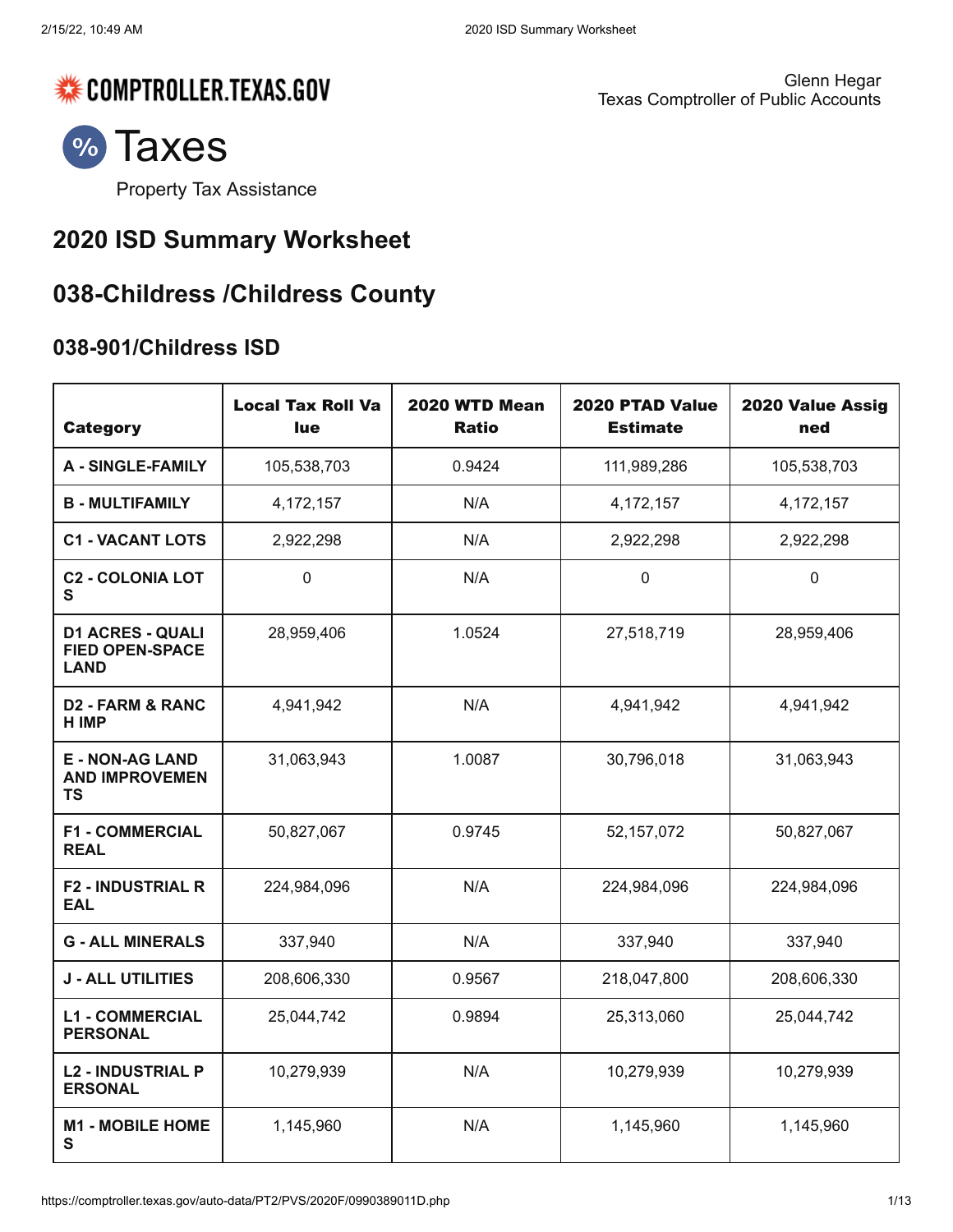| <b>N - INTANGIBLE PE</b><br><b>RSONAL PROPERT</b> | 0           | N/A          | 0           | 0           |
|---------------------------------------------------|-------------|--------------|-------------|-------------|
| <b>O - RESIDENTIAL I</b><br><b>NVENTORY</b>       | 0           | N/A          | 0           | 0           |
| <b>S-SPECIAL INVEN</b><br><b>TORY</b>             | 1,365,178   | N/A          | 1,365,178   | 1,365,178   |
| <b>Subtotal</b>                                   | 700,189,701 | $\mathbf{0}$ | 715,971,465 | 700,189,701 |
| <b>Less Total Deductio</b><br>ns                  | 253,495,477 | $\Omega$     | 255,252,435 | 253,495,477 |
| <b>Total Taxable Value</b>                        | 446,694,224 | 0            | 460,719,030 | 446,694,224 |

See the ISD DEDUCTION Report for a breakdown of deduction values

Government code subsections 403.302(J) AND(K) require the Comptroller to certify alternative measures of school district wealth.These measures are reported for taxable values for maintenance and operation(M & O) tax purposes and for interest and sinking fund(I & S) tax purposes.For districts that have not entered into value limitation agreements, T1 through T4 will be the same as T7 through T10.

## **Value Taxable For M & O Purposes**

| тŋ          |             | т.<br>v.    | Т4          |
|-------------|-------------|-------------|-------------|
| 459,200,682 | 446,694,224 | 459,200,682 | 446,694,224 |

| <b>Loss To</b>     | 50% of the loss             |
|--------------------|-----------------------------|
| the Additional     | to the Local Optional       |
| \$10,000 Homestead | <b>Percentage Homestead</b> |
| <b>Exemption</b>   | <b>Exemption</b>            |
| 12,506,458         | 0                           |

T1 = School district taxable value for M & O purposes before the loss to the additional \$10,000 homestead exemption

T2 = School district taxable value for M & O purposes after the loss to the additional \$10,000 homestead exemption and the tax ceiling reduction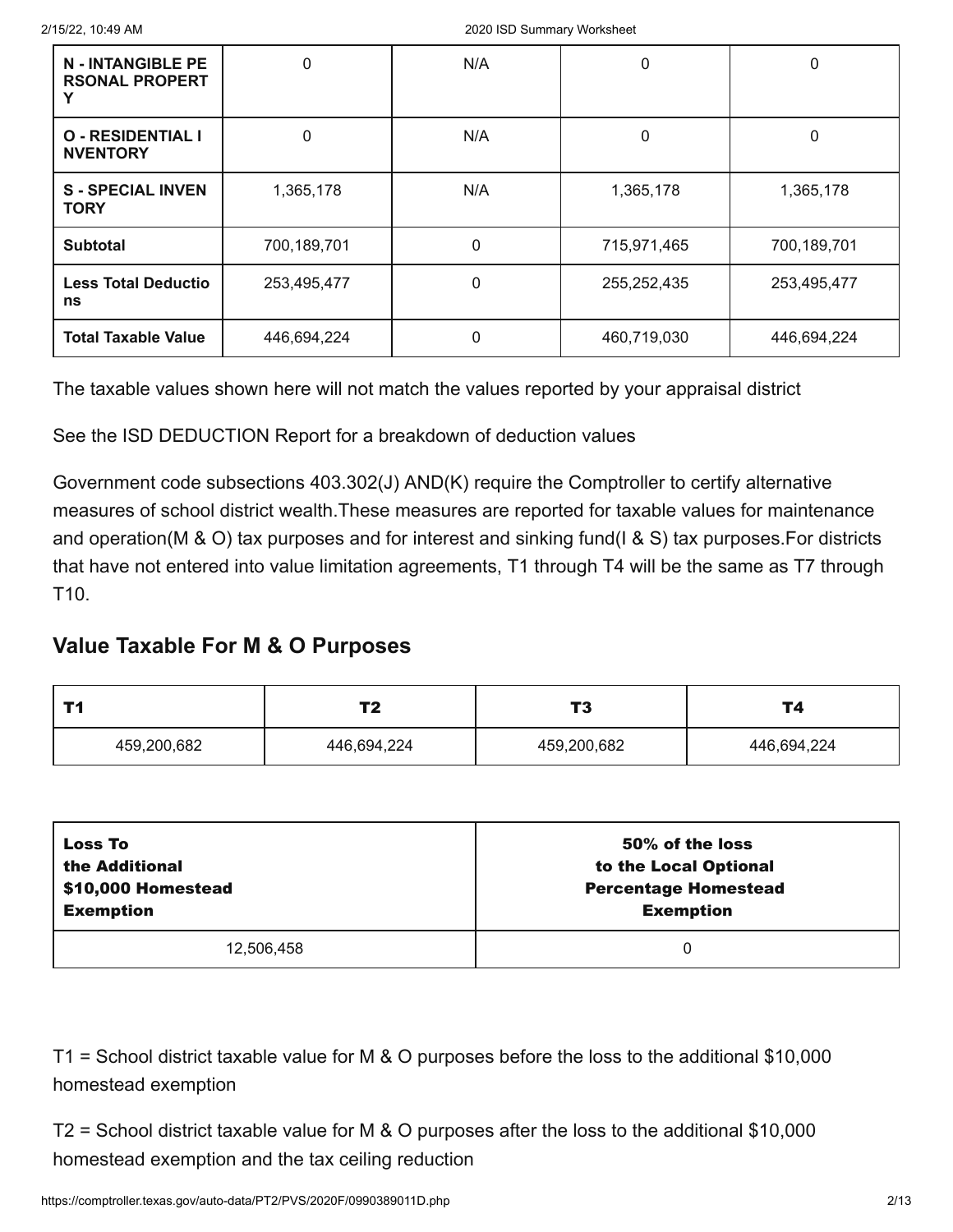T3 = T1 minus 50% of the loss to the local optional percentage homestead exemption

T4 = T2 minus 50% of the loss to the local optional percentage homestead exemption

## **Value Taxable For I & S Purposes**

| T8          |             | TS          | T10         |
|-------------|-------------|-------------|-------------|
| 663,776,642 | 651,270,184 | 663,776,642 | 651,270,184 |

T7 = School district taxable value for I & S purposes before the loss to the additional \$10, 000 homestead exemption

T8 = School district taxable value for I & S purposes after the loss to the additional \$10, 000 homestead exemption and the tax ceiling reduction

T9 = T7 minus 50 % of the loss to the local optional percentage homestead exemption

T10 = T8 minus 50 % of the loss to the local optional percentage homestead exemption

THE PVS FOUND YOUR LOCAL VALUE TO BE VALID, AND LOCAL VALUE WAS CERTIFIED

# **051-Cottle /Cottle County**

## **038-901/Childress ISD**

| <b>Category</b>                                                  | <b>Local Tax Roll Va</b><br>lue. | 2020 WTD Mean<br><b>Ratio</b> | 2020 PTAD Value<br><b>Estimate</b> | 2020 Value Assig<br>ned |
|------------------------------------------------------------------|----------------------------------|-------------------------------|------------------------------------|-------------------------|
| <b>A - SINGLE-FAMILY</b>                                         | 0                                | N/A                           | 0                                  | $\Omega$                |
| <b>B-MULTIFAMILY</b>                                             | 0                                | N/A                           | 0                                  | $\mathbf 0$             |
| <b>C1 - VACANT LOTS</b>                                          | 0                                | N/A                           | 0                                  | 0                       |
| <b>C2 - COLONIA LOT</b><br>S                                     | 0                                | N/A                           | 0                                  | $\mathbf{0}$            |
| <b>D1 ACRES - QUALI</b><br><b>FIED OPEN-SPACE</b><br><b>LAND</b> | 1,777,260                        | N/A                           | 1,777,260                          | 1,777,260               |
| <b>D2 - FARM &amp; RANC</b><br>H IMP                             | 620,640                          | N/A                           | 620,640                            | 620,640                 |

https://comptroller.texas.gov/auto-data/PT2/PVS/2020F/0990389011D.php 3/13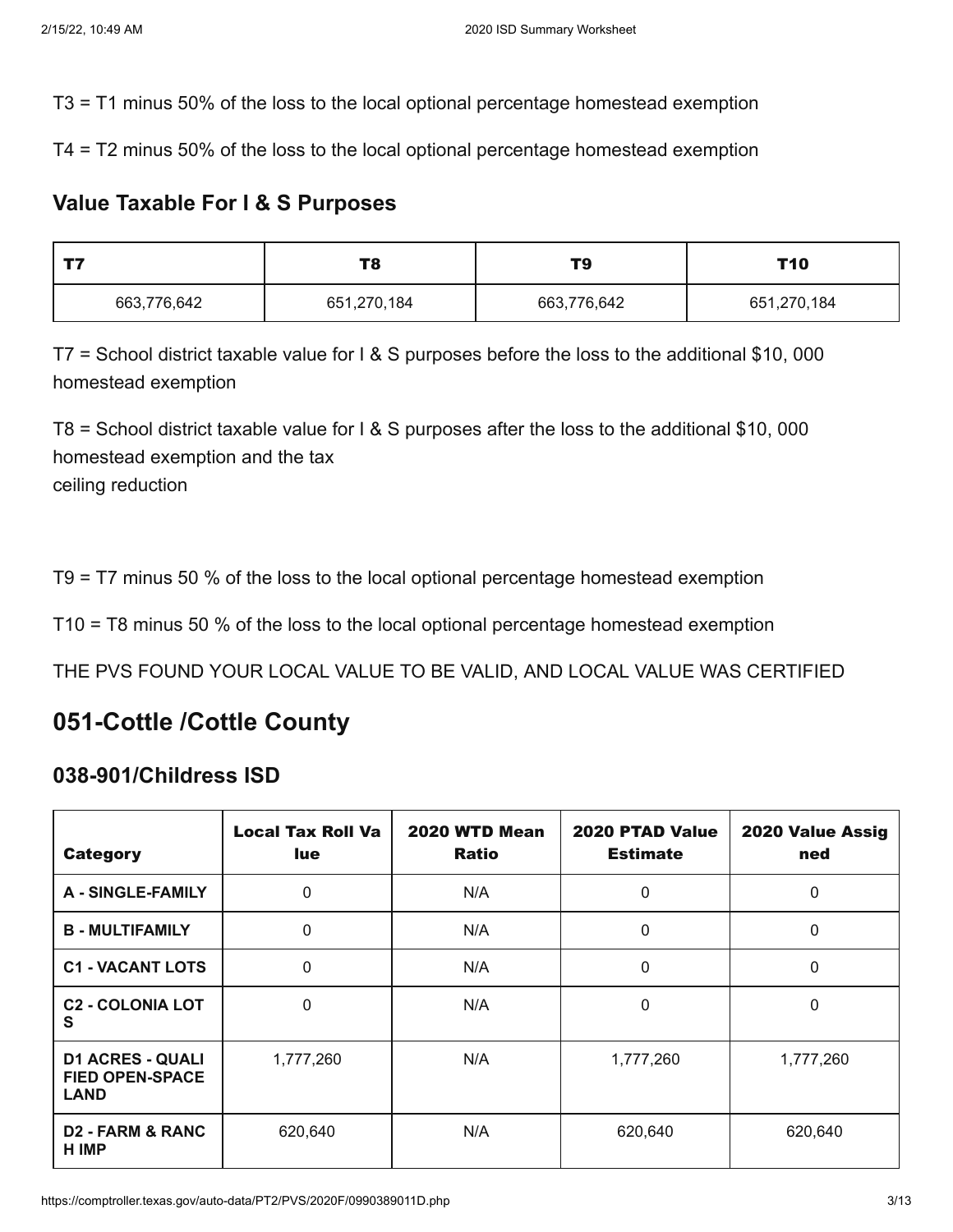| <b>E - NON-AG LAND</b><br><b>AND IMPROVEMEN</b><br><b>TS</b> | 656,330        | N/A         | 656,330     | 656,330             |
|--------------------------------------------------------------|----------------|-------------|-------------|---------------------|
| <b>F1 - COMMERCIAL</b><br><b>REAL</b>                        | $\mathbf 0$    | N/A         | $\mathbf 0$ | $\mathbf 0$         |
| <b>F2 - INDUSTRIAL R</b><br><b>EAL</b>                       | $\overline{0}$ | N/A         | $\mathbf 0$ | $\mathbf 0$         |
| <b>G - ALL MINERALS</b>                                      | $\mathbf 0$    | N/A         | $\pmb{0}$   | $\mathsf{O}\xspace$ |
| <b>J - ALL UTILITIES</b>                                     | 9,403,570      | N/A         | 9,403,570   | 9,403,570           |
| <b>L1 - COMMERCIAL</b><br><b>PERSONAL</b>                    | $\mathbf 0$    | N/A         | $\pmb{0}$   | $\mathbf 0$         |
| <b>L2 - INDUSTRIAL P</b><br><b>ERSONAL</b>                   | 690            | N/A         | 690         | 690                 |
| <b>M1 - MOBILE HOME</b><br>S                                 | 46,660         | N/A         | 46,660      | 46,660              |
| <b>N - INTANGIBLE PE</b><br><b>RSONAL PROPERT</b><br>Y       | $\mathbf 0$    | N/A         | $\mathbf 0$ | $\mathbf 0$         |
| <b>O - RESIDENTIAL I</b><br><b>NVENTORY</b>                  | $\mathbf 0$    | N/A         | $\mathbf 0$ | $\pmb{0}$           |
| <b>S-SPECIAL INVEN</b><br><b>TORY</b>                        | $\mathbf 0$    | N/A         | $\pmb{0}$   | $\pmb{0}$           |
| <b>Subtotal</b>                                              | 12,505,150     | $\mathbf 0$ | 12,505,150  | 12,505,150          |
| <b>Less Total Deductio</b><br>ns                             | 137,048        | $\mathbf 0$ | 137,048     | 137,048             |
| <b>Total Taxable Value</b>                                   | 12,368,102     | $\mathbf 0$ | 12,368,102  | 12,368,102          |

See the ISD DEDUCTION Report for a breakdown of deduction values

Government code subsections 403.302(J) AND(K) require the Comptroller to certify alternative measures of school district wealth.These measures are reported for taxable values for maintenance and operation(M & O) tax purposes and for interest and sinking fund(I & S) tax purposes.For districts that have not entered into value limitation agreements, T1 through T4 will be the same as T7 through T10.

## **Value Taxable For M & O Purposes**

|            | тŋ<br>◢    | 1 O        | Г4         |
|------------|------------|------------|------------|
| 12,408,102 | 12,368,102 | 12,408,102 | 12,368,102 |

https://comptroller.texas.gov/auto-data/PT2/PVS/2020F/0990389011D.php 4/13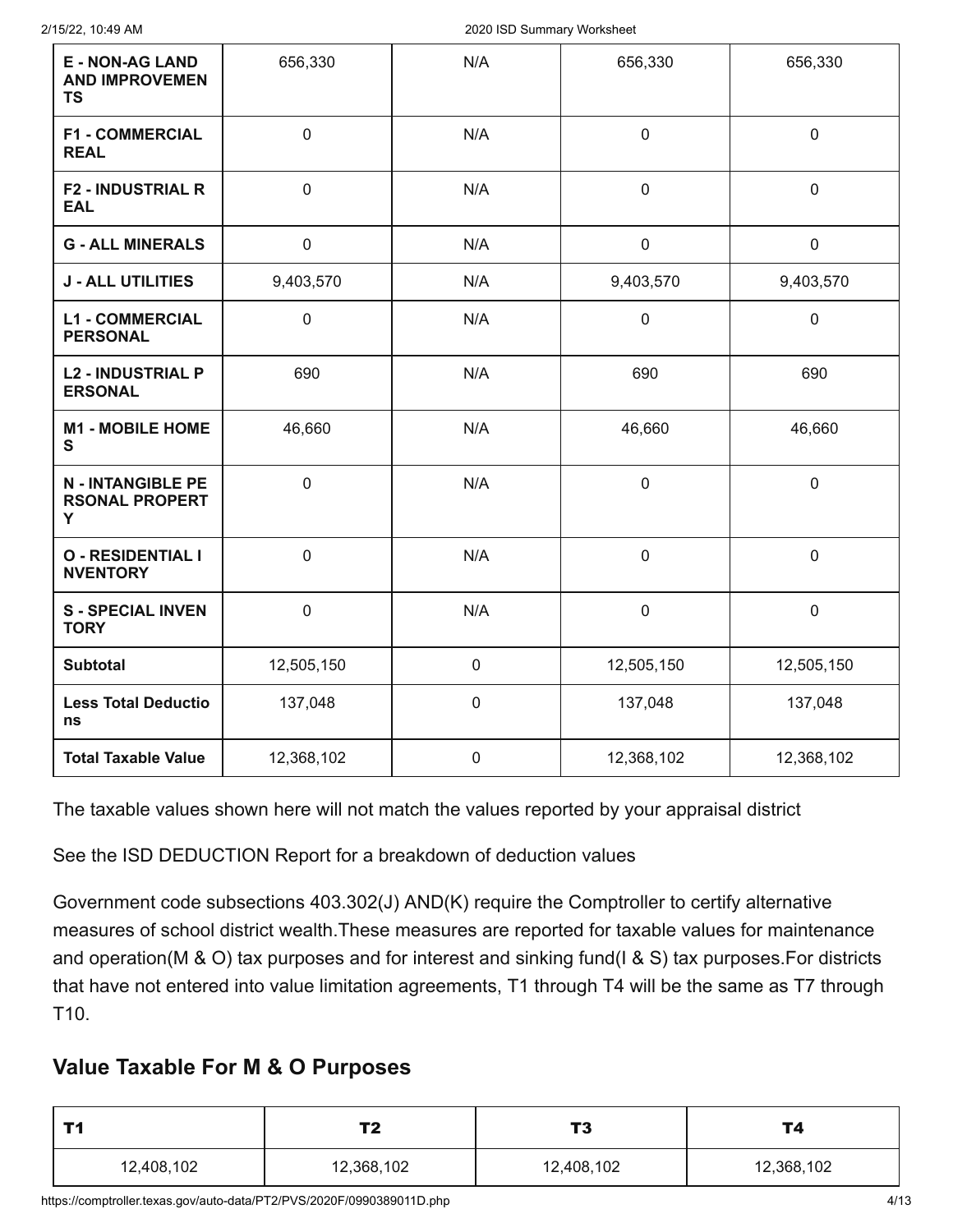| <b>Loss To</b>     | 50% of the loss             |
|--------------------|-----------------------------|
| the Additional     | to the Local Optional       |
| \$10,000 Homestead | <b>Percentage Homestead</b> |
| <b>Exemption</b>   | <b>Exemption</b>            |
| 40,000             |                             |

T1 = School district taxable value for M & O purposes before the loss to the additional \$10,000 homestead exemption

T2 = School district taxable value for M & O purposes after the loss to the additional \$10,000 homestead exemption and the tax ceiling reduction

T3 = T1 minus 50% of the loss to the local optional percentage homestead exemption

T4 = T2 minus 50% of the loss to the local optional percentage homestead exemption

## **Value Taxable For I & S Purposes**

| ナフ         | T8         | T9         | T10        |
|------------|------------|------------|------------|
| 12,408,102 | 12,368,102 | 12,408,102 | 12,368,102 |

T7 = School district taxable value for I & S purposes before the loss to the additional \$10, 000 homestead exemption

T8 = School district taxable value for I & S purposes after the loss to the additional \$10, 000 homestead exemption and the tax ceiling reduction

T9 = T7 minus 50 % of the loss to the local optional percentage homestead exemption

T10 = T8 minus 50 % of the loss to the local optional percentage homestead exemption

THE PVS FOUND YOUR LOCAL VALUE TO BE VALID, AND LOCAL VALUE WAS CERTIFIED

# **096-Hall /Hall County**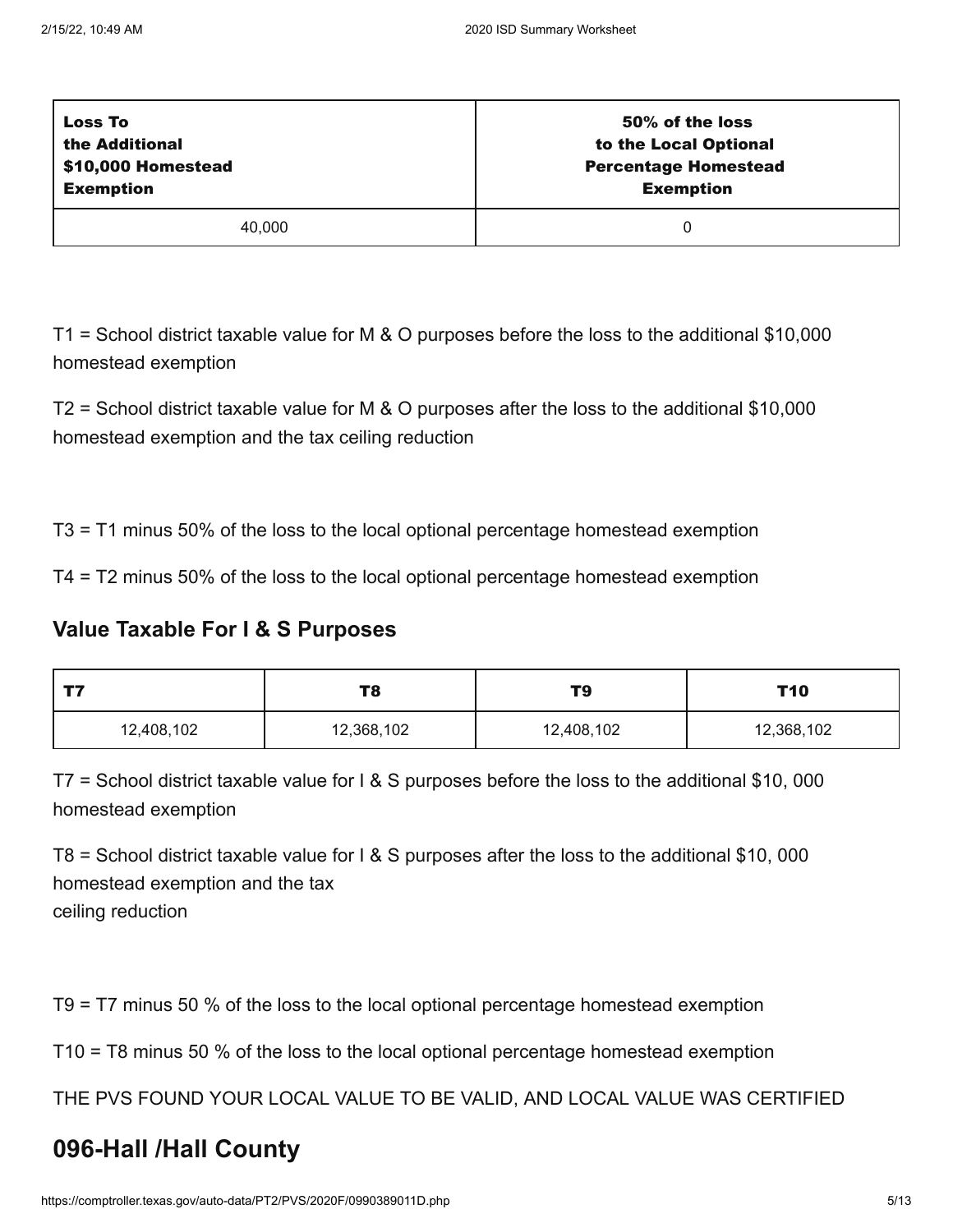# **038-901/Childress ISD**

| <b>Category</b>                                                  | <b>Local Tax Roll Va</b><br>lue | 2020 WTD Mean<br><b>Ratio</b> | 2020 PTAD Value<br><b>Estimate</b> | 2020 Value Assig<br>ned |
|------------------------------------------------------------------|---------------------------------|-------------------------------|------------------------------------|-------------------------|
| <b>A - SINGLE-FAMILY</b>                                         | $\pmb{0}$                       | N/A                           | $\pmb{0}$                          | $\mathbf 0$             |
| <b>B-MULTIFAMILY</b>                                             | $\mathbf 0$                     | N/A                           | $\pmb{0}$                          | $\mathbf 0$             |
| <b>C1 - VACANT LOTS</b>                                          | $\pmb{0}$                       | N/A                           | $\pmb{0}$                          | $\mathbf 0$             |
| <b>C2 - COLONIA LOT</b><br>S                                     | $\mathbf 0$                     | N/A                           | 0                                  | $\boldsymbol{0}$        |
| <b>D1 ACRES - QUALI</b><br><b>FIED OPEN-SPACE</b><br><b>LAND</b> | 1,505,602                       | N/A                           | 1,505,602                          | 1,505,602               |
| <b>D2 - FARM &amp; RANC</b><br>H IMP                             | 324,340                         | N/A                           | 324,340                            | 324,340                 |
| <b>E - NON-AG LAND</b><br><b>AND IMPROVEMEN</b><br><b>TS</b>     | 427,400                         | N/A                           | 427,400                            | 427,400                 |
| <b>F1 - COMMERCIAL</b><br><b>REAL</b>                            | $\pmb{0}$                       | N/A                           | 0                                  | $\boldsymbol{0}$        |
| <b>F2 - INDUSTRIAL R</b><br><b>EAL</b>                           | $\pmb{0}$                       | N/A                           | 0                                  | $\boldsymbol{0}$        |
| <b>G - ALL MINERALS</b>                                          | $\pmb{0}$                       | N/A                           | $\pmb{0}$                          | $\pmb{0}$               |
| <b>J - ALL UTILITIES</b>                                         | 8,035,350                       | N/A                           | 8,035,350                          | 8,035,350               |
| <b>L1 - COMMERCIAL</b><br><b>PERSONAL</b>                        | $\pmb{0}$                       | N/A                           | 0                                  | $\boldsymbol{0}$        |
| <b>L2 - INDUSTRIAL P</b><br><b>ERSONAL</b>                       | $\pmb{0}$                       | N/A                           | 0                                  | $\boldsymbol{0}$        |
| <b>M1 - MOBILE HOME</b><br>S                                     | $\pmb{0}$                       | N/A                           | $\pmb{0}$                          | $\boldsymbol{0}$        |
| <b>N - INTANGIBLE PE</b><br><b>RSONAL PROPERT</b><br>Υ           | $\pmb{0}$                       | N/A                           | $\pmb{0}$                          | $\boldsymbol{0}$        |
| <b>O - RESIDENTIAL I</b><br><b>NVENTORY</b>                      | $\pmb{0}$                       | N/A                           | $\mathbf 0$                        | $\pmb{0}$               |
| <b>S-SPECIAL INVEN</b><br><b>TORY</b>                            | $\pmb{0}$                       | N/A                           | $\pmb{0}$                          | $\boldsymbol{0}$        |
| <b>Subtotal</b>                                                  | 10,292,692                      | $\pmb{0}$                     | 10,292,692                         | 10,292,692              |
| <b>Less Total Deductio</b><br>ns                                 | 135,277                         | $\pmb{0}$                     | 135,277                            | 135,277                 |
| <b>Total Taxable Value</b>                                       | 10,157,415                      | $\pmb{0}$                     | 10,157,415                         | 10,157,415              |

https://comptroller.texas.gov/auto-data/PT2/PVS/2020F/0990389011D.php 6/13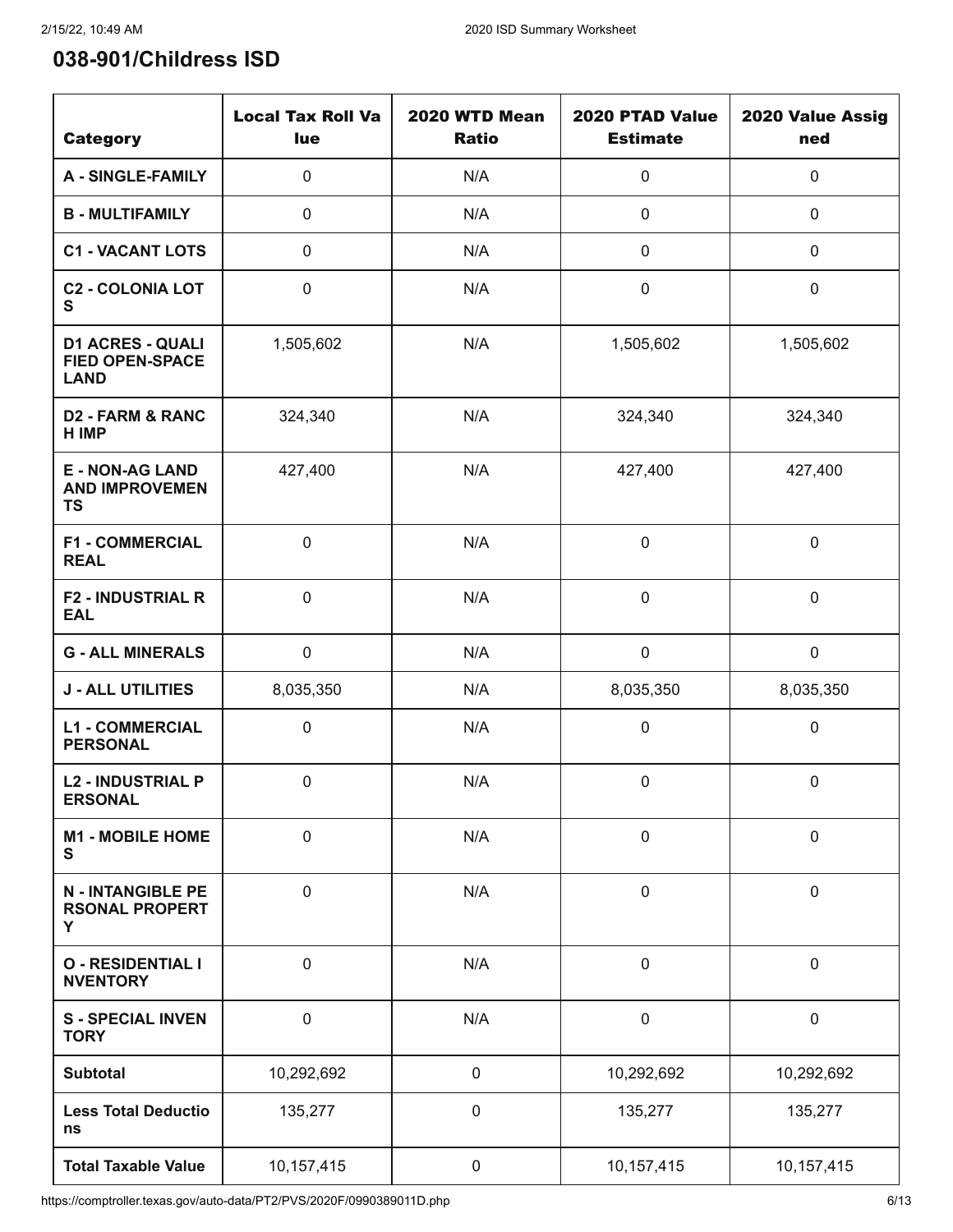See the ISD DEDUCTION Report for a breakdown of deduction values

Government code subsections 403.302(J) AND(K) require the Comptroller to certify alternative measures of school district wealth.These measures are reported for taxable values for maintenance and operation(M & O) tax purposes and for interest and sinking fund(I & S) tax purposes.For districts that have not entered into value limitation agreements, T1 through T4 will be the same as T7 through T10.

## **Value Taxable For M & O Purposes**

| TИ         | тn.        | T <sub>3</sub> | <b>T4</b>  |
|------------|------------|----------------|------------|
| 10,197,415 | 10,157,415 | 10,197,415     | 10,157,415 |

| <b>Loss To</b>     | 50% of the loss             |
|--------------------|-----------------------------|
| the Additional     | to the Local Optional       |
| \$10,000 Homestead | <b>Percentage Homestead</b> |
| <b>Exemption</b>   | <b>Exemption</b>            |
| 40,000             | 0                           |

T1 = School district taxable value for M & O purposes before the loss to the additional \$10,000 homestead exemption

T2 = School district taxable value for M & O purposes after the loss to the additional \$10,000 homestead exemption and the tax ceiling reduction

T3 = T1 minus 50% of the loss to the local optional percentage homestead exemption

T4 = T2 minus 50% of the loss to the local optional percentage homestead exemption

## **Value Taxable For I & S Purposes**

| ナフ         | T8         | T9         | T10        |
|------------|------------|------------|------------|
| 10,197,415 | 10,157,415 | 10,197,415 | 10,157,415 |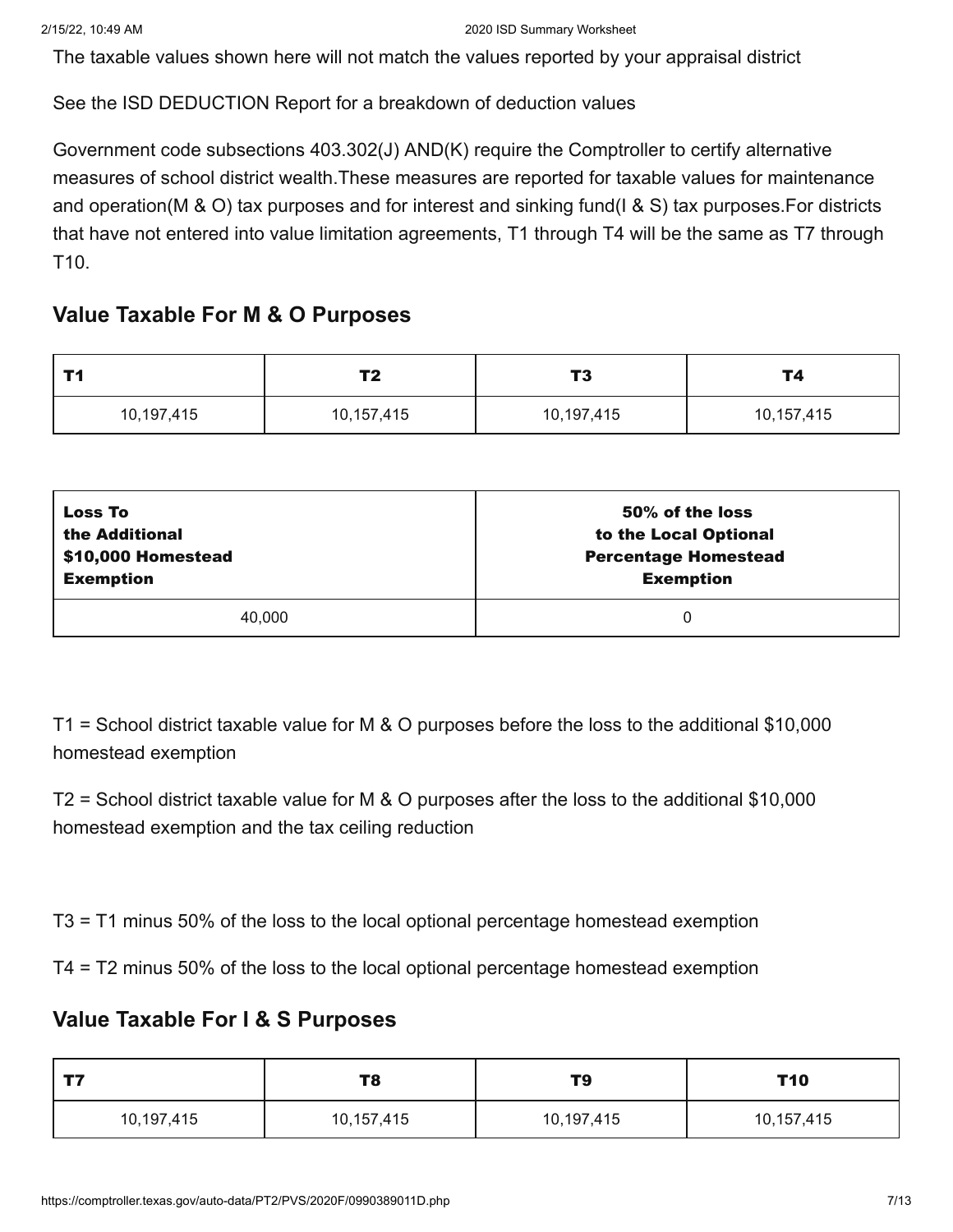T7 = School district taxable value for I & S purposes before the loss to the additional \$10, 000 homestead exemption

T8 = School district taxable value for I & S purposes after the loss to the additional \$10, 000 homestead exemption and the tax ceiling reduction

T9 = T7 minus 50 % of the loss to the local optional percentage homestead exemption

T10 = T8 minus 50 % of the loss to the local optional percentage homestead exemption

THE PVS FOUND YOUR LOCAL VALUE TO BE VALID, AND LOCAL VALUE WAS CERTIFIED

# **099-Hardeman /Hardeman County**

## **038-901/Childress ISD**

| <b>Category</b>                                                  | <b>Local Tax Roll Va</b><br>lue | 2020 WTD Mean<br><b>Ratio</b> | 2020 PTAD Value<br><b>Estimate</b> | 2020 Value Assig<br>ned |
|------------------------------------------------------------------|---------------------------------|-------------------------------|------------------------------------|-------------------------|
| <b>A - SINGLE-FAMILY</b>                                         | 0                               | N/A                           | 0                                  | $\mathbf 0$             |
| <b>B - MULTIFAMILY</b>                                           | $\mathbf 0$                     | N/A                           | 0                                  | 0                       |
| <b>C1 - VACANT LOTS</b>                                          | 0                               | N/A                           | 0                                  | $\pmb{0}$               |
| <b>C2 - COLONIA LOT</b><br>S                                     | 0                               | N/A                           | 0                                  | $\mathbf 0$             |
| <b>D1 ACRES - QUALI</b><br><b>FIED OPEN-SPACE</b><br><b>LAND</b> | 158,110                         | N/A                           | 158,110                            | 158,110                 |
| <b>D2 - FARM &amp; RANC</b><br><b>H IMP</b>                      | 3,730                           | N/A                           | 3,730                              | 3,730                   |
| <b>E - NON-AG LAND</b><br><b>AND IMPROVEMEN</b><br><b>TS</b>     | $\mathbf 0$                     | N/A                           | $\mathbf 0$                        | $\mathbf 0$             |
| <b>F1 - COMMERCIAL</b><br><b>REAL</b>                            | 0                               | N/A                           | 0                                  | $\boldsymbol{0}$        |
| <b>F2 - INDUSTRIAL R</b><br><b>EAL</b>                           | $\mathbf 0$                     | N/A                           | 0                                  | $\boldsymbol{0}$        |
| <b>G - ALL MINERALS</b>                                          | $\mathbf 0$                     | N/A                           | 0                                  | $\mathbf 0$             |
| <b>J - ALL UTILITIES</b>                                         | 16,360                          | N/A                           | 16,360                             | 16,360                  |
| <b>L1 - COMMERCIAL</b><br><b>PERSONAL</b>                        | $\mathbf 0$                     | N/A                           | 0                                  | $\mathbf 0$             |

https://comptroller.texas.gov/auto-data/PT2/PVS/2020F/0990389011D.php 8/13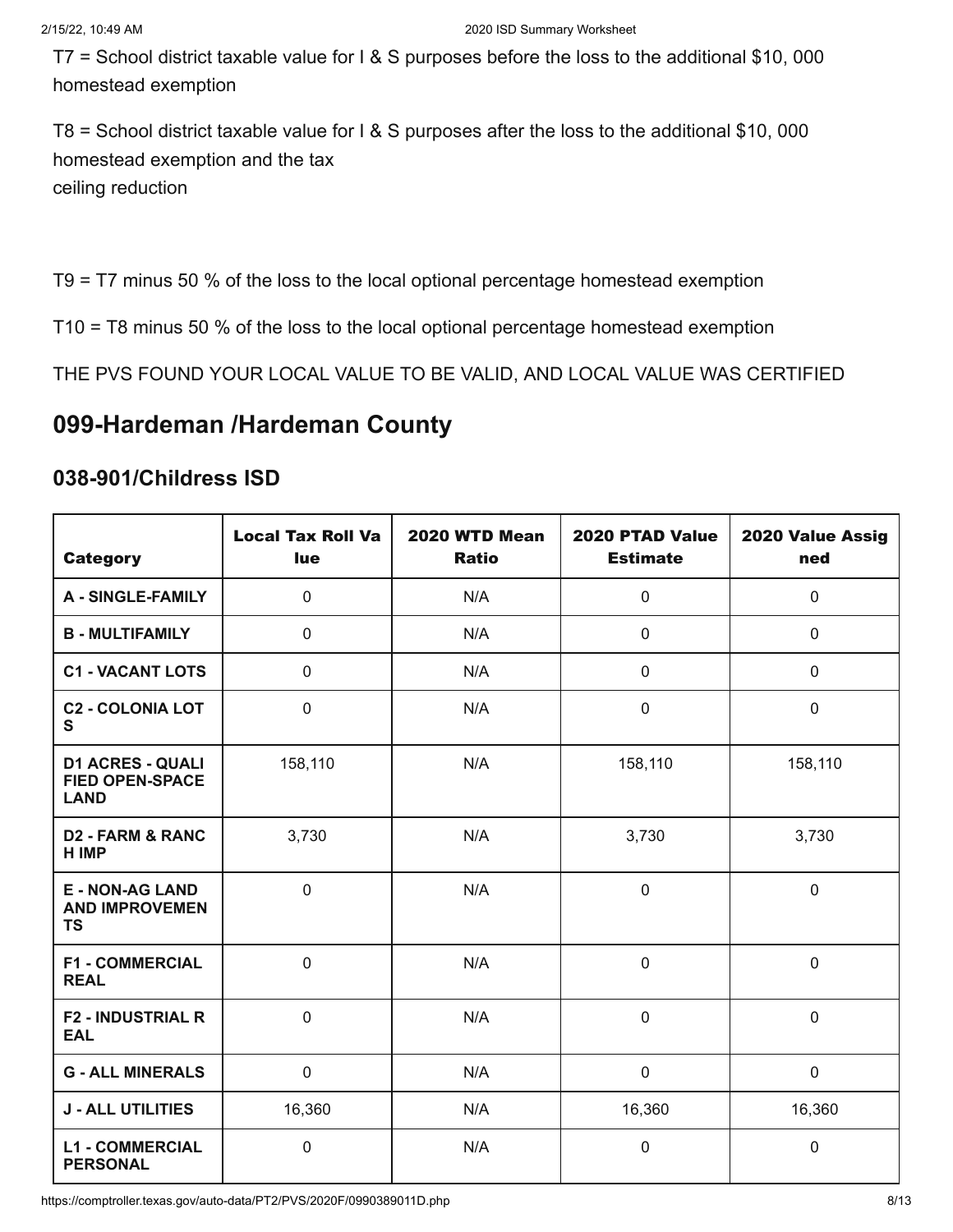| <b>L2 - INDUSTRIAL P</b><br><b>ERSONAL</b>             | $\mathbf 0$ | N/A          | 0           | 0           |
|--------------------------------------------------------|-------------|--------------|-------------|-------------|
| <b>M1 - MOBILE HOME</b><br>$\mathbf s$                 | $\mathbf 0$ | N/A          | $\mathbf 0$ | $\mathbf 0$ |
| <b>N - INTANGIBLE PE</b><br><b>RSONAL PROPERT</b><br>Y | $\mathbf 0$ | N/A          | $\mathbf 0$ | $\mathbf 0$ |
| <b>O - RESIDENTIAL I</b><br><b>NVENTORY</b>            | $\mathbf 0$ | N/A          | $\mathbf 0$ | $\mathbf 0$ |
| <b>S-SPECIAL INVEN</b><br><b>TORY</b>                  | $\mathbf 0$ | N/A          | 0           | 0           |
| <b>Subtotal</b>                                        | 178,200     | $\mathbf 0$  | 178,200     | 178,200     |
| <b>Less Total Deductio</b><br>ns                       | 980         | $\mathbf 0$  | 980         | 980         |
| <b>Total Taxable Value</b>                             | 177,220     | $\mathbf{0}$ | 177,220     | 177,220     |

See the ISD DEDUCTION Report for a breakdown of deduction values

Government code subsections 403.302(J) AND(K) require the Comptroller to certify alternative measures of school district wealth.These measures are reported for taxable values for maintenance and operation(M & O) tax purposes and for interest and sinking fund(I & S) tax purposes.For districts that have not entered into value limitation agreements, T1 through T4 will be the same as T7 through T10.

## **Value Taxable For M & O Purposes**

| <b>T4</b> | тŋ         | TЭ      | Т4      |
|-----------|------------|---------|---------|
| . .       | <u>. .</u> | 1 J     |         |
| 177,220   | 177,220    | 177,220 | 177,220 |

| <b>Loss To</b>     | 50% of the loss             |
|--------------------|-----------------------------|
| the Additional     | to the Local Optional       |
| \$10,000 Homestead | <b>Percentage Homestead</b> |
| <b>Exemption</b>   | <b>Exemption</b>            |
|                    | 0                           |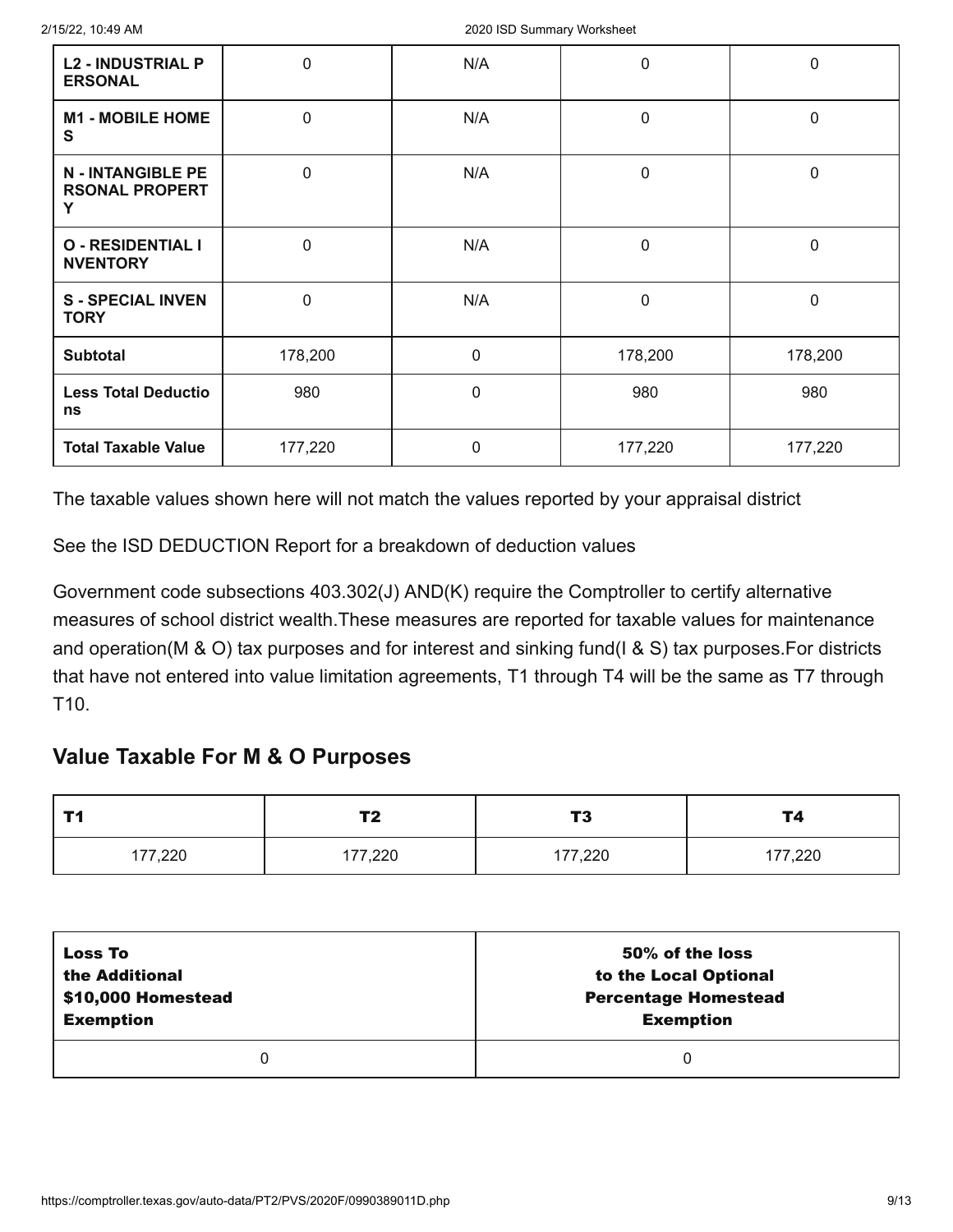T1 = School district taxable value for M & O purposes before the loss to the additional \$10,000 homestead exemption

T2 = School district taxable value for M & O purposes after the loss to the additional \$10,000 homestead exemption and the tax ceiling reduction

T3 = T1 minus 50% of the loss to the local optional percentage homestead exemption

T4 = T2 minus 50% of the loss to the local optional percentage homestead exemption

## **Value Taxable For I & S Purposes**

| ---     | T8      | T9      | <b>T10</b> |
|---------|---------|---------|------------|
| 177,220 | 177,220 | 177,220 | 177,220    |

T7 = School district taxable value for I & S purposes before the loss to the additional \$10, 000 homestead exemption

T8 = School district taxable value for I & S purposes after the loss to the additional \$10, 000 homestead exemption and the tax ceiling reduction

T9 = T7 minus 50 % of the loss to the local optional percentage homestead exemption

T10 = T8 minus 50 % of the loss to the local optional percentage homestead exemption

THE PVS FOUND YOUR LOCAL VALUE TO BE VALID, AND LOCAL VALUE WAS CERTIFIED

## **038-901-02/Childress ISD**

| <b>Category</b>          | <b>Local Tax Roll Va</b><br><b>lue</b> | 2020 WTD Mean<br><b>Ratio</b> | <b>2020 PTAD Value</b><br><b>Estimate</b> | 2020 Value Assig<br>ned |
|--------------------------|----------------------------------------|-------------------------------|-------------------------------------------|-------------------------|
| <b>A - SINGLE-FAMILY</b> | 105,538,703                            | 0.9424                        | 111,989,286                               | 105,538,703             |
| <b>B-MULTIFAMILY</b>     | 4,172,157                              | N/A                           | 4,172,157                                 | 4,172,157               |
| <b>C1 - VACANT LOTS</b>  | 2,922,298                              | N/A                           | 2,922,298                                 | 2,922,298               |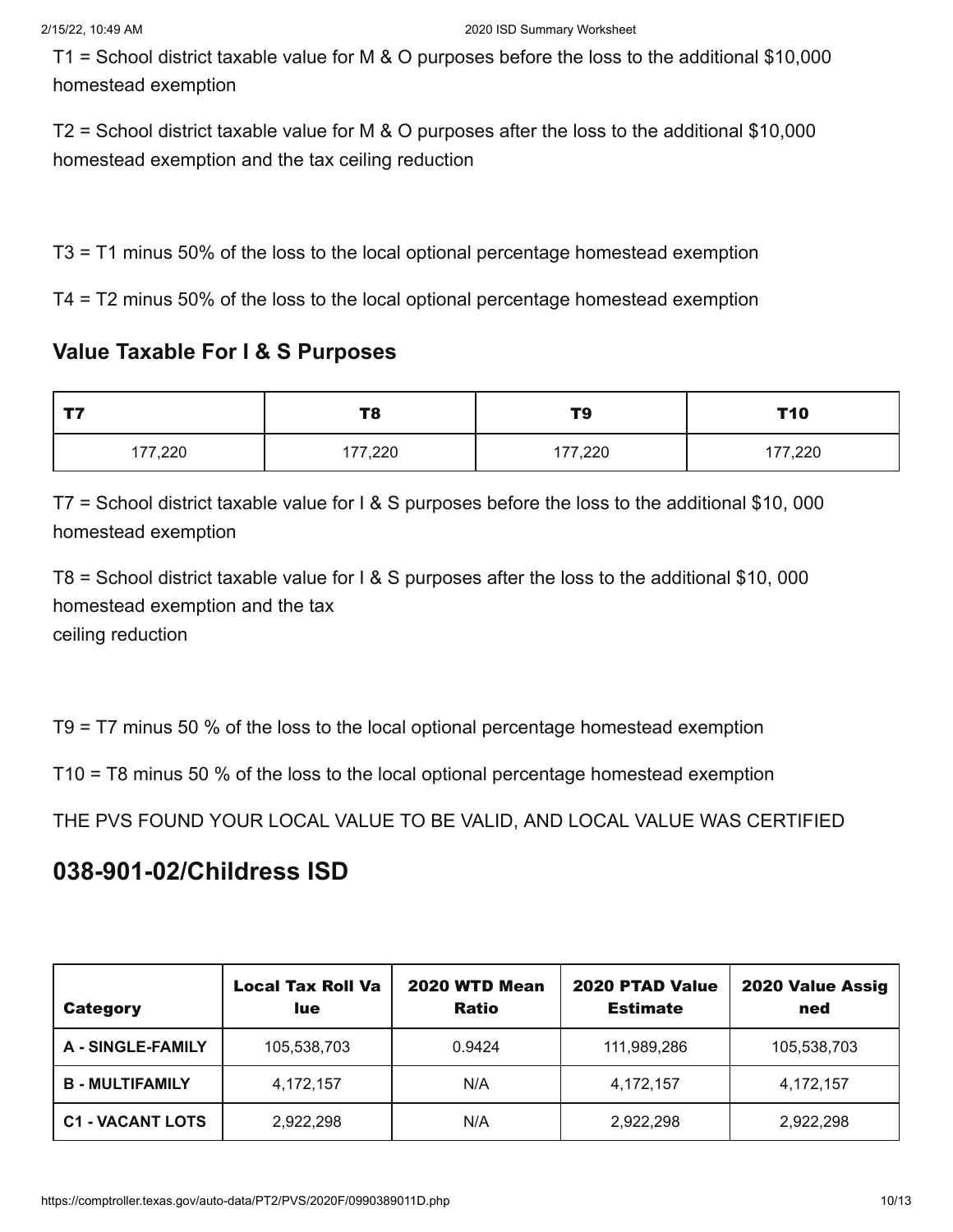| <b>C2 - COLONIA LOT</b><br>S                                     | $\mathbf 0$   | N/A    | 0            | $\boldsymbol{0}$ |
|------------------------------------------------------------------|---------------|--------|--------------|------------------|
| <b>D1 ACRES - QUALI</b><br><b>FIED OPEN-SPACE</b><br><b>LAND</b> | 32,400,378    | 1.0465 | 30,959,691   | 32,400,378       |
| <b>D2 - FARM &amp; RANC</b><br><b>HIMP</b>                       | 5,890,652     | N/A    | 5,890,652    | 5,890,652        |
| <b>E - NON-AG LAND</b><br><b>AND IMPROVEMEN</b><br><b>TS</b>     | 32, 147, 673  | 1.0084 | 31,879,748   | 32,147,673       |
| <b>F1 - COMMERCIAL</b><br><b>REAL</b>                            | 50,827,067    | 0.9745 | 52, 157, 072 | 50,827,067       |
| <b>F2 - INDUSTRIAL R</b><br><b>EAL</b>                           | 224,984,096   | N/A    | 224,984,096  | 224,984,096      |
| <b>G - ALL MINERALS</b>                                          | 337,940       | N/A    | 337,940      | 337,940          |
| <b>J - ALL UTILITIES</b>                                         | 226,061,610   | 0.9599 | 235,503,080  | 226,061,610      |
| <b>L1 - COMMERCIAL</b><br><b>PERSONAL</b>                        | 25,044,742    | 0.9894 | 25,313,060   | 25,044,742       |
| <b>L2 - INDUSTRIAL P</b><br><b>ERSONAL</b>                       | 10,280,629    | N/A    | 10,280,629   | 10,280,629       |
| <b>M1 - MOBILE HOME</b><br>S                                     | 1,192,620     | N/A    | 1,192,620    | 1,192,620        |
| <b>N - INTANGIBLE PE</b><br><b>RSONAL PROPERT</b><br>Y           | 0             | N/A    | 0            | $\boldsymbol{0}$ |
| <b>O - RESIDENTIAL I</b><br><b>NVENTORY</b>                      | 0             | N/A    | $\pmb{0}$    | $\mathbf 0$      |
| <b>S-SPECIAL INVEN</b><br><b>TORY</b>                            | 1,365,178     | N/A    | 1,365,178    | 1,365,178        |
| <b>Subtotal</b>                                                  | 723, 165, 743 |        | 738,947,507  | 723, 165, 743    |
| <b>Less Total Deductio</b><br>ns                                 | 253,768,782   |        | 255,525,740  | 253,768,782      |
| <b>Total Taxable Value</b>                                       | 469,396,961   |        | 483,421,767  | 469,396,961      |

See the ISD DEDUCTION Report for a breakdown of deduction values

Government code subsections 403.302(J) AND(K) require the Comptroller to certify alternative measures of school district wealth.These measures are reported for taxable values for maintenance and operation(M & O) tax purposes and for interest and sinking fund(I & S) tax purposes.For districts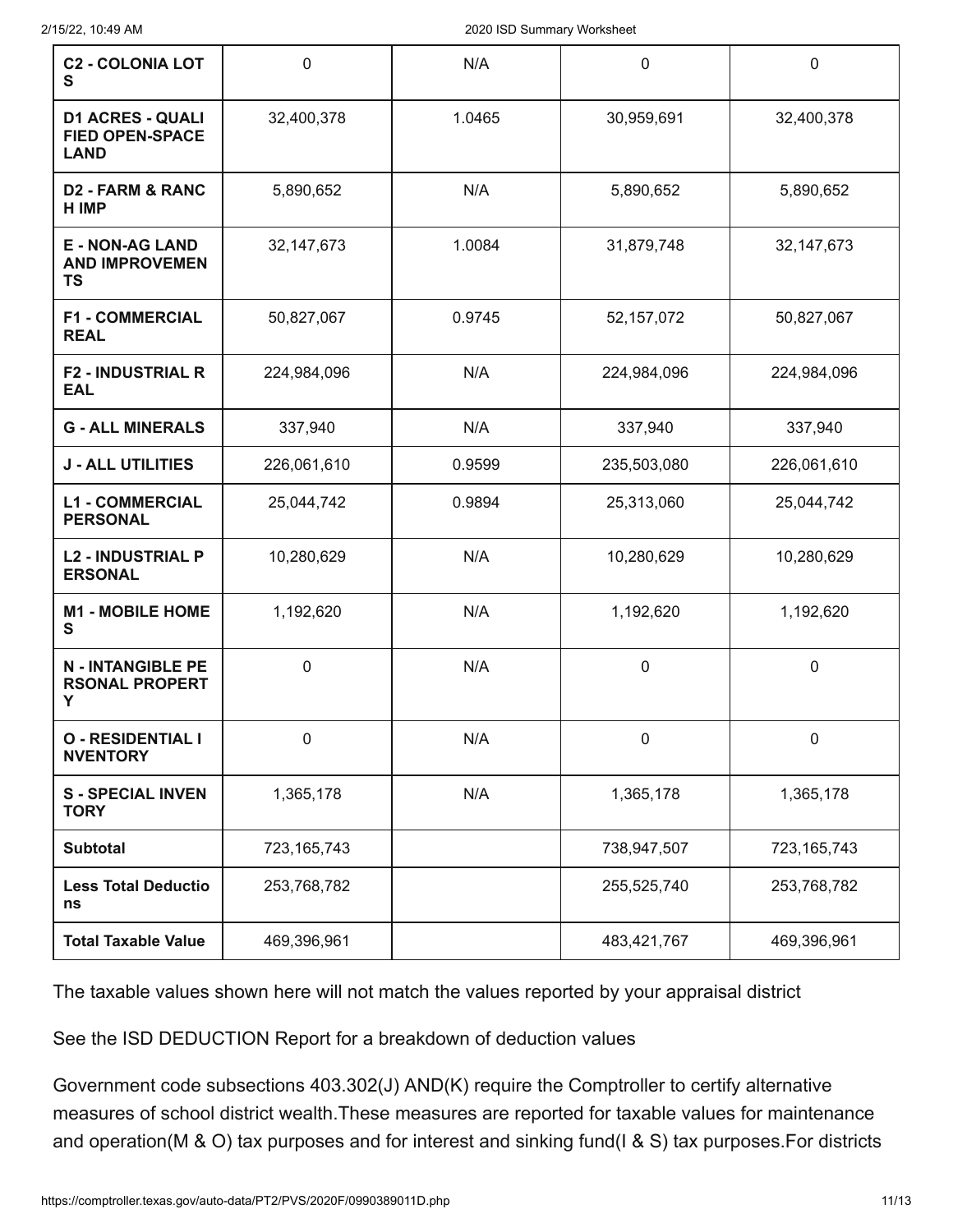that have not entered into value limitation agreements, T1 through T4 will be the same as T7 through T10.

## **Value Taxable For M & O Purposes**

| ŦЛ          |             | тq<br>IJ    |             |
|-------------|-------------|-------------|-------------|
| 481,983,419 | 469,396,961 | 481,983,419 | 469,396,961 |

| <b>Loss To</b>     | 50 $%$ of the loss          |
|--------------------|-----------------------------|
| the Additional     | to the Local Optional       |
| \$10,000 Homestead | <b>Percentage Homestead</b> |
| <b>Exemption</b>   | <b>Exemption</b>            |
| 12,586,458         | 0                           |

T1 = School district taxable value for M & O purposes before the loss to the additional \$10, 000 homestead exemption

T2 = School district taxable value for M & O purposes after the loss to the additional \$10, 000 homestead exemption and the tax ceiling reduction

T3 = T1 minus 50 % of the loss to the local optional percentage homestead exemption

T4 = T2 minus 50 % of the loss to the local optional percentage homestead exemption

## **Value Taxable For I & S Purposes**

| ーー<br>T8                   |  | T9          | T10         |
|----------------------------|--|-------------|-------------|
| 686,559,379<br>673,972,921 |  | 686,559,379 | 673,972,921 |

T7 = School district taxable value for I & S purposes before the loss to the additional \$10, 000 homestead exemption

T8 = School district taxable value for I & S purposes after the loss to the additional \$10, 000 homestead exemption and the tax ceiling reduction

T9 = T7 minus 50 % of the loss to the local optional percentage homestead exemption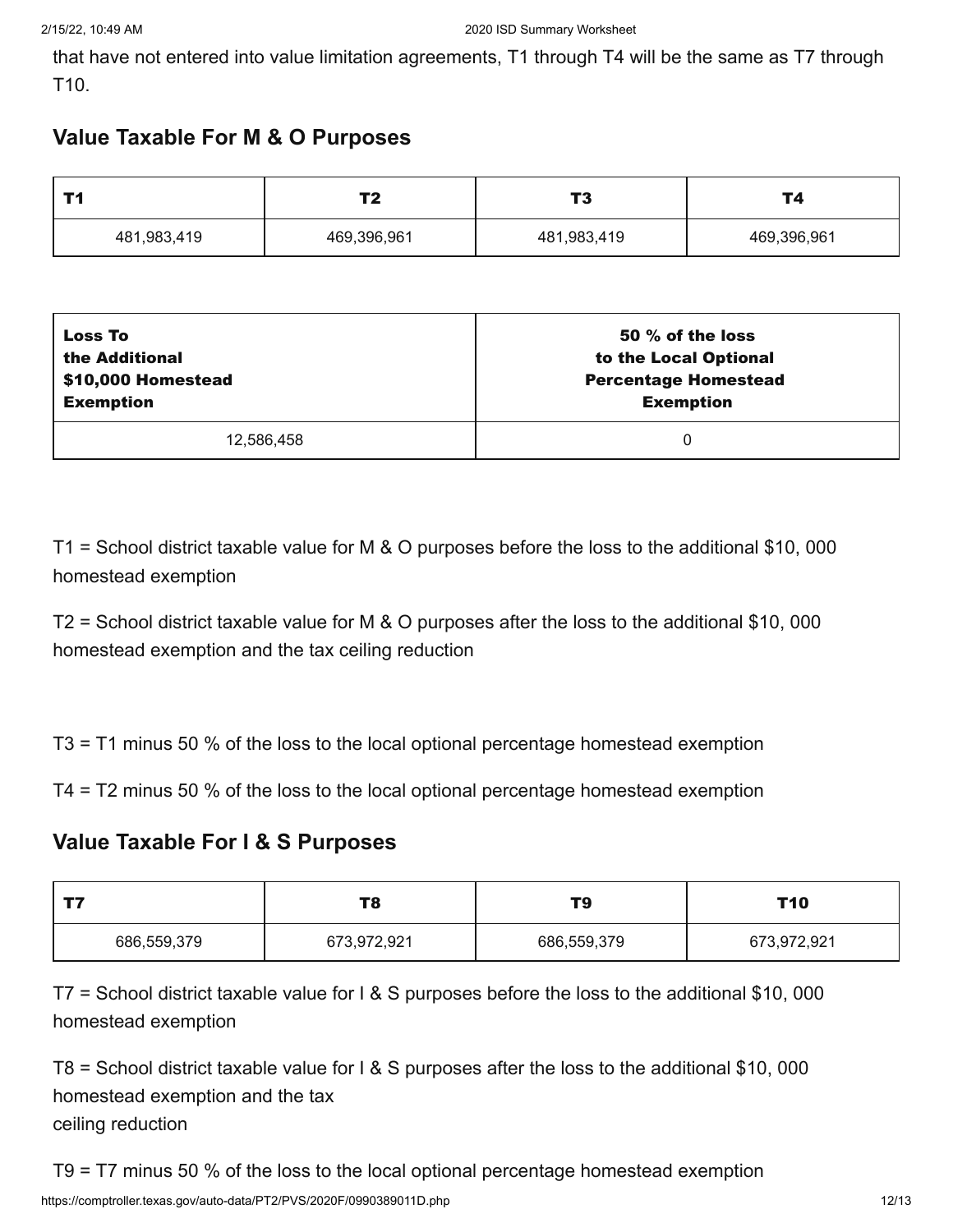T10 = T8 minus 50 % of the loss to the local optional percentage homestead exemption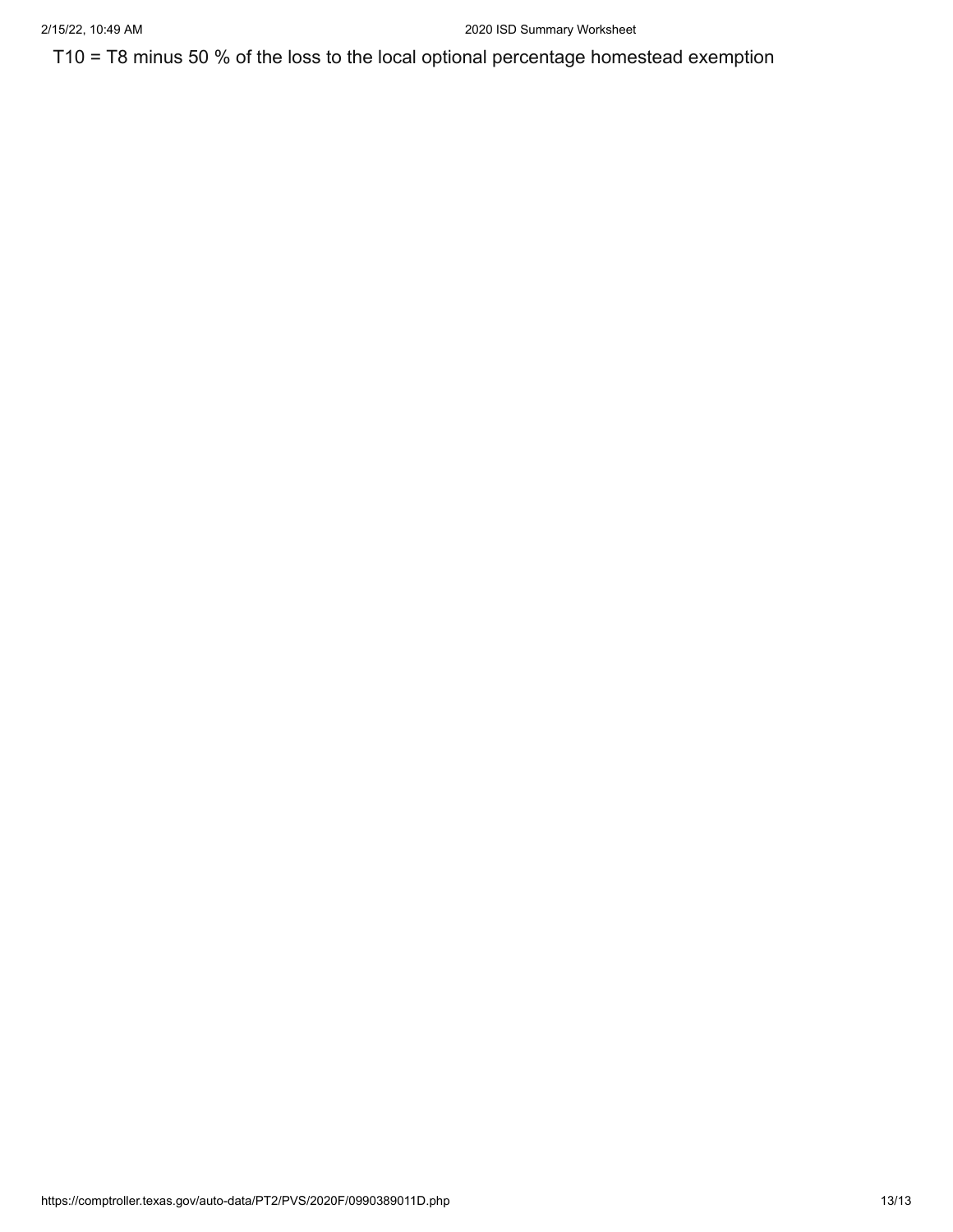

Glenn Hegar Texas Comptroller of Public Accounts



Property Tax [Assistance](https://comptroller.texas.gov/taxes/property-tax/)

# **2020 ISD Summary Worksheet**

# **051-Cottle /Cottle County**

## **099-903/Quanah ISD**

| <b>Category</b>                                                  | <b>Local Tax Roll Va</b><br>lue | 2020 WTD Mean<br><b>Ratio</b> | 2020 PTAD Value<br><b>Estimate</b> | 2020 Value Assig<br>ned |
|------------------------------------------------------------------|---------------------------------|-------------------------------|------------------------------------|-------------------------|
| <b>A - SINGLE-FAMILY</b>                                         | $\mathbf 0$                     | N/A                           | $\mathbf 0$                        | $\mathbf 0$             |
| <b>B - MULTIFAMILY</b>                                           | $\mathbf 0$                     | N/A                           | $\mathbf 0$                        | $\mathbf 0$             |
| <b>C1 - VACANT LOTS</b>                                          | 210                             | N/A                           | 210                                | 210                     |
| <b>C2 - COLONIA LOT</b><br>S                                     | $\overline{0}$                  | N/A                           | $\mathbf 0$                        | $\mathbf 0$             |
| <b>D1 ACRES - QUALI</b><br><b>FIED OPEN-SPACE</b><br><b>LAND</b> | 407,044                         | N/A                           | 407,044                            | 407,044                 |
| <b>D2 - FARM &amp; RANC</b><br><b>HIMP</b>                       | 220,020                         | N/A                           | 220,020                            | 220,020                 |
| <b>E - NON-AG LAND</b><br><b>AND IMPROVEMEN</b><br><b>TS</b>     | 255,450                         | N/A                           | 255,450                            | 255,450                 |
| <b>F1 - COMMERCIAL</b><br><b>REAL</b>                            | $\mathbf 0$                     | N/A                           | $\mathbf 0$                        | $\mathbf 0$             |
| <b>F2 - INDUSTRIAL R</b><br><b>EAL</b>                           | $\mathbf 0$                     | N/A                           | $\mathbf 0$                        | $\mathbf 0$             |
| <b>G - ALL MINERALS</b>                                          | $\pmb{0}$                       | N/A                           | $\pmb{0}$                          | $\pmb{0}$               |
| <b>J - ALL UTILITIES</b>                                         | 3,619,100                       | N/A                           | 3,619,100                          | 3,619,100               |
| <b>L1 - COMMERCIAL</b><br><b>PERSONAL</b>                        | 8,000                           | N/A                           | 8,000                              | 8,000                   |
| <b>L2 - INDUSTRIAL P</b><br><b>ERSONAL</b>                       | $\mathbf 0$                     | N/A                           | $\mathbf 0$                        | $\mathbf 0$             |
| <b>M1 - MOBILE HOME</b><br>$\mathbf{s}$                          | $\pmb{0}$                       | N/A                           | $\mathsf 0$                        | $\mathsf 0$             |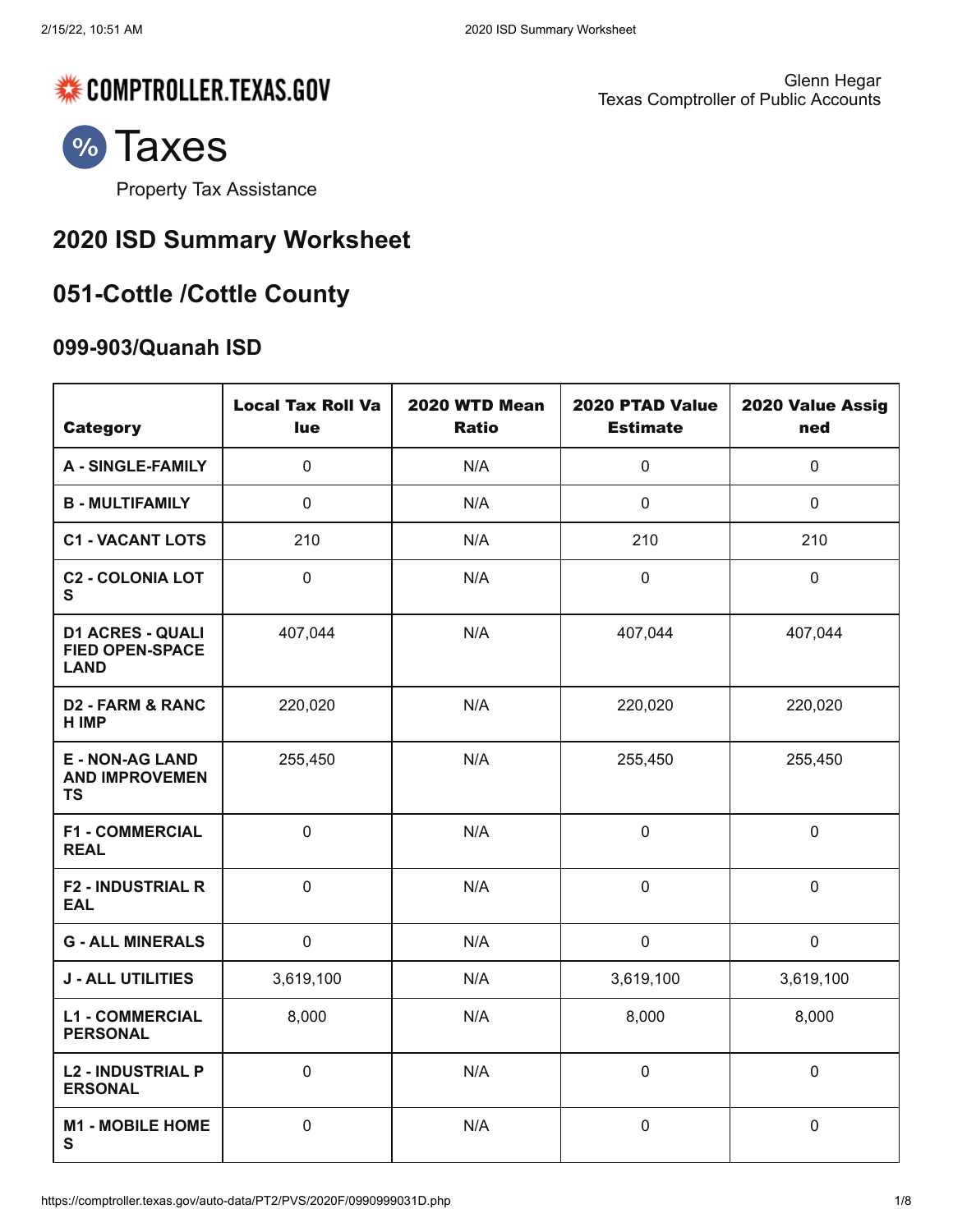| <b>N - INTANGIBLE PE</b><br><b>RSONAL PROPERT</b> | 0         | N/A      | $\mathbf 0$ | 0         |
|---------------------------------------------------|-----------|----------|-------------|-----------|
| <b>O - RESIDENTIAL I</b><br><b>NVENTORY</b>       | 0         | N/A      | 0           | 0         |
| <b>S-SPECIAL INVEN</b><br><b>TORY</b>             | 0         | N/A      | 0           | 0         |
| <b>Subtotal</b>                                   | 4,509,824 | 0        | 4,509,824   | 4,509,824 |
| <b>Less Total Deductio</b><br>ns                  | 100,378   | $\Omega$ | 100,378     | 100,378   |
| <b>Total Taxable Value</b>                        | 4,409,446 | 0        | 4,409,446   | 4,409,446 |

See the ISD DEDUCTION Report for a breakdown of deduction values

Government code subsections 403.302(J) AND(K) require the Comptroller to certify alternative measures of school district wealth.These measures are reported for taxable values for maintenance and operation(M & O) tax purposes and for interest and sinking fund(I & S) tax purposes.For districts that have not entered into value limitation agreements, T1 through T4 will be the same as T7 through T10.

## **Value Taxable For M & O Purposes**

| гл<br>$\sim$ $\sim$ |           | тg<br>17  | Т4        |
|---------------------|-----------|-----------|-----------|
| 4,429,446           | 4,409,446 | 4,429,446 | 4,409,446 |

| <b>Loss To</b>     | 50% of the loss             |
|--------------------|-----------------------------|
| the Additional     | to the Local Optional       |
| \$10,000 Homestead | <b>Percentage Homestead</b> |
| <b>Exemption</b>   | <b>Exemption</b>            |
| 20,000             | 0                           |

T1 = School district taxable value for M & O purposes before the loss to the additional \$10,000 homestead exemption

T2 = School district taxable value for M & O purposes after the loss to the additional \$10,000 homestead exemption and the tax ceiling reduction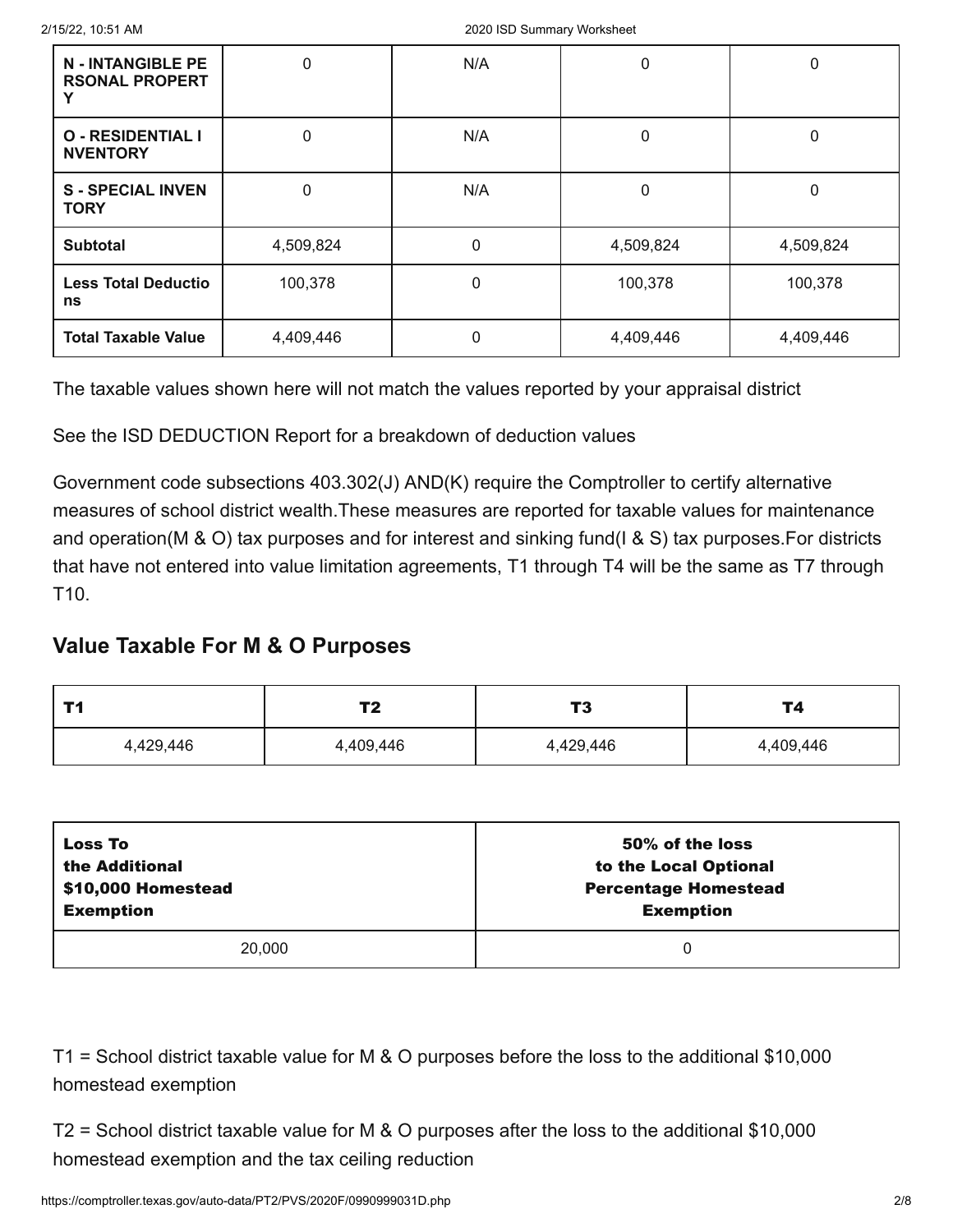T3 = T1 minus 50% of the loss to the local optional percentage homestead exemption

T4 = T2 minus 50% of the loss to the local optional percentage homestead exemption

## **Value Taxable For I & S Purposes**

| T8        |           | T9        | T <sub>10</sub> |
|-----------|-----------|-----------|-----------------|
| 4,429,446 | 4,409,446 | 4,429,446 | 4,409,446       |

T7 = School district taxable value for I & S purposes before the loss to the additional \$10, 000 homestead exemption

T8 = School district taxable value for I & S purposes after the loss to the additional \$10, 000 homestead exemption and the tax ceiling reduction

T9 = T7 minus 50 % of the loss to the local optional percentage homestead exemption

T10 = T8 minus 50 % of the loss to the local optional percentage homestead exemption

THE PVS FOUND YOUR LOCAL VALUE TO BE VALID, AND LOCAL VALUE WAS CERTIFIED

# **099-Hardeman /Hardeman County**

## **099-903/Quanah ISD**

| <b>Category</b>                                                  | <b>Local Tax Roll Va</b><br>lue. | 2020 WTD Mean<br><b>Ratio</b> | 2020 PTAD Value<br><b>Estimate</b> | 2020 Value Assig<br>ned |
|------------------------------------------------------------------|----------------------------------|-------------------------------|------------------------------------|-------------------------|
| <b>A - SINGLE-FAMILY</b>                                         | 40,866,650                       | N/A                           | 40,866,650                         | 40,866,650              |
| <b>B-MULTIFAMILY</b>                                             | 32,770                           | N/A                           | 32,770                             | 32,770                  |
| <b>C1 - VACANT LOTS</b>                                          | 1,236,440                        | N/A                           | 1,236,440                          | 1,236,440               |
| <b>C<sub>2</sub> - COLONIA LOT</b><br>S                          | 0                                | N/A                           | 0                                  | 0                       |
| <b>D1 ACRES - QUALI</b><br><b>FIED OPEN-SPACE</b><br><b>LAND</b> | 29,837,835                       | N/A                           | 29,837,835                         | 29,837,835              |
| <b>D2 - FARM &amp; RANC</b><br><b>H IMP</b>                      | 7,561,360                        | N/A                           | 7,561,360                          | 7,561,360               |

https://comptroller.texas.gov/auto-data/PT2/PVS/2020F/0990999031D.php 3/8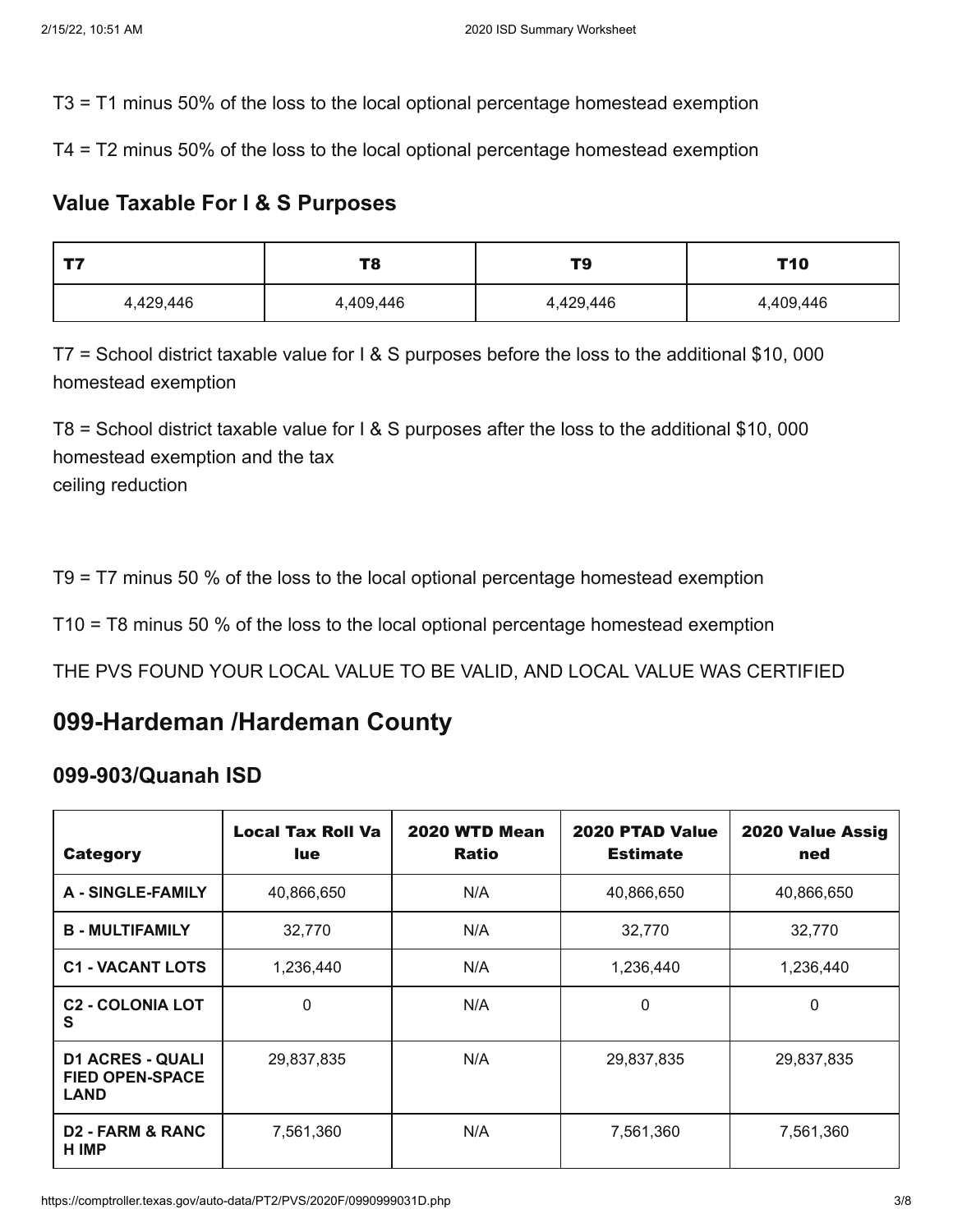| <b>E - NON-AG LAND</b><br><b>AND IMPROVEMEN</b><br><b>TS</b> | 19,778,510  | N/A         | 19,778,510  | 19,778,510       |
|--------------------------------------------------------------|-------------|-------------|-------------|------------------|
| <b>F1 - COMMERCIAL</b><br><b>REAL</b>                        | 11,694,450  | N/A         | 11,694,450  | 11,694,450       |
| <b>F2 - INDUSTRIAL R</b><br><b>EAL</b>                       | 99,527,810  | N/A         | 99,527,810  | 99,527,810       |
| <b>G - ALL MINERALS</b>                                      | 42,820,980  | N/A         | 42,820,980  | 42,820,980       |
| <b>J - ALL UTILITIES</b>                                     | 158,144,940 | N/A         | 158,144,940 | 158,144,940      |
| <b>L1 - COMMERCIAL</b><br><b>PERSONAL</b>                    | 7,106,466   | N/A         | 7,106,466   | 7,106,466        |
| <b>L2 - INDUSTRIAL P</b><br><b>ERSONAL</b>                   | 35,843,340  | N/A         | 35,843,340  | 35,843,340       |
| <b>M1 - MOBILE HOME</b><br>S                                 | 1,609,660   | N/A         | 1,609,660   | 1,609,660        |
| <b>N - INTANGIBLE PE</b><br><b>RSONAL PROPERT</b><br>Y       | $\mathbf 0$ | N/A         | $\mathbf 0$ | $\mathbf 0$      |
| <b>O - RESIDENTIAL I</b><br><b>NVENTORY</b>                  | $\mathbf 0$ | N/A         | $\mathbf 0$ | $\boldsymbol{0}$ |
| <b>S-SPECIAL INVEN</b><br><b>TORY</b>                        | $\mathbf 0$ | N/A         | $\pmb{0}$   | $\boldsymbol{0}$ |
| <b>Subtotal</b>                                              | 456,061,211 | $\mathbf 0$ | 456,061,211 | 456,061,211      |
| <b>Less Total Deductio</b><br>ns                             | 96,218,296  | $\mathbf 0$ | 96,218,296  | 96,218,296       |
| <b>Total Taxable Value</b>                                   | 359,842,915 | $\pmb{0}$   | 359,842,915 | 359,842,915      |

See the ISD DEDUCTION Report for a breakdown of deduction values

Government code subsections 403.302(J) AND(K) require the Comptroller to certify alternative measures of school district wealth.These measures are reported for taxable values for maintenance and operation(M & O) tax purposes and for interest and sinking fund(I & S) tax purposes.For districts that have not entered into value limitation agreements, T1 through T4 will be the same as T7 through T10.

## **Value Taxable For M & O Purposes**

|             | Т2          | 19          | Τ4          |
|-------------|-------------|-------------|-------------|
| 365,227,375 | 359,842,915 | 365,227,375 | 359,842,915 |

https://comptroller.texas.gov/auto-data/PT2/PVS/2020F/0990999031D.php 4/8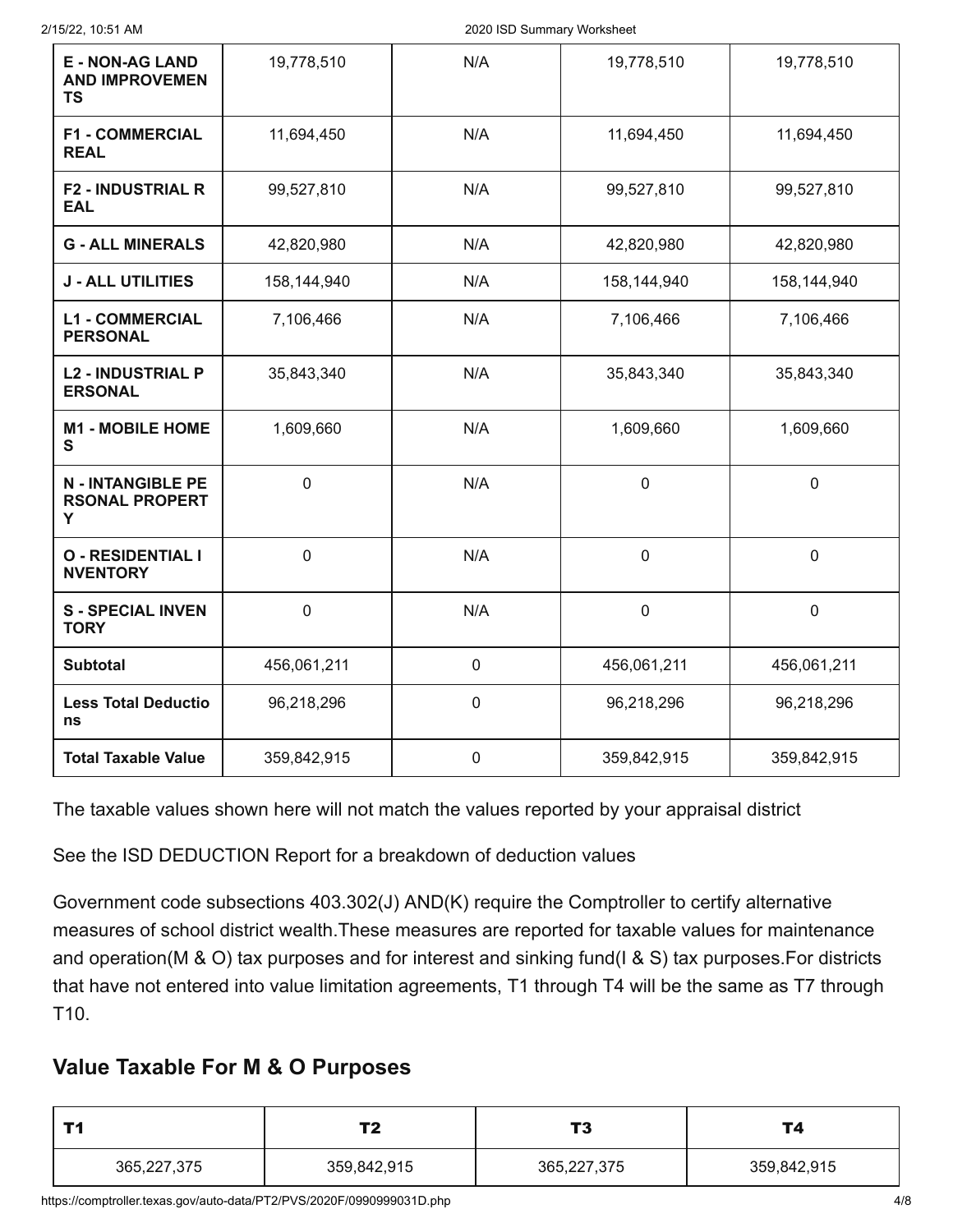| <b>Loss To</b>     | 50% of the loss             |
|--------------------|-----------------------------|
| the Additional     | to the Local Optional       |
| \$10,000 Homestead | <b>Percentage Homestead</b> |
| <b>Exemption</b>   | <b>Exemption</b>            |
| 5.384.460          |                             |

T1 = School district taxable value for M & O purposes before the loss to the additional \$10,000 homestead exemption

T2 = School district taxable value for M & O purposes after the loss to the additional \$10,000 homestead exemption and the tax ceiling reduction

T3 = T1 minus 50% of the loss to the local optional percentage homestead exemption

T4 = T2 minus 50% of the loss to the local optional percentage homestead exemption

## **Value Taxable For I & S Purposes**

| ナフ          | T8          | T9          | T10         |
|-------------|-------------|-------------|-------------|
| 435,448,705 | 430,064,245 | 435,448,705 | 430,064,245 |

T7 = School district taxable value for I & S purposes before the loss to the additional \$10, 000 homestead exemption

T8 = School district taxable value for I & S purposes after the loss to the additional \$10, 000 homestead exemption and the tax ceiling reduction

T9 = T7 minus 50 % of the loss to the local optional percentage homestead exemption

T10 = T8 minus 50 % of the loss to the local optional percentage homestead exemption

THE PVS FOUND YOUR LOCAL VALUE TO BE VALID, AND LOCAL VALUE WAS CERTIFIED

# **099-903-02/Quanah ISD**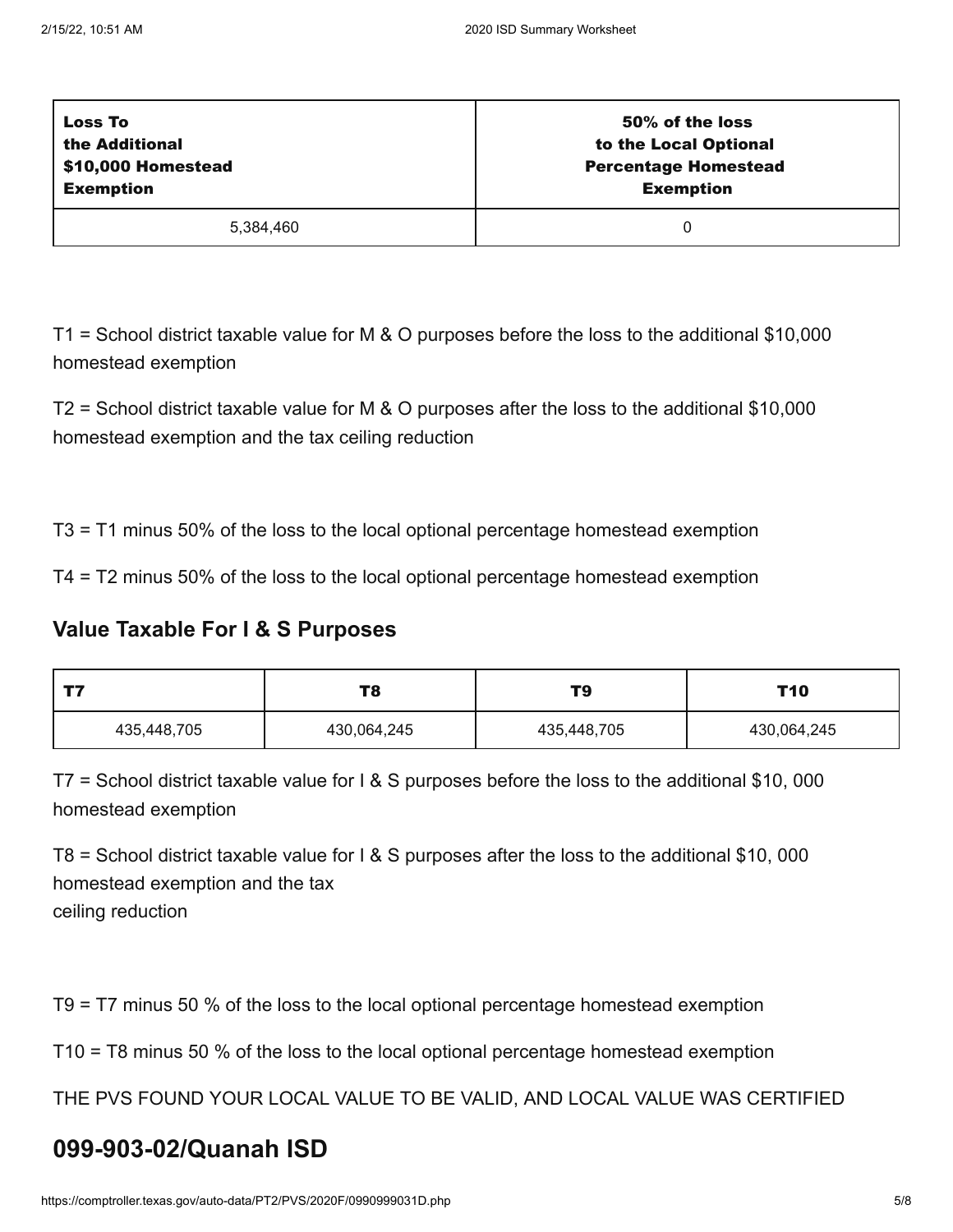| <b>Category</b>                                                  | <b>Local Tax Roll Va</b><br>lue | 2020 WTD Mean<br><b>Ratio</b> | 2020 PTAD Value<br><b>Estimate</b> | 2020 Value Assig<br>ned |
|------------------------------------------------------------------|---------------------------------|-------------------------------|------------------------------------|-------------------------|
| <b>A - SINGLE-FAMILY</b>                                         | 40,866,650                      | N/A                           | 40,866,650                         | 40,866,650              |
| <b>B - MULTIFAMILY</b>                                           | 32,770                          | N/A                           | 32,770                             | 32,770                  |
| <b>C1 - VACANT LOTS</b>                                          | 1,236,650                       | N/A                           | 1,236,650                          | 1,236,650               |
| <b>C2 - COLONIA LOT</b><br>S                                     | $\boldsymbol{0}$                | N/A                           | $\pmb{0}$                          | $\pmb{0}$               |
| <b>D1 ACRES - QUALI</b><br><b>FIED OPEN-SPACE</b><br><b>LAND</b> | 30,244,879                      | N/A                           | 30,244,879                         | 30,244,879              |
| <b>D2 - FARM &amp; RANC</b><br>H IMP                             | 7,781,380                       | N/A                           | 7,781,380                          | 7,781,380               |
| <b>E - NON-AG LAND</b><br><b>AND IMPROVEMEN</b><br><b>TS</b>     | 20,033,960                      | N/A                           | 20,033,960                         | 20,033,960              |
| <b>F1 - COMMERCIAL</b><br><b>REAL</b>                            | 11,694,450                      | N/A                           | 11,694,450                         | 11,694,450              |
| <b>F2 - INDUSTRIAL R</b><br><b>EAL</b>                           | 99,527,810                      | N/A                           | 99,527,810                         | 99,527,810              |
| <b>G - ALL MINERALS</b>                                          | 42,820,980                      | N/A                           | 42,820,980                         | 42,820,980              |
| <b>J - ALL UTILITIES</b>                                         | 161,764,040                     | N/A                           | 161,764,040                        | 161,764,040             |
| <b>L1 - COMMERCIAL</b><br><b>PERSONAL</b>                        | 7,114,466                       | N/A                           | 7,114,466                          | 7,114,466               |
| <b>L2 - INDUSTRIAL P</b><br><b>ERSONAL</b>                       | 35,843,340                      | N/A                           | 35,843,340                         | 35,843,340              |
| <b>M1 - MOBILE HOME</b><br>S                                     | 1,609,660                       | N/A                           | 1,609,660                          | 1,609,660               |
| <b>N - INTANGIBLE PE</b><br><b>RSONAL PROPERT</b><br>Y           | $\boldsymbol{0}$                | N/A                           | $\pmb{0}$                          | $\pmb{0}$               |
| <b>O - RESIDENTIAL I</b><br><b>NVENTORY</b>                      | 0                               | N/A                           | $\pmb{0}$                          | $\pmb{0}$               |
| <b>S-SPECIAL INVEN</b><br><b>TORY</b>                            | $\boldsymbol{0}$                | N/A                           | $\pmb{0}$                          | $\pmb{0}$               |
| <b>Subtotal</b>                                                  | 460,571,035                     |                               | 460,571,035                        | 460,571,035             |
| <b>Less Total Deductio</b><br>ns                                 | 96,318,674                      |                               | 96,318,674                         | 96,318,674              |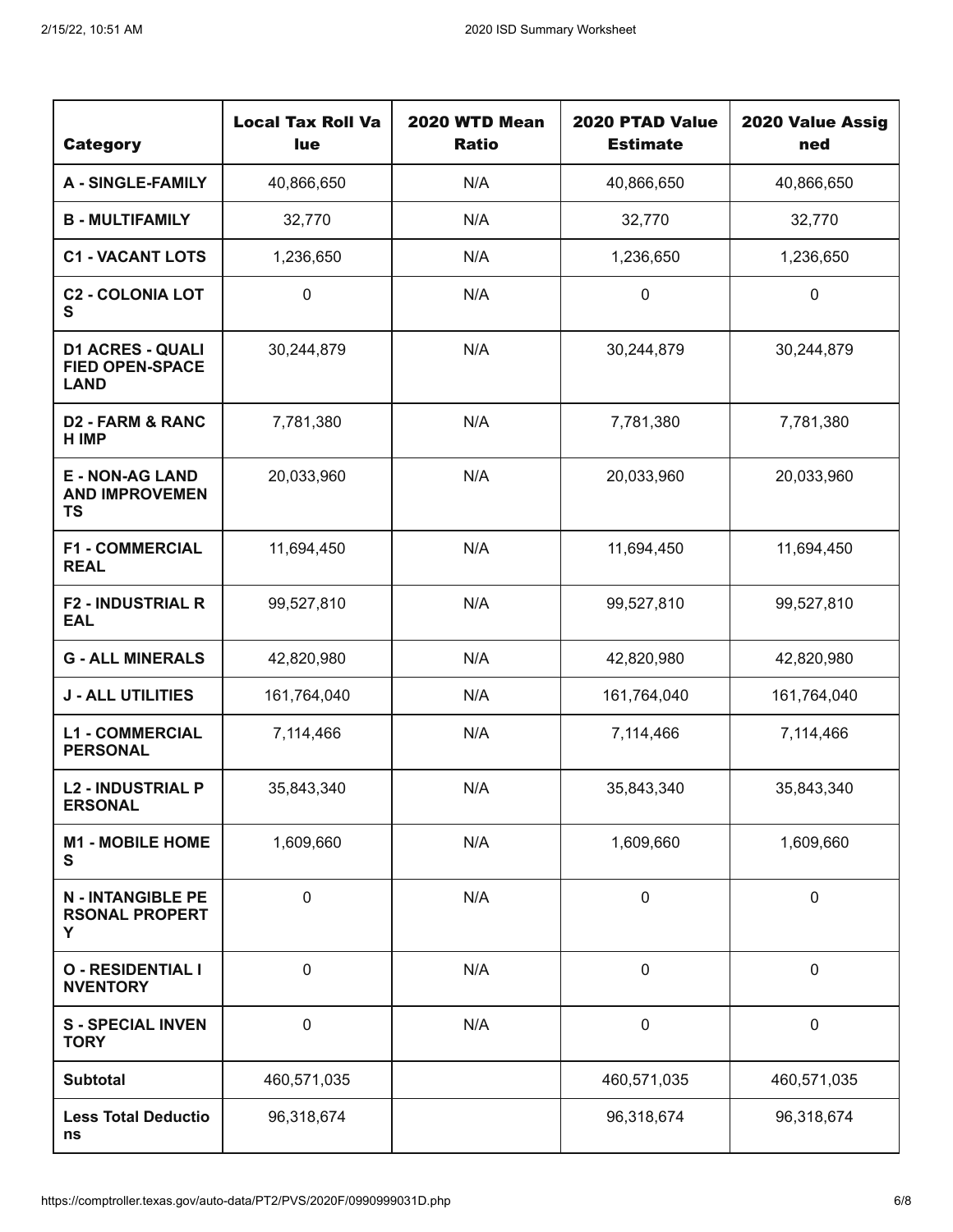| <b>Total Taxable Value</b> | 364,252,361 |  | 364,252,361 | 364,252,361 |
|----------------------------|-------------|--|-------------|-------------|
|----------------------------|-------------|--|-------------|-------------|

See the ISD DEDUCTION Report for a breakdown of deduction values

Government code subsections 403.302(J) AND(K) require the Comptroller to certify alternative measures of school district wealth.These measures are reported for taxable values for maintenance and operation(M & O) tax purposes and for interest and sinking fund(I & S) tax purposes.For districts that have not entered into value limitation agreements, T1 through T4 will be the same as T7 through T10.

## **Value Taxable For M & O Purposes**

|             | Т2          | т.<br>. .   | T4          |
|-------------|-------------|-------------|-------------|
| 369,656,821 | 364,252,361 | 369,656,821 | 364,252,361 |

| <b>Loss To</b>     | 50 % of the loss            |
|--------------------|-----------------------------|
| the Additional     | to the Local Optional       |
| \$10,000 Homestead | <b>Percentage Homestead</b> |
| <b>Exemption</b>   | <b>Exemption</b>            |
| 5.404.460          | 0                           |

T1 = School district taxable value for M & O purposes before the loss to the additional \$10, 000 homestead exemption

T2 = School district taxable value for M & O purposes after the loss to the additional \$10, 000 homestead exemption and the tax ceiling reduction

T3 = T1 minus 50 % of the loss to the local optional percentage homestead exemption

T4 = T2 minus 50 % of the loss to the local optional percentage homestead exemption

## **Value Taxable For I & S Purposes**